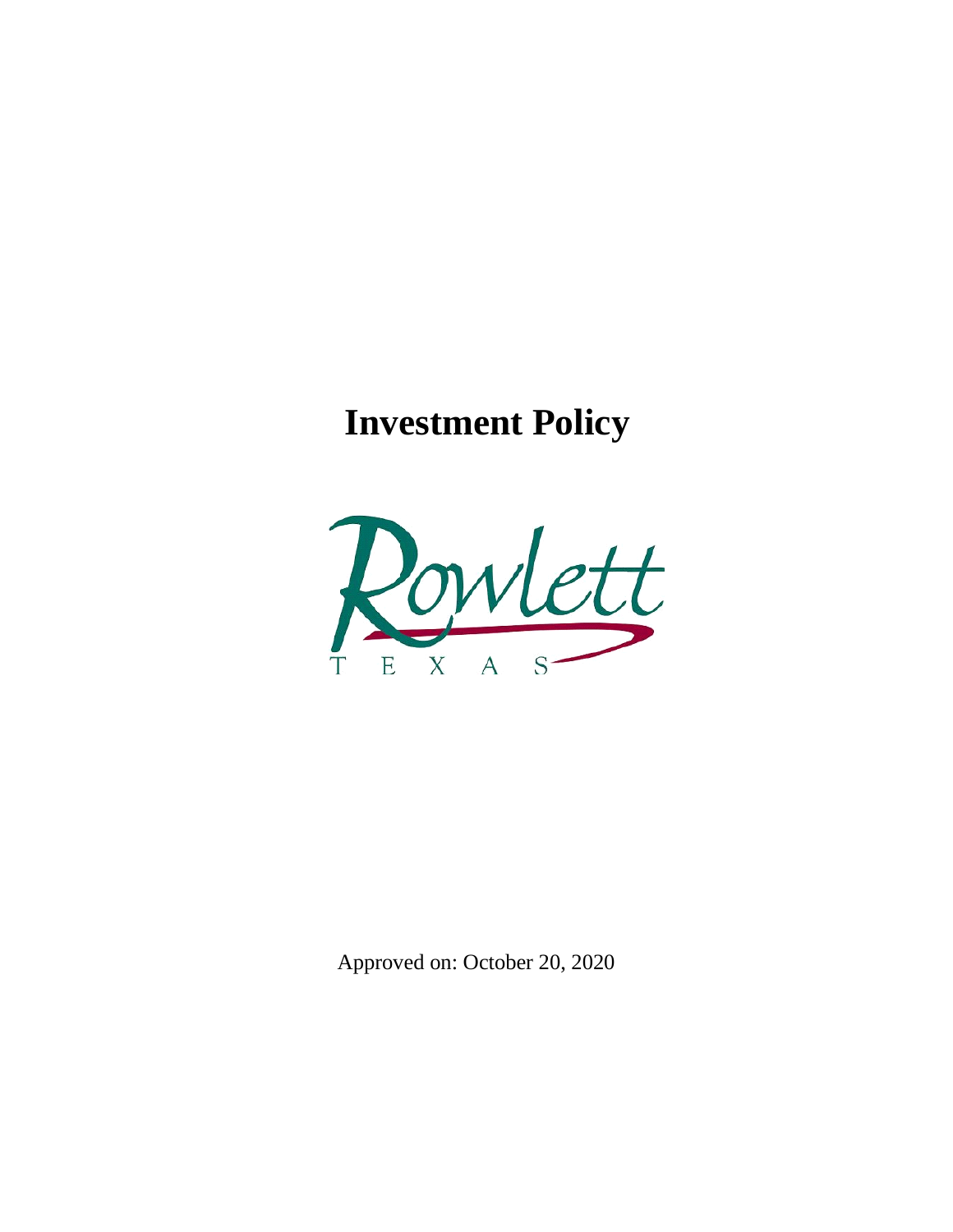## **Table of Contents**

| I.      | <b>PURPOSE</b>                                      |                                                                                                                                | Page<br>3 |
|---------|-----------------------------------------------------|--------------------------------------------------------------------------------------------------------------------------------|-----------|
| $\Pi$ . | <b>SCOPE</b>                                        |                                                                                                                                |           |
| III.    | <b>INVESTMENT OBJECTIVES</b>                        |                                                                                                                                |           |
| IV.     | DELEGATION OF AUTHORITY                             |                                                                                                                                |           |
| V.      | <b>INVESTMENT ADVISORS AND PROVIDERS</b>            |                                                                                                                                |           |
| VI.     | <b>STANDARDS OF PRUDENCE</b>                        |                                                                                                                                |           |
| VII.    |                                                     |                                                                                                                                |           |
| VIII.   | ETHICS AND CONFLICTS OF INTEREST                    |                                                                                                                                |           |
| IX.     | INTERNAL CONTROLS AND INVESTMENT PROCEDURES         |                                                                                                                                |           |
|         | <b>CONTINUING EDUCATION</b>                         |                                                                                                                                |           |
| X.      | AUTHORIZED INVESTMENT INSTITUTIONS AND DEALERS      |                                                                                                                                |           |
| XI.     | <b>INVESTMENT STRATEGY STATEMENT</b>                |                                                                                                                                |           |
| XII.    | MATURITY AND LIQUIDITY REQUIREMENTS                 |                                                                                                                                |           |
| XIII.   | PERFORMANCE MEASUREMENTS                            |                                                                                                                                |           |
| XIV.    | COMPETITIVE SELECTION OF INVESTMENT INSTRUMENTS     |                                                                                                                                |           |
| XV.     | AUTHORIZED INVESTMENTS AND PORTFOLIO COMPOSITION    |                                                                                                                                |           |
| XVI.    | DOWNGRADE PROVISIONS FOR INVESTMENT RATINGS         |                                                                                                                                |           |
|         | XVII. DERIVATIVES AND REVERSE REPURCHASE AGREEMENTS |                                                                                                                                | 18        |
|         | XVIII. REPORTING                                    |                                                                                                                                |           |
| XIX.    | DEPOSITORY AGREEMENTS                               |                                                                                                                                | 19        |
| XX.     | THIRD-PARTY CUSTODIAL AGREEMENTS                    |                                                                                                                                | 19        |
| XXI.    | RESERVATION OF AUTHORITY                            |                                                                                                                                | 20        |
|         | <b>ATTACHMENTS:</b>                                 | A. Glossary of Cash and Investment Management Terms<br><b>B.</b> Master Repurchase Agreement<br>C. Broker/Dealer Certification |           |

- D. Investment Pool/Fund Questionnaire
- E. Broker/Dealers List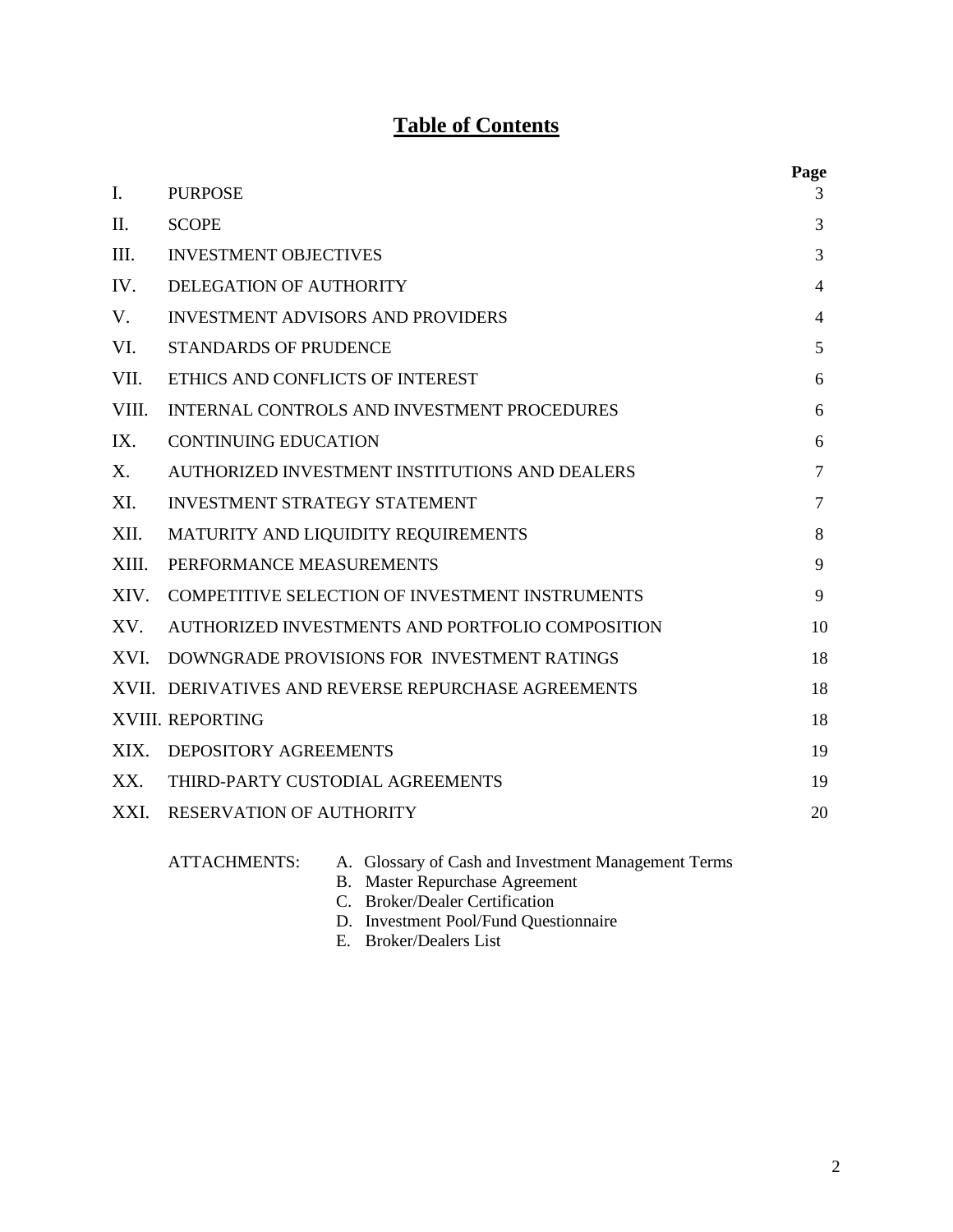## **Investment Policy City of Rowlett, Texas**

## **I. PURPOSE**

The purpose of this Investment Policy (hereinafter "Policy") is to set forth the investment objectives and parameters for the management of public funds of the City of Rowlett, Texas (hereinafter "City"). This Policy is designed to safeguard the City's funds, the availability of operating and capital funds when needed, and an investment return competitive with comparable funds and financial market indices. In order to execute this framework this Policy contains an Investment Strategy Statement.

#### **II. SCOPE**

This Policy is authorized by the City Council of the City in accordance with Chapter 2256, Texas Government Code, the Public Funds Investment Act, which may be reviewed on the Texas Constitution and Statutes website at http://www.statutes.legis.state.tx.us. The Policy addresses the methods, procedures, and practices, which must be exercised to insure effective and judicious fiscal management of City funds. All City funds will be managed within the guidelines of this Policy. Bond funds, in addition to this Policy, shall be managed in accordance with their issuing documentation and all applicable State and Federal Law.

The Investment Strategy Statement, included in this policy, provides a separate written investment strategy for each of the City's funds. Each investment strategy describes the investment objectives for each particular fund. Cash and investment balances as defined in this Section are entirely known as "Available Fund".

## **III. INVESTMENT OBJECTIVES**

#### Safety of Principal

The foremost objective of this investment program is the safety of the principal of those funds within the portfolios. Investment transactions shall seek to keep capital losses at a minimum, whether they are from securities defaults or erosion of market value. To attain this objective, diversification is required in order that potential losses on individual securities do not exceed the income generated from the remainder of the portfolio.

#### Maintenance of Liquidity

The portfolios shall be managed in such a manner that funds are available to meet reasonably anticipated cash flow requirements in an orderly manner. Periodic cash flow analyses will be completed in order to ensure that the portfolios are positioned to provide sufficient liquidity.

#### Return on Investment

Investment portfolios shall be designed with the objective of attaining a market rate within an acceptable range of the rate of return of the established benchmarks taking into account the investment risk constraints and liquidity needs. Return on investment is of least importance compared to the safety and liquidity objectives described above. However, return is attempted through active management where the investment advisor utilizes a total return strategy (which includes both realized and unrealized gains and losses in the portfolio). This total return strategy seeks to increase the value of the portfolio through reinvestment of income and capital gains. The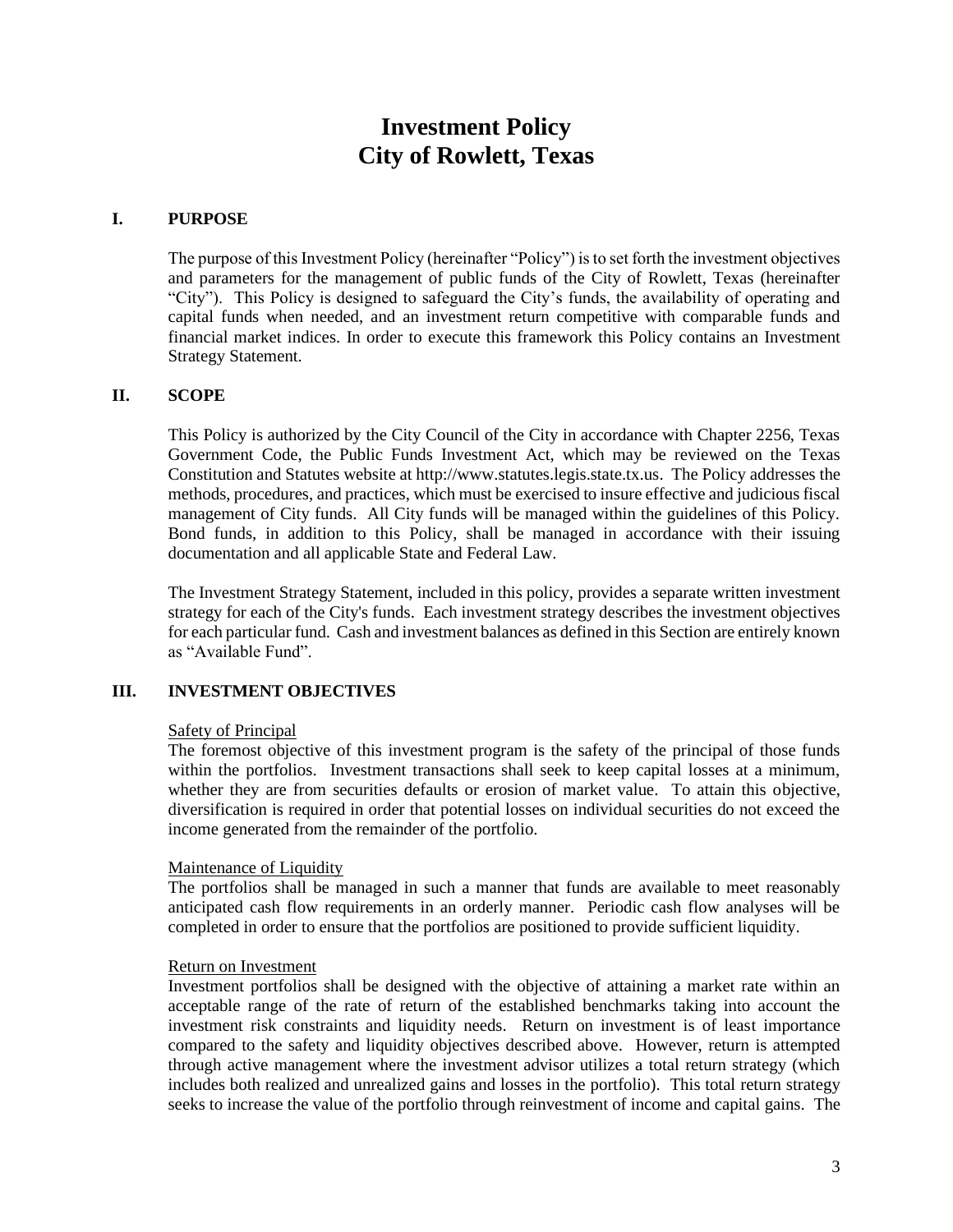core of investments is limited to relatively low risk securities in anticipation of earning a fair return relative to the risk being assumed. Despite this, an investment advisor may trade to recognize a loss from time to time to achieve a perceived relative value based on its potential to enhance the total return of the portfolios.

## **IV. DELEGATION OF AUTHORITY**

As designated by the City Council, management responsibility for the investment program is assigned to the Chief Financial Officer, Director of Financial Services, and Assistant Director of Financial Services. These persons are granted investment authority, and shall be considered and referred to as "Investment Officers" for the purpose of this Policy. As such, the Investment Officers are authorized to deposit, withdraw, invest, transfer, execute documentation, and otherwise manage City funds according to this Policy. The Investment Officers may grant, in writing, investment authority to other persons within the Finance Department. Any limitations placed on this authority will be specifically stated. No person may engage in an investment transaction or the management of funds except as provided under the terms of the Investment Policy, Investment Strategy Statement, and other operational procedures established by the Investment Officers. The Investment Officers shall establish written procedures for the operation of the investment portfolio and a system of internal accounting and administrative controls to regulate the activities of employees. Any new requirements from policy will be in compliance within one year of this adoption.

## **V. INVESTMENT ADVISORS AND PROVIDERS**

The City Council may appoint an investment advisor to assist the City's financial staff with the management of its funds and other responsibilities including but not limited to competitive bidding, reporting requirements and security documentation. The investment advisor must be registered with the Securities and Exchange Commission (SEC) under the Investment Adviser's Act of 1940 as well as with the Texas State Securities Board. The term of contract shall be limited under the Texas Public Funds Investment Act to a two-year period. A renewal or extension of the contract must be made by the City Council by order, ordinance or resolution.

Investment Advisors shall adhere to the spirit, philosophy and specific term of this Policy and shall invest within the standard of "Prudent Expert ".

Investment Providers shall adhere to the spirit and philosophy of this Policy and shall avoid recommending or suggesting transactions outside the standard of "Prudent Expert."

The following criteria will be established in the selection of Investment Advisors and Investment Providers, including:

- 1) Adherence to the City's policies and strategies
- 2) Investment performance and transaction pricing within accepted risk constraints,
- 3) Responsiveness to the City's request for services, information and open communication,
- 4) Understanding of the inherent fiduciary responsibility of investing public funds,
- 5) Similarity in philosophy and strategy with the City's objectives.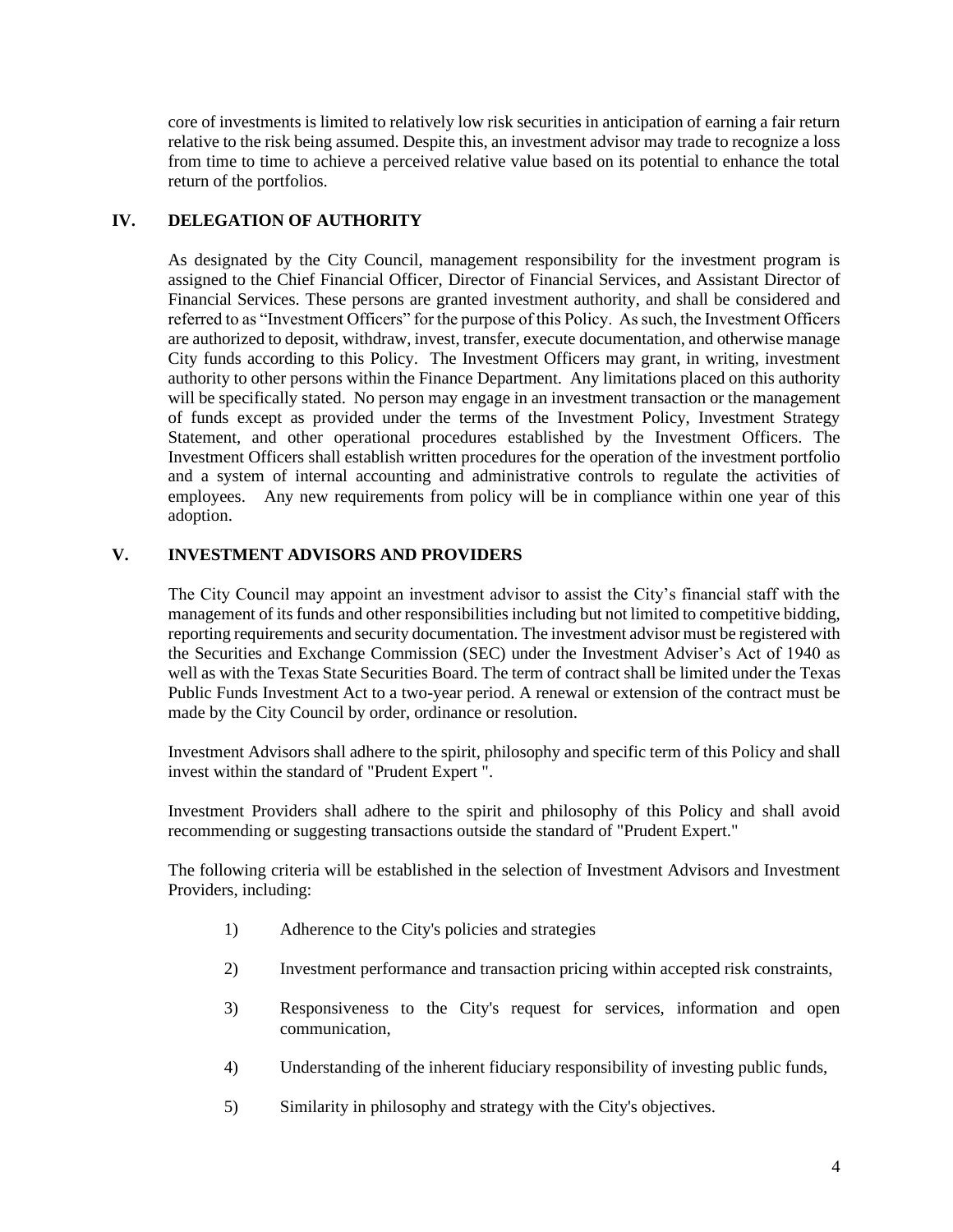Selected Investment Advisors and Investment Providers shall provide timely transaction confirmations and monthly activity reports.

Businesses eligible to transact investment business with the City shall be presented a written copy of this Policy. Additionally, the qualified representative of the business seeking to transact investment business shall execute a written instrument stating substantially to the effect that the registered principal has:

- 1) Received and thoroughly reviewed this Policy
- 2) Acknowledged that the organization has implemented reasonable procedures and controls in an effort to preclude imprudent investment activities with the City, except to the extent that this authorization is dependent on an analysis of the makeup of the City's entire portfolio or requires an interpretation of subjective investment standards.

The City will not enter into an investment transaction with a financial institution prior to receiving the written instrument described above.

If brokerage services are utilized, the Investment Officer will present annually to the governing body a list of qualified brokers. The governing body must review and approve qualified brokers authorized to engage in investment transactions with the City.

## **VI. STANDARDS OF PRUDENCE**

The standard of prudence to be used by Investment Officers shall be the "Prudent Person" standard and shall be applied in the context of managing the overall investment program. Investment officers acting in accordance with written procedures and this Policy and exercising due diligence shall be relieved of personal responsibility for an individual security's credit risk or market price changes, provided deviations from expectation are reported to the City Council in a timely fashion and the liquidity and the sale of securities are carried out in accordance with the terms of this Policy. The "Prudent Person" rule states the following:

Investments shall be made with judgment and care, under circumstances then prevailing, which persons of prudence, discretion and intelligence exercise in the management of their own affairs, not for speculation, but for investment, considering the probable safety of their capital as well as the probable income to be derived from the investment.

While the standard of prudence to be used by investment officials who are officers or employees is the Prudent Person standard, any person or firm hired or retained to invest, monitor, or advise concerning these assets shall be held to the higher standard of "Prudent Expert". The standard shall be that in investing and reinvesting moneys and in acquiring, retaining, managing, and disposing of investments of these funds, the contractor shall exercise: the judgment, care, skill, prudence, and diligence under the circumstances then prevailing, which persons of prudence, discretion, and intelligence, acting in a like capacity and familiar with such matters would use in the conduct of an enterprise of like character and with like aims by diversifying the investments of the funds, so as to minimize the risk, considering the probable income as well as the probable safety of their capital.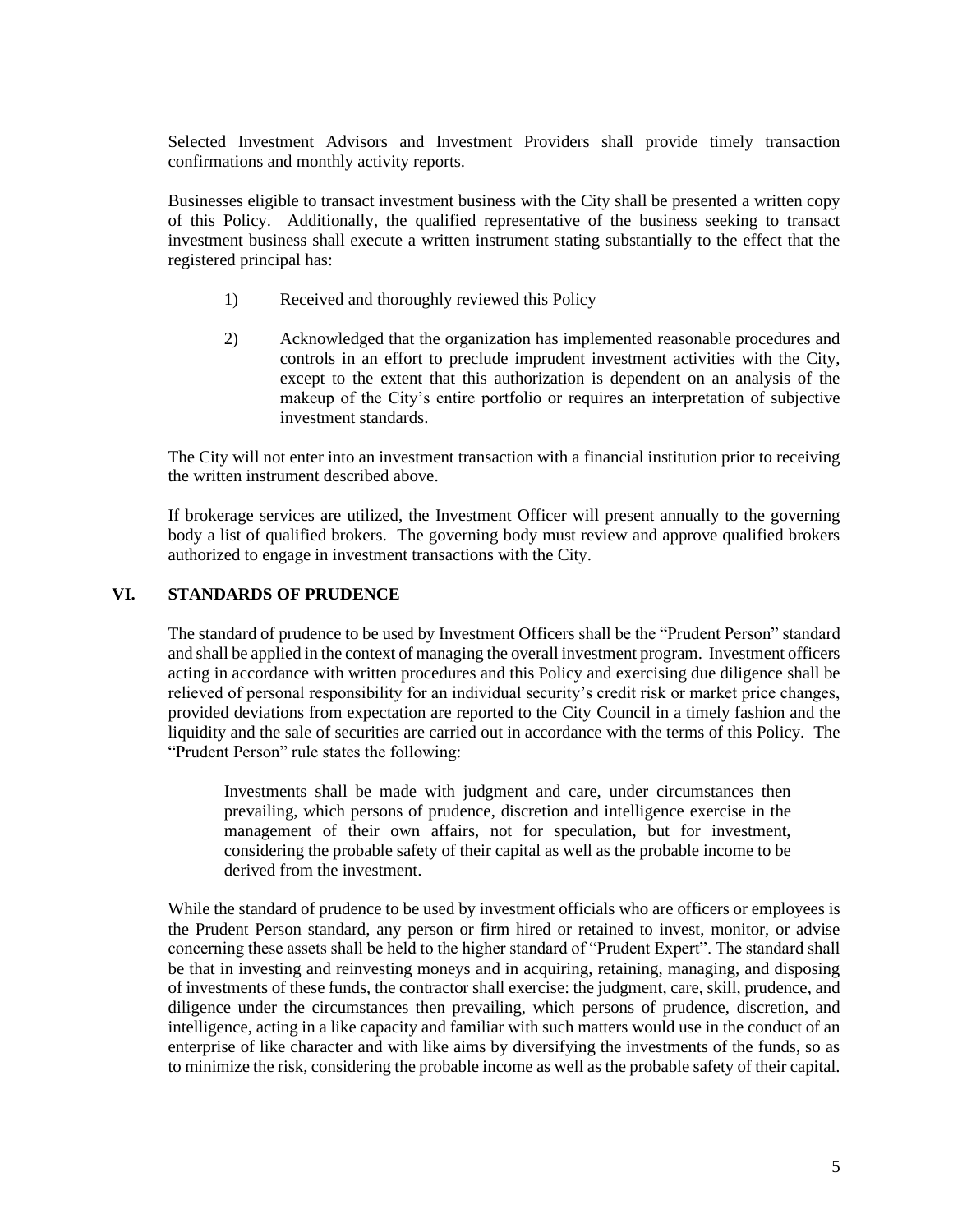### **VII. ETHICS AND CONFLICTS OF INTEREST**

Investment Officers shall act as custodians of the public trust avoiding any transaction which might involve a conflict of interest, the appearance of a conflict of interest, or any activity which might otherwise discourage public confidence. Investment Officers shall refrain from personal business activity that could conflict with proper execution of the investment program, or which could impair their ability to make impartial investment decisions. Additionally, all Investment Officers shall file with the Texas Ethics Commission and the City a statement disclosing any *personal business relationship* with an entity seeking to sell investments to the City or any relationship within the second degree by affinity or consanguinity to an individual seeking to sell investments to the City.

An officer or employee involved in the investment process has a *personal business relationship* with a business organization if:

- 1) The Investment Officer or employee owns 10 percent or more of the voting stock or shares of the business organization or owns \$5,000 or more of the fair market value of the business organization;
- 2) Funds received by the Investment Officer or employee from the business organization exceed 10 percent of his/her gross income for the previous year; or
- 3) The Investment Officer or employee has acquired from the business organization during the previous year investments with a book value of \$2,500 or more for his/her personal account.

#### **VIII. INTERNAL CONTROLS AND INVESTMENT PROCEDURES**

The Investment Officers shall establish a system of internal controls and operational procedures that are in writing and made a part of the City's financial operational procedures. The internal controls should be designed to prevent losses of funds, which might arise from fraud, employee error, and misrepresentation by third parties, or imprudent actions by employees. The written procedures should include reference to safekeeping, repurchase agreements, separation of transaction authority from accounting and recordkeeping, wire transfer agreements, banking service contracts, collateral/depository agreements, and "delivery-vs-payment" procedures. No person may engage in an investment transaction except as authorized under the terms of this Policy.

Independent auditors, as a normal part of the annual financial audit to the City, shall conduct a review of the system of internal controls to ensure compliance with policies and procedures.

## **IX. CONTINUING EDUCATION**

Within 12 months after taking office or assuming duties, each Investment Officer shall attend a training session relating to their investment responsibilities and receive not less than 10 hours of instruction. On an ongoing basis, all Investment Officers shall receive not less than 8 hours of instruction not less than once in a two year period that begins on the first day of the City of Rowlett's fiscal year (October 1) and consists of the two consecutive fiscal years after that date. Training must include education in investment controls, security risks, strategy risks, market risks and compliance with the Public Funds Investment Act. Training must be provided by an independent source. Possible training sources include Government Treasurers of Texas, TML (Texas Municipal League), PFM Asset Management LLC, TexPool (on-line), Government Finance Officers Association, and First Public.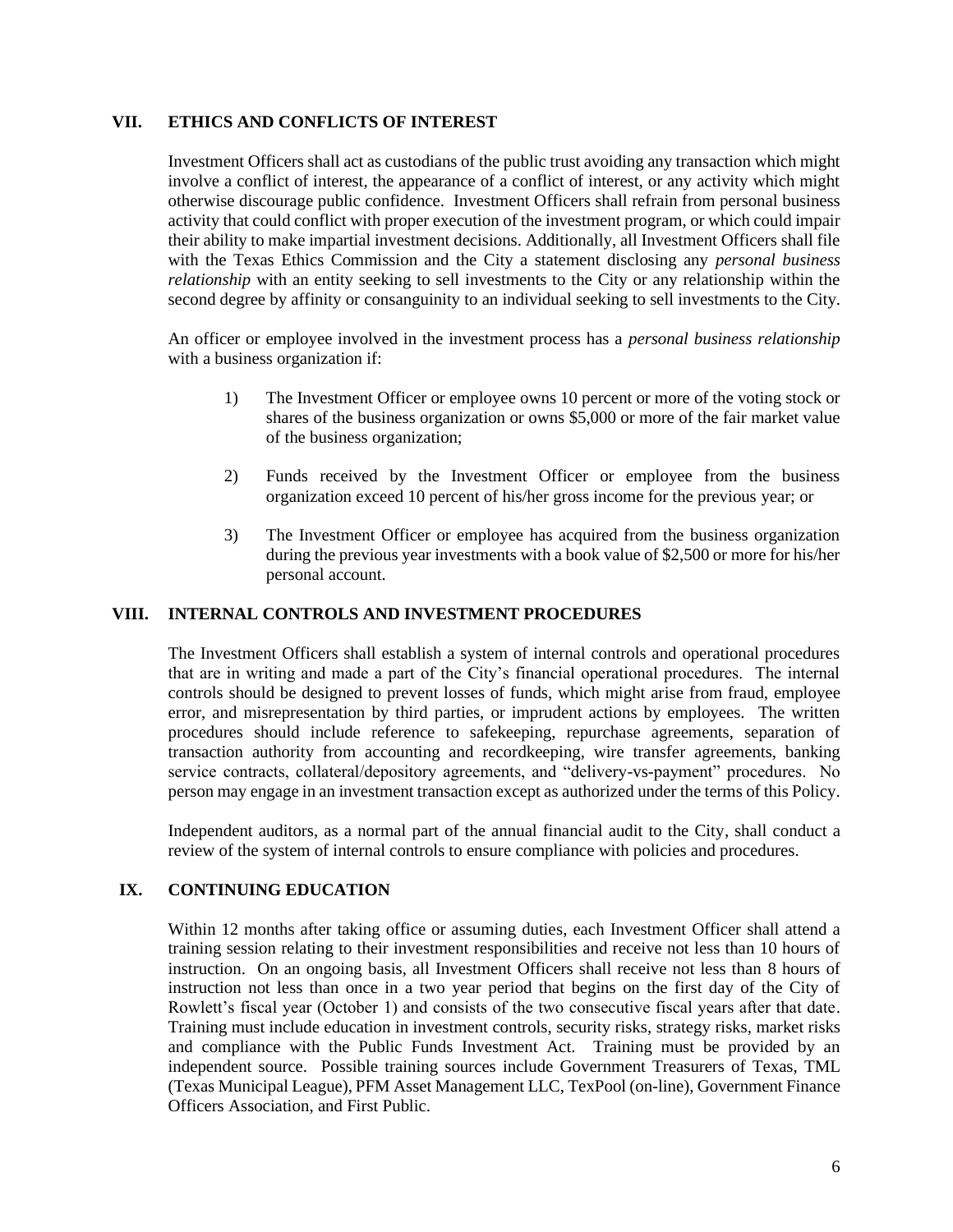## **X**. **AUTHORIZED INVESTMENT INSTITUTIONS AND DEALERS**

The Investment Officers or designee shall only purchase securities from Qualified Financial Institutions and investment institutions which are designated as Primary Dealers by the Federal Reserve Bank of New York. The Investment Officers shall only enter into repurchase agreements with a primary government securities dealer, as defined by the Federal Reserve, or a financial institution doing business in the State of Texas.

The City's Investment Advisor(s) shall utilize and maintain its own list of approved primary and non-primary securities dealers.

The Investment Officers or designee shall maintain a list of financial institutions and broker/dealers that are approved for investment purposes and only firms meeting the following requirements will be eligible to serve as Qualified Institutions:

- 1) Regional dealers that qualify under Securities and Exchange Commission Rule 15C3-1 (uniform net capital rule);
- 2) Capital of no less than \$10,000,000;
- 3) Registered as a dealer under the Securities Exchange Act of 1934;
- 4) Member of the Financial Industry Regulatory Authority, Inc. (FINRA);
- 5) Registered to sell securities in Texas;
- 6) The firm and assigned broker have been engaged in the business of effecting transactions in U.S. government and agency obligations for at least five (5) consecutive years;

All brokers, dealers and other financial institutions deemed to be Qualified Institutions shall be provided with current copies of the City's Investment Policy and sign the Broker/Dealer Certification. The City's Investment Officer or designee, must also sign the acknowledgement. The City's Investment Advisor will adhere to its own internal due diligence procedures. A current audited financial statement is required to be on file for each financial institution and broker/dealer with which the City transacts business.

## **XI. INVESTMENT STRATEGY STATEMENT**

The City maintains Short-Term Portfolios for operating, debt service funds and bond construction funds and Long-Term Portfolio for core funds (operating reserve funds) and debt service reserve funds.

## **Short -Term Portfolios:**

## **Operating Funds**

Investment strategies for operating funds have as their primary objective to assure that anticipated cash flows are matched with adequate investment liquidity.

## **Debt Service Funds**

Investment strategies for debt service funds shall have as the primary objective the assurance of investment liquidity adequate to cover the debt service obligation on the required payment date. Securities purchased shall not have a stated final maturity date that exceeds the debt service payment date.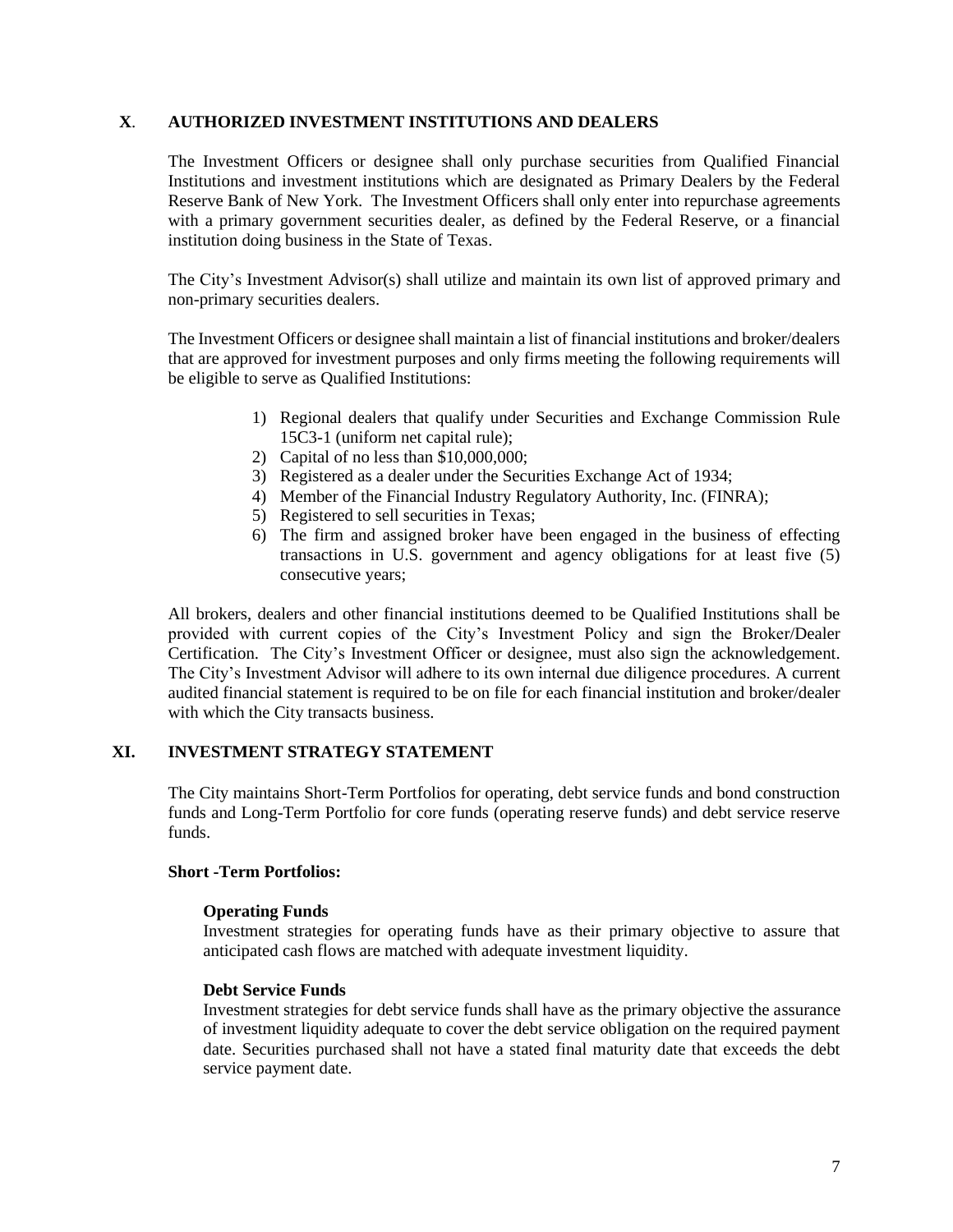### **Bond Construction or Special Purpose Funds**

Investment strategies for bond construction or special purpose fund portfolios will have as their primary objective to ensure that anticipated cash flows are matched with adequate investment liquidity. These fund portfolios should include at least 10% in highly liquid securities to allow for flexibility and unanticipated project outlays. The stated final maturity dates of securities held should not exceed the estimated project completion date.

#### **Long -Term Portfolios:**

## **Core Funds**

The objective is to create a portfolio structure for the City's Core Funds, as determined by the cash flow analysis report, which will experience minimal market value volatility during economic cycles. This may be accomplished by purchasing quality, short- to medium-term securities that will complement each other in a laddered or barbell maturity structure. The overall weighted average duration of principal return for the Core Fund portfolio shall be less than two (2) years. Securities may not be purchased that have a final stated maturity date which exceeds five  $(5)$  years.

#### **Debt Service Reserve Funds**

Investment strategies for debt service reserve funds shall have as the primary objective the ability to generate a dependable revenue stream to the appropriate debt service fund from securities with a low degree of volatility, except as may be required by the bond ordinance specific to an individual issue. Securities should be of high quality, with short- to intermediateterm maturities.

## **XII. MATURITY AND LIQUIDITY REQUIREMENTS**

To the extent possible, an attempt will be made to match investment maturities with known cash needs and anticipated cash flow requirements.

A. Maturity Guidelines

Securities purchased by or on behalf of the City shall have a final maturity of five (5) years or less from the date of settlement. The overall weighted average duration of principal return for the entire portfolio shall be less than two (2) years. The maturities of the underlying securities of a repurchase agreement will follow the requirements of the Master Repurchase Agreement.

B. Liquidity Requirements

The Investment Officers or designee shall determine the approximate amount of funds required to meet the day-to-day expenditure needs of the City. In order to have an available source of funds to meet unexpected cash requirements, a minimum of two months operating expenses will be invested in authorized money market funds or state or local investment pools. The balance of the City's funds will be available for investment according to the guidelines incorporated within this Policy.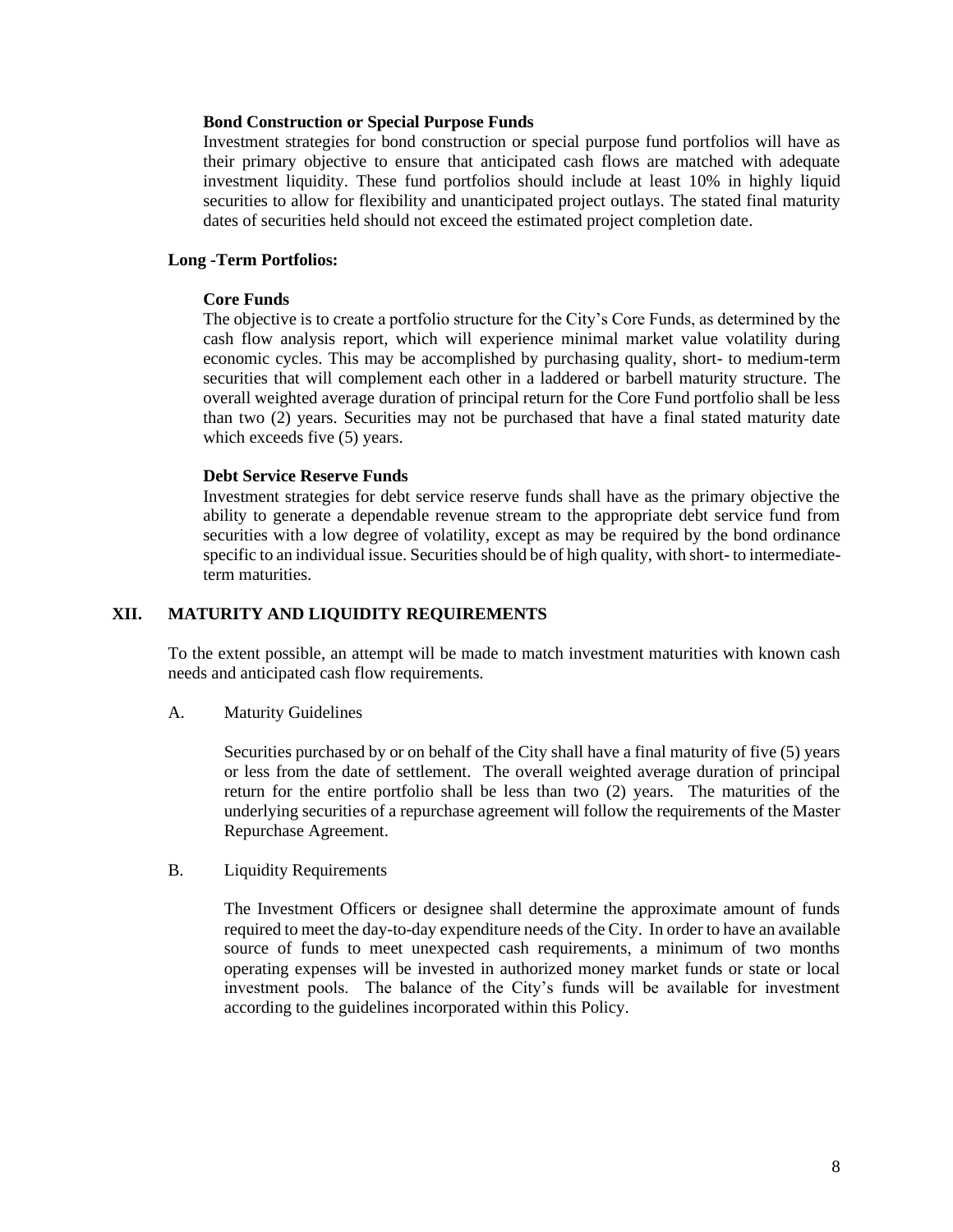## **XIII. PERFORMANCE MEASUREMENTS**

In order to assist in the evaluation of the portfolios' performance, the City will use performance benchmarks for short-term and long-term portfolios. The use of benchmarks will allow the City to measure its returns against other investors in the same markets.

- A. Investment performance of funds designated as short-term funds and other funds that must maintain a high degree of liquidity will be compared to the return on the S&P Rated GIP Index Government 30 Day Yield. Investments of current operating funds shall have maturities of no longer than twenty-four (24) months.
- B**.** The long-term investment portfolio (Core Funds) shall be designed with the objective of exceeding the return of the Bank of America Merrill Lynch 1-3 Year U.S. Treasury Index (or a comparable benchmark) compared to the portfolio's total rate of return. The Bank of America Merrill Lynch 1-3 Year Treasury Index represents U.S. Treasury securities maturing over one year, but less than three years. This maturity range is an appropriate benchmark based on the objectives of the City.

## **XIV. COMPETITIVE SELECTION OF INVESTMENT INSTRUMENTS**

After the Investment Officers and/or the City's Investment Advisor/s has determined the approximate maturity date based on cash flow needs and market conditions and has analyzed and selected one or more optimal types of investments, a minimum of three (3) qualified banks and/or approved broker/dealers must be contacted and asked to provide bids/offers on securities in questions. Bids will be held in confidence until the bid deemed to best meet the investment objectives is determined and selected.

However, if obtaining bids/offers are not feasible and appropriate, securities may be purchased/sold utilizing the comparison to current market price method on an exception basis. Acceptable current market price providers include, but are not limited to:

- A. TradeWeb
- B. Bloomberg Information Systems
- C. Wall Street Journal or a comparable nationally recognized financial publication providing daily market pricing
- D. Daily market pricing provided by the City's custodian or their correspondent institutions

The Investment Officers or designee and/or the City's Investment Advisor/s shall utilize the competitive bid process to select the securities to be purchased or sold. Selection by comparison to a current market price, as indicated above, shall only be utilized when, in judgment of the Investment Officers or the City's Investment Advisor/s, competitive bidding would inhibit the selection process.

Examples of when this method may be used include:

- A. When time constraints due to unusual circumstances preclude the use of the competitive bidding process
- B. When no active market exists for the issue being traded due to the age or depth of the issue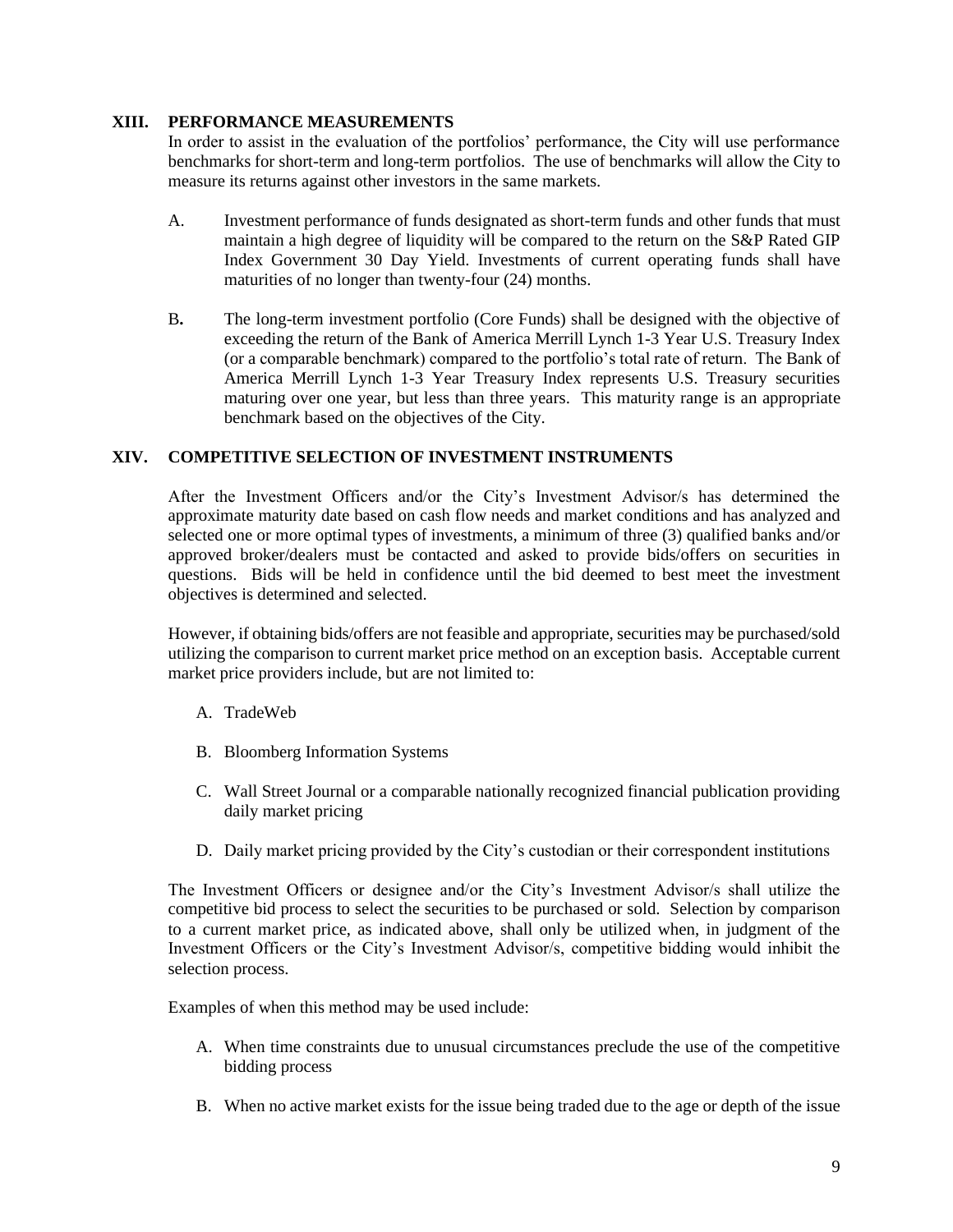- C. When a security is unique to a single dealer, for example, a private placement
- D. When the transaction involves new issues or issues in the "when issued" market

Overnight sweep investment instruments will not be bid, but may be placed with the City's depository bank relating to the demand account for which the investment instrument was purchased.

## **XV. AUTHORIZED INVESTMENTS AND PORTFOLIO COMPOSITION**

Investments should be made subject to the cash flow needs and such cash flows are subject to revisions as market conditions and the City's needs change. However, when the invested funds are needed in whole or in part for the purpose originally intended or for more optimal investments, the Investment Officers or designee and/or the City's Investment Advisor/s may sell the investment at the then-prevailing market price and place the proceeds into the proper account at the City's custodian.

The following are the investment requirements and allocation limits on security types, issuers, and maturities as established by the City. Diversification strategies within the established guidelines shall be reviewed and revised periodically as necessary by the Investment Officers. The Investment Officers, and/or City's Investment Advisor/s shall have the option to further restrict investment percentages from time to time based on market conditions, risk and diversification investment strategies. The percentage allocations requirements for investment types and issuers are calculated based on the original cost of each investment, at the time purchase. Investments not listed in this Policy are prohibited.

Investments described below are those authorized by the Public Funds Investment Act (Chapter 2256, Texas Government Code), as amended, which is included and made a part of this Policy as Appendix A. The following list may not contain all of those securities that are authorized by state statutes, but only those that the City Council wish to include in the City's portfolios. The purchase of specific issues may at times be further restricted or prohibited because of current market conditions. The City funds governed by this Policy may be invested in the following investments, however funds derived from the sale of debt are not to be included in the calculation of the limits below: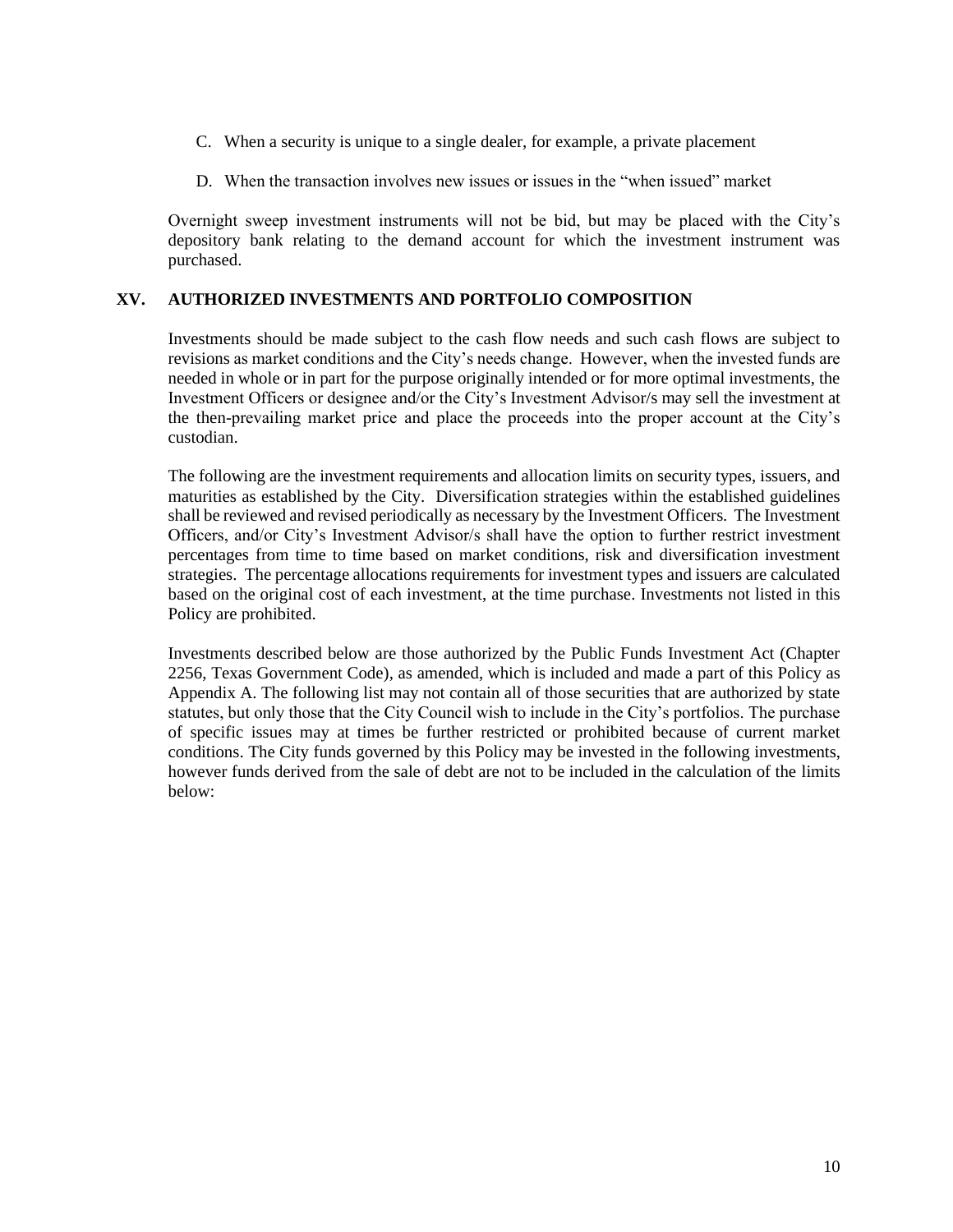| <b>Security Type</b>                            | <b>Minimum Rating</b><br><b>Requirement</b> | <b>Maturity</b><br><b>Limits</b> | <b>Maximum</b><br><b>Allocation</b><br>Limit | <b>Maximum</b><br><b>Issuer Limit</b> |
|-------------------------------------------------|---------------------------------------------|----------------------------------|----------------------------------------------|---------------------------------------|
| <b>Local Government Investment Pools</b>        | AAA/AAAm                                    | N/A                              | 75%                                          | N/A                                   |
| <b>United States Government Securities</b>      | N/A                                         | 5 Years                          | 100%                                         | N/A                                   |
| United States Government Agencies (full         | N/A                                         | 5 Years                          | 75%                                          | 25%                                   |
| faith and credit of the United States           |                                             |                                  |                                              |                                       |
| Government)                                     |                                             |                                  |                                              |                                       |
| <b>Federal Instrumentalities (United States</b> | N/A                                         | 5 Years                          | 80%                                          | 40%                                   |
| Government Sponsored Enterprises ("GSE")        |                                             |                                  |                                              |                                       |
| which are non-full faith and credit).*          |                                             |                                  |                                              |                                       |
| Mortgage-Backed Securities ("MBS")*             | N/A                                         | 5 Years                          | 20%                                          | 15%                                   |
| <b>Interest Bearing Time Deposit or Saving</b>  | N/A                                         | 1 Years                          | 20%                                          | 10%                                   |
| <b>Accounts</b>                                 |                                             |                                  |                                              |                                       |
| Repurchase Agreements**                         | N/A                                         | 90 Days                          | 20%                                          | 10%                                   |
| <b>Commercial Paper</b>                         | $P-1/A-1$                                   | 365 Days                         | 25%                                          | 5%                                    |
| Bankers' Acceptances                            | $P-1/A-1$                                   | 180 Days                         | 25%                                          | 5%                                    |
| State and/or Local Government Taxable           | Single "A" category                         | 5 Years                          | 25%                                          | 10%                                   |
| and/or Tax-Exempt Debt                          | by two NRSROs                               |                                  |                                              |                                       |
| <b>Registered Investment Companies (Money</b>   | AAAm                                        | N/A                              | 50%                                          | 25%                                   |
| <b>Market Mutual Funds)</b>                     |                                             |                                  |                                              |                                       |

\*The combined total of available funds invested in Federal Instrumentalities and MBS cannot be more than 80%.

\*\* Flexible repurchase agreements for the investment of bond proceeds may have maturities greater than 90 days.

- A. Local Government Investment Pools
	- 1. Investment Authorization

Local government investment pools organized in accordance with the Interlocal Cooperation Act (Chapter 791, Texas Government Act) as amended, whose assets consist exclusively of the obligations that are allowed as a direct investment for funds subject to the Public Funds Investment Act (Chapter 2256, Texas Government Code). A public funds investment pool must be continuously rated no lower than "AAA", "AAA-m" or at an equivalent rating by at least one Nationally Recognized Statistical Rating Organization ("NRSRO").

2. Portfolio Composition

A maximum of 75% of available funds may be invested in the Local Government Pools.

3. Due Diligence Requirements

A thorough review of any local government investment pool is required prior to investing, and on a continual basis. Attachment D is a questionnaire that contains a list of questions, to be answered prior to investing, that cover the major aspects of any investment pool/fund.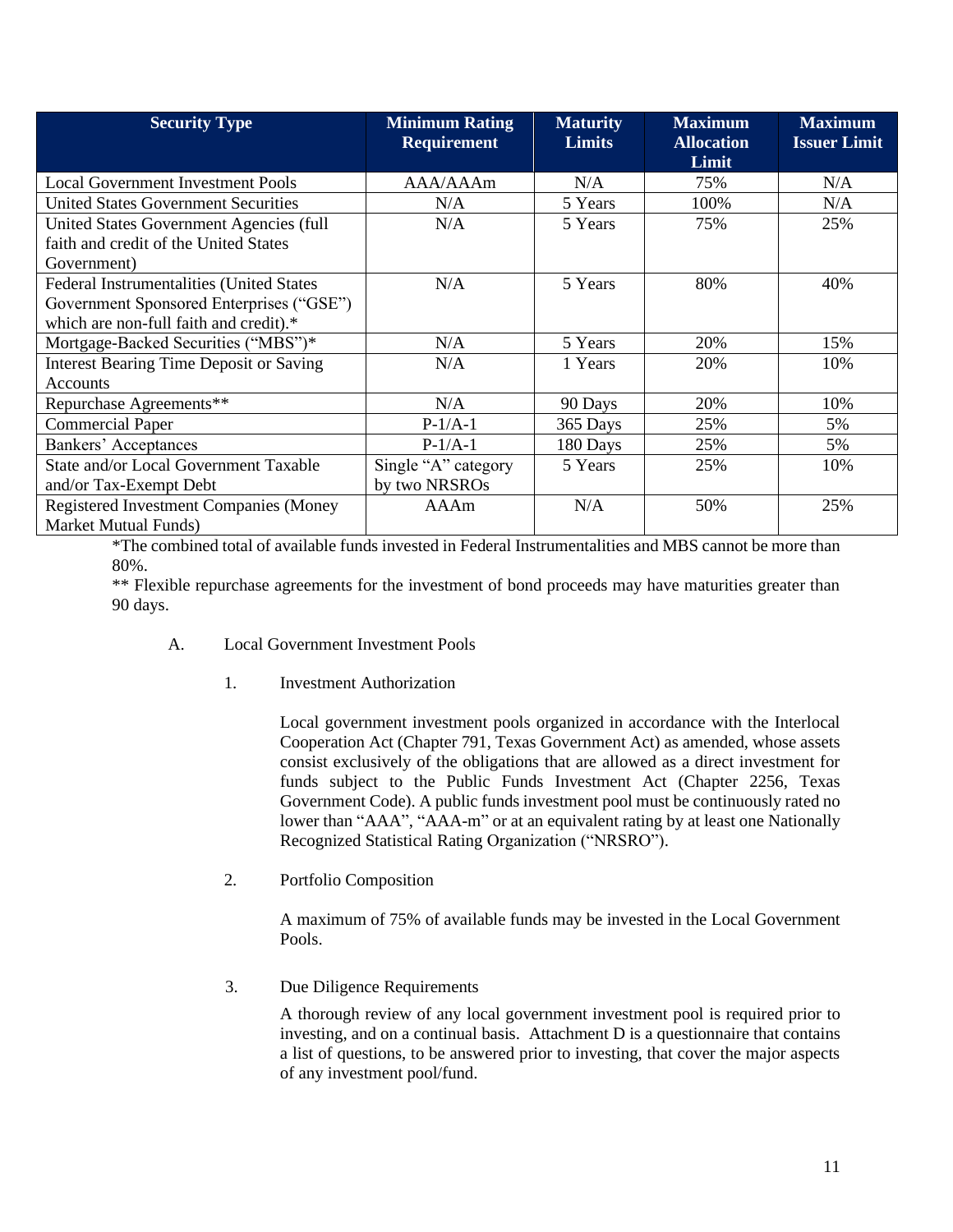- B. United States Government Securities
	- 1. Purchase Authorization

Negotiable direct obligations or obligations the principal and interest of which are unconditionally guaranteed by the United States Government. Such securities will include, but not be limited to the following:

Cash Management Bills Treasury Securities – State and Local Government Series ("SLGS") Treasury Bills Treasury Notes Treasury Bonds Treasury Strips

2. Portfolio Composition

A maximum of 100% of available funds may be invested in the United States Government Securities with the exception of Treasury Strips are limited to 10% of available funds.

3. Maturity Limitations

The maximum length to maturity of any direct investment in the United States Government Securities is five (5) years from the date of settlement.

- C. United States Government Agencies (full faith and credit of the United States Government)
	- 1. Purchase Authorization

Bonds, debentures, notes or callables issued or guaranteed by the United States Governments agencies, provided such obligations are backed by the full faith and credit of the United States Government. This includes fixed rate mortgage-backed securities. Such securities will include, but not be limited to the following:

United States Export – Import Bank -Direct obligations or fully guaranteed certificates of beneficial ownership Farmer Home Administration -Certificates of beneficial ownership Federal Financing Bank -Discount notes, notes and bonds Federal Housing Administration Debentures Government National Mortgage Association (GNMA) -GNMA guaranteed mortgage-backed bonds -GNMA guaranteed pass-through obligations General Services Administration United States Maritime Administration Guaranteed -Title XI Financing New Communities Debentures -United States Government guaranteed debentures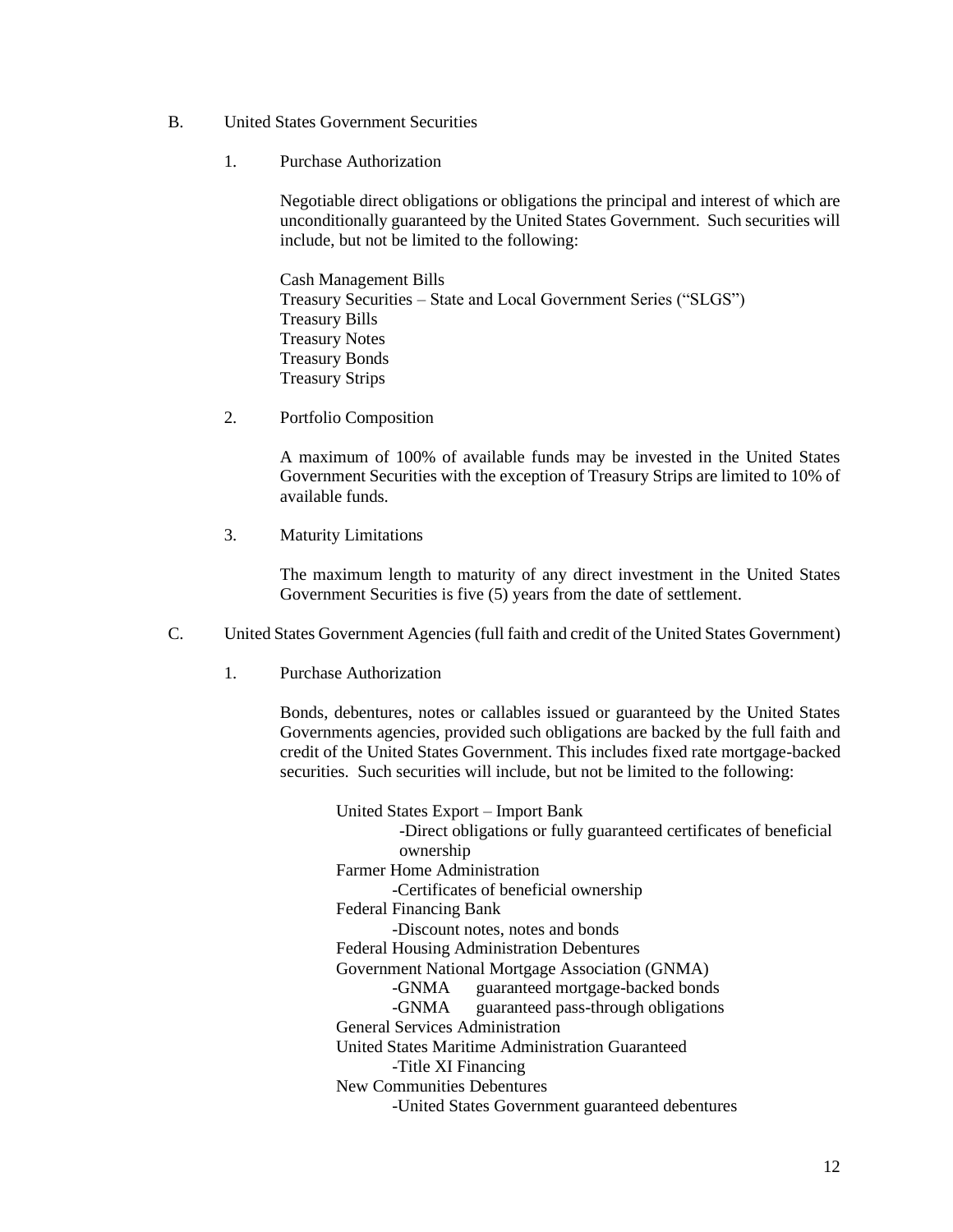United States Public Housing Notes and Bonds -United States Government guaranteed public housing notes and bonds United States Department of Housing and Urban Development -Project notes and local authority bonds

2. Portfolio Composition

A maximum of 75% of available funds may be invested in United States Government agencies.

3. Limits on Individual Issuers

A maximum of 25% of available funds may be invested in individual United States Government agencies.

4. Maturity Limitations

The maximum length to maturity for an investment in any United States Government agency security is five (5) years from the date of settlement.

- D. Federal Instrumentalities (United States Government Sponsored Enterprises ("GSE") which are non-full faith and credit)
	- 1. Purchase Authorization

Bonds, debentures, notes or callables issued or guaranteed by United States Government Sponsored Enterprises (Federal Instrumentalities), which are non-full faith and credit agencies. These are limited to the following:

Federal Farm Credit Bank (FFCB) Federal Home Loan Bank or its District banks (FHLB) Federal National Mortgage Association (FNMA) Federal Home Loan Mortgage Corporation (Freddie-Macs) including Federal - Home Loan Mortgage Corporation participation certificates

2. Portfolio Composition

A maximum of 80% of available funds may be invested in Federal Instrumentalities. The combined total of available funds invested in Federal Instrumentalities and Agency Mortgage Backed Securities cannot be more than 80%.

3. Limits on Individual Issuers

A maximum of 40% of available funds may be invested in any one issuer.

4. Maturity Limitations

The maximum length to maturity for an investment in any Federal Instrumentality security is five (5) years from the date of settlement.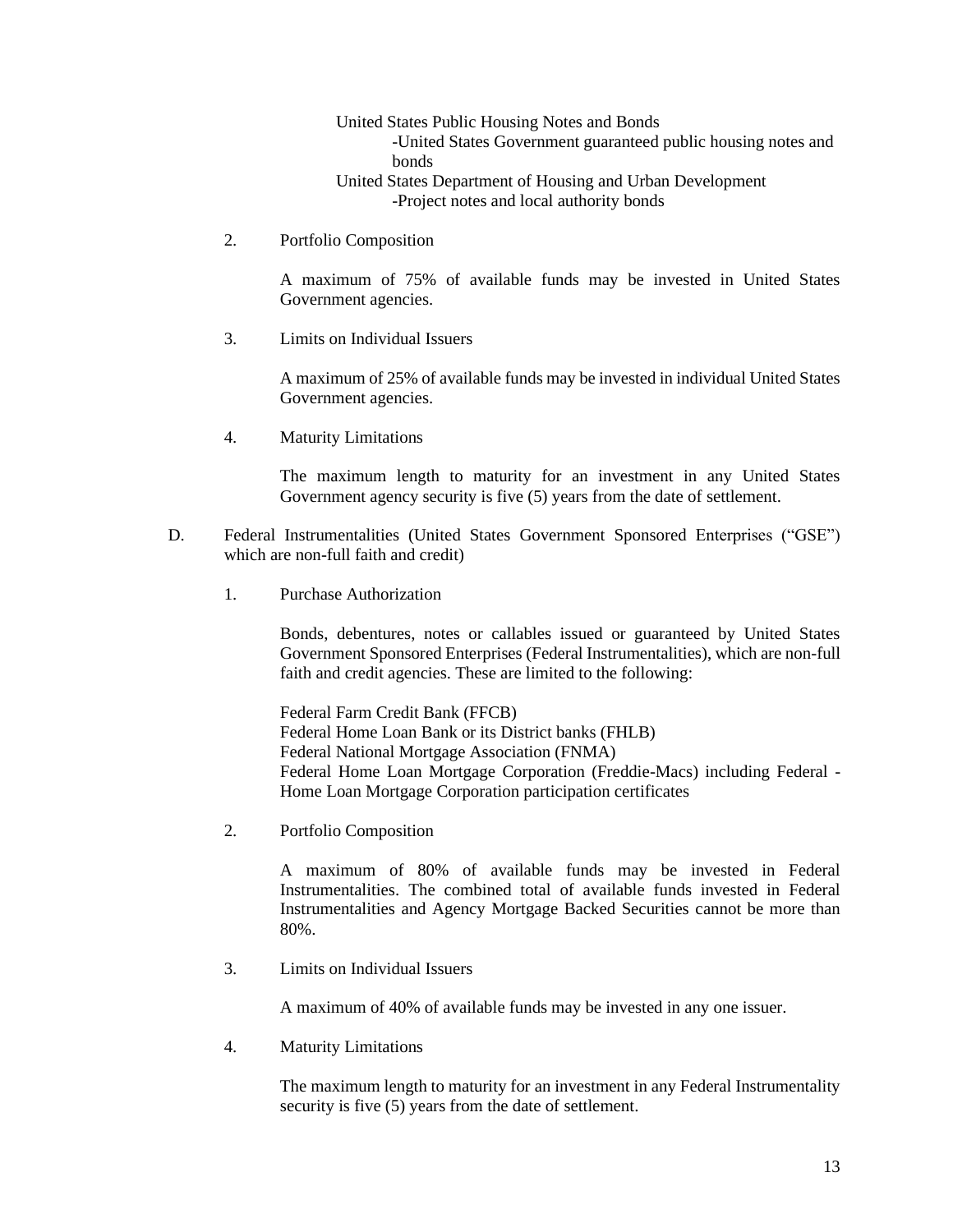- E. Mortgage-Backed Securities (MBS)
	- 1. Purchase Authorization

Authorized Staff may invest in mortgage-backed securities (MBS) which are based on mortgages that are guaranteed by a government agency or GSE for payment of principal and a guarantee of timely payment.

2. Portfolio Composition

A maximum of 20% of available funds may be invested in MBS. The combined total of available funds invested in Federal Instrumentalities and Mortgage Backed Securities cannot be more than 80%.

3. Limits of Individual Issuers

A maximum of 15% of available funds may be invested with any one issuer.

4. Maturity Limitations

A maximum length to maturity for an investment in any MBS is five (5) years from the date of settlement.

The maturity of mortgage securities shall be considered the date corresponding to its average life. This date reflects the point at which an investor will have received back half of the original principal (face) amount. The average life may be different from the stated legal maturity included in a security's description.

- F. Interest Bearing Time Deposit or Saving Accounts
	- 1. Purchase Authorization

Certificates of deposit or savings accounts issued by state and national banks that has a main office or branch in Texas that are: guaranteed or insured by the Federal Deposit Insurance Corporation, or its successor; or secured by obligations of any direct federal agency or instrumentality issues that have a market value of not less than the principal amount of the certificates or Certificate of Deposit balances exceeding FDIC insurance limits will be fully collateralized by securities listed in sections B, C or D above. Collateral will be held by the City's third party custodian.

2. Portfolio Composition

A maximum of 20% of available funds may be invested in non-negotiable interest bearing time certificates of deposit or savings account.

3. Limits on Individual Issuers

A maximum of 10% of available funds may be deposited with any one issuer.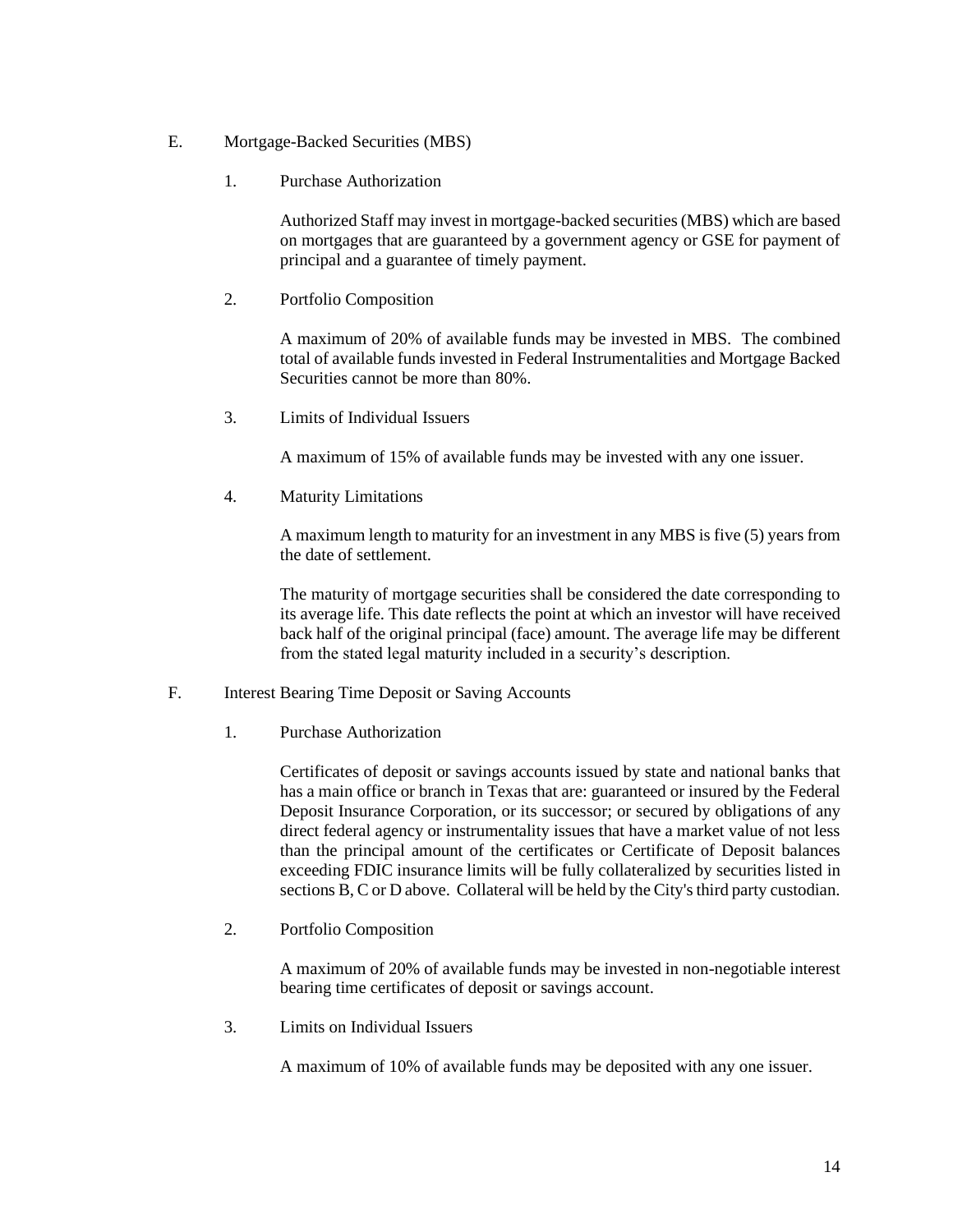- 4. The maximum maturity on any certificate shall be no greater than one (1) year from the date of settlement.
- G1. Repurchase Agreements
	- 1. Purchase Authorization
		- a. Repurchase agreements composed of only cash and/or those investments authorized in sections B, C, or D above. All firms are required to sign the City's Master Repurchase Agreement prior to the execution of a repurchase agreement transaction.
		- b. A third party custodian with whom the City has a current custodial agreement shall hold the collateral for all repurchase agreements with a term longer than one (1) business day. A clearly marked receipt that shows evidence of ownership must be supplied to the Investment Officers or designee and retained.
		- c. Securities authorized for collateral must have maturities less than ten (10) years and with market value for the principal and accrued interest of 102 percent of the value and for the term of the repurchase agreement. Immaterial short-term deviations from 102 percent requirement are permissible only upon the approval of the Investment Officers and/or the City's Investment Advisor/s.
		- d. The overnight sweep arrangement shall adhere to the agreement between the City and the City's depository bank.
	- 2. Portfolio Composition

A maximum of 20% of available funds may be invested in repurchase agreements excluding one (1)-business day agreements and overnight sweep agreements.

3. Limits on Individual Issuers

A maximum of 10% of available funds may be invested with any one institution excluding one (1)-business day agreements and overnight sweep agreements.

4. Limits on Maturities

The maximum length to maturity of any repurchase agreement is 90 days from the date of settlement.

#### G2. Repurchase agreement for the investment of bond proceeds

- 1. A fully secured repurchase agreement is an authorized investment under this policy if the repurchase agreement:
	- a. has a defined termination date;
	- b. is secured by a combination of cash and obligations described by Section B, C, D, or E of this policy at minimum of 104%
	- c. requires the securities being purchased by the City or cash held by the City to be pledged to the City, held in the City's name, and deposited at the time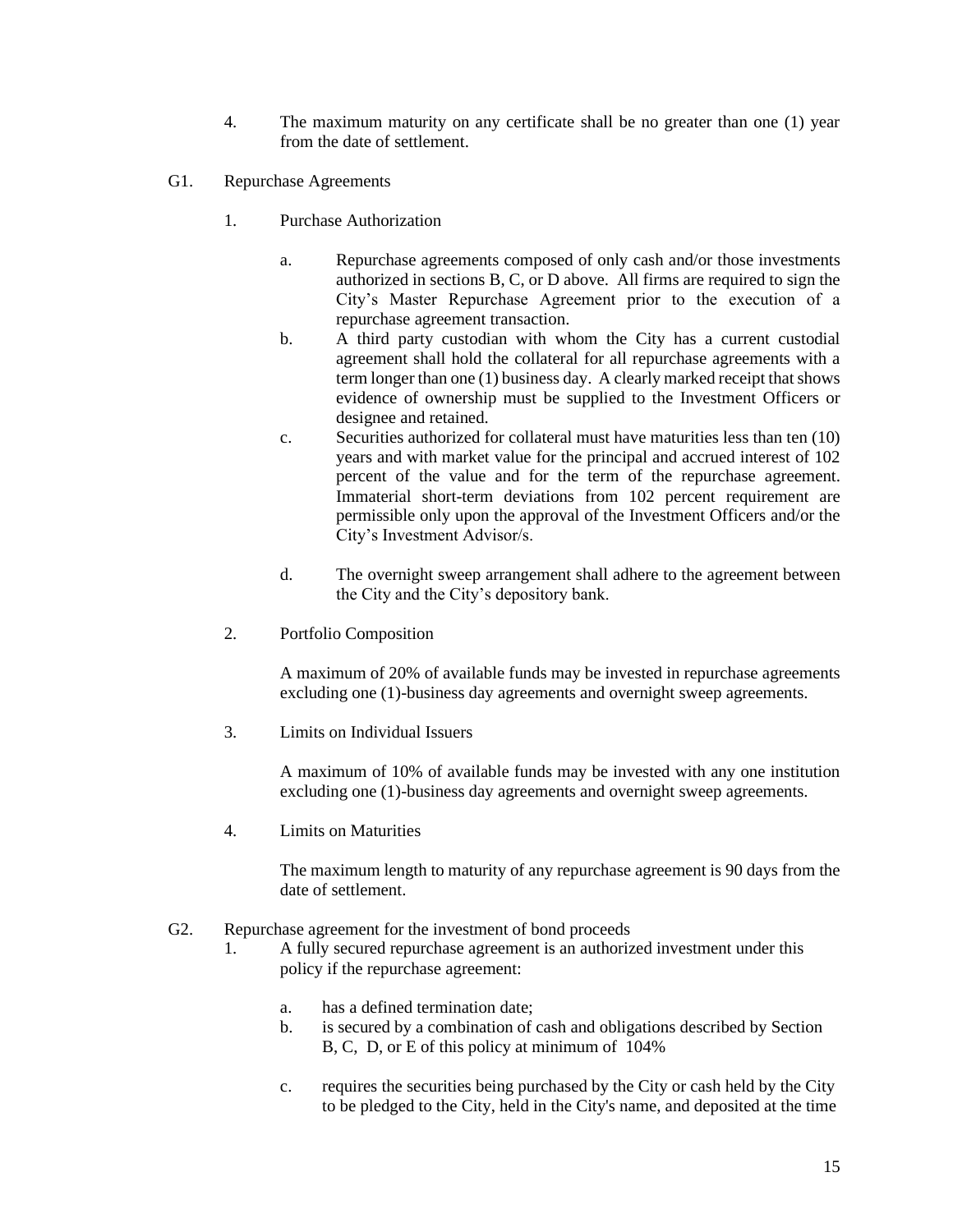the investment is made with the City or with a third party selected and approved by the City; and

- d. is placed through a primary government securities dealer, as defined by the Federal Reserve, or a financial institution doing business in the State of Texas.
- e. In this section, "repurchase agreement" means a simultaneous agreement to buy, hold for a specified time, and sell back at a future date obligations described by Section B, C, D, or E of this policy, at a market value at the time the funds are disbursed of not less than the principal amount of the funds disbursed.

#### H. Commercial Paper

1. Purchase Authorization

Commercial paper of any United States company that is rated, at the time of purchase, "Prime-1" by Moody's and "A-1" by Standard & Poor's (prime commercial paper) or the equivalent by two NRSROs.

2. Portfolio Composition

A maximum of 25% of available funds may be directly invested in prime commercial paper.

3. Limits on Individual Issuers

A maximum of 5% of available funds may be invested with any one issuer.

4. Maturity Limitations

The maximum length to maturity for prime commercial paper shall be 365 days from the date of settlement.

- I. Bankers' Acceptances
	- 1. Purchase Authorization

Bankers' Acceptances issued by a domestic bank or a federally chartered domestic office of a foreign bank, which are eligible for purchase by the Federal Reserve System, at the time of purchase, the short-term paper is rated, at a minimum, "P-1" by Moody's Investors Services and "A-1" Standard & Poor's or the equivalent by two NRSROs..

2. Portfolio Composition

A maximum of 25% of available funds may be directly invested in Bankers' Acceptances.

3. Limits on Individual Issuers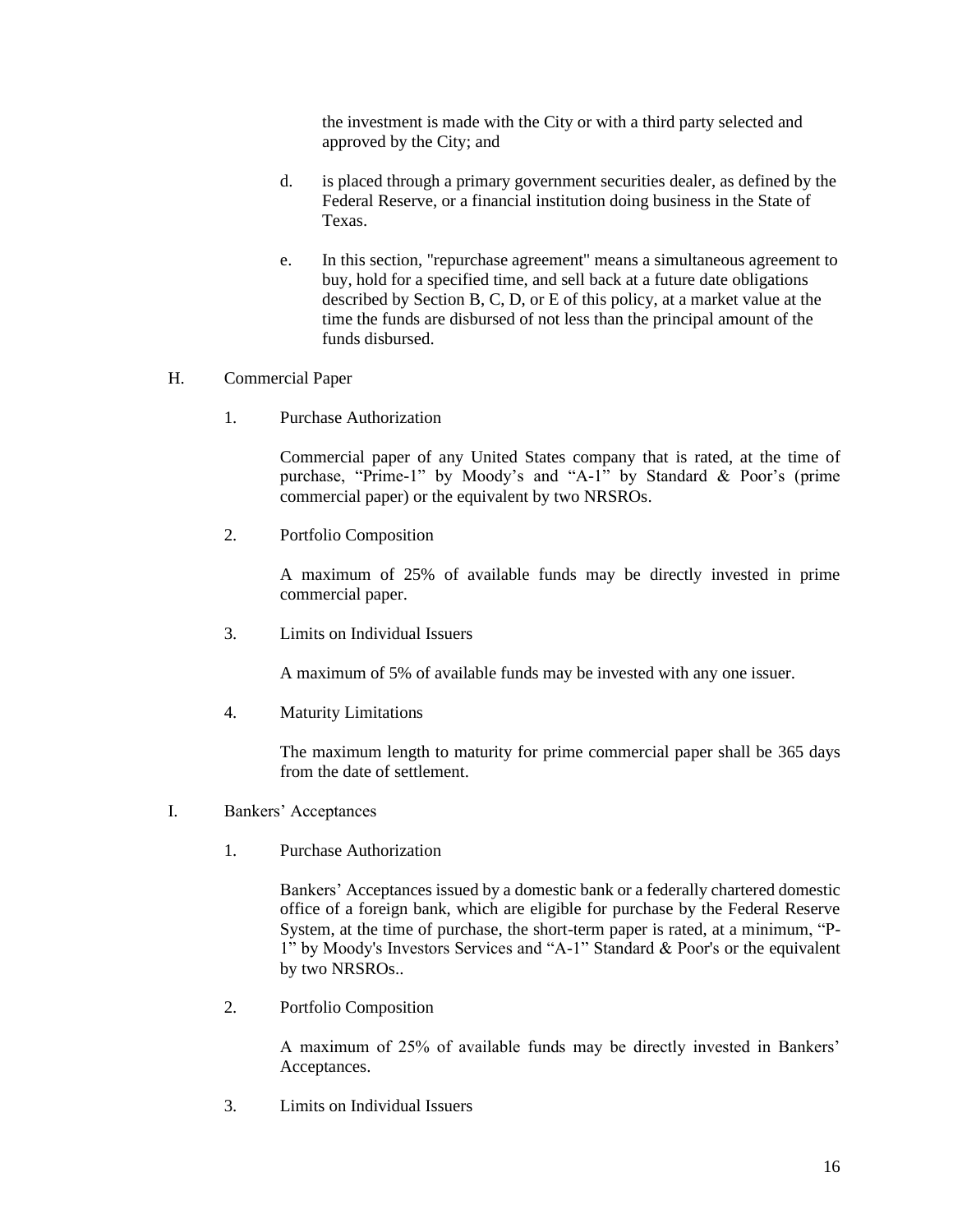A maximum of 5% of available funds may be invested with any one issuer.

4. Maturity Limitations

The maximum length to maturity for Bankers' Acceptances shall be 180 days from the date of settlement.

- J. State and/or Local Government Taxable and/or Tax-Exempt Debt
	- 1. Purchase Authorization

State and/or local government taxable and/or tax-exempt debt, general obligation and/or revenue bonds, at the time of purchases, at a minimum single "A" category by any two NRSROs, or rated at least "MIG-2" by Moody's and "SP-2" by Standard & Poor's for short-term debt or the equivalent by two NRSROs..

2. Portfolio Composition

A maximum of 25% of available funds may be invested in taxable and tax-exempt debt.

3. Limits on Individual Issuers

A maximum of 10% of available funds may be invested with any one issuer.

4. Maturity Limitations

A maximum length to maturity for an investment in any state or local government debt security is five (5) years from the date of settlement.

- K. Registered Investment Companies (Money Market Mutual Funds)
	- 1. Investment Authorization

Shares in open-end and no-load money market funds provided such funds are registered under the Investment Act of 1940 and operate in accordance with Rule  $2a-7$ .

2. Portfolio Composition

A maximum of 50% of available funds may be invested in money market funds.

3. Limits of Individual Issuers

A maximum of 25% of available funds may be invested with any one money market fund.

4. Rating Requirements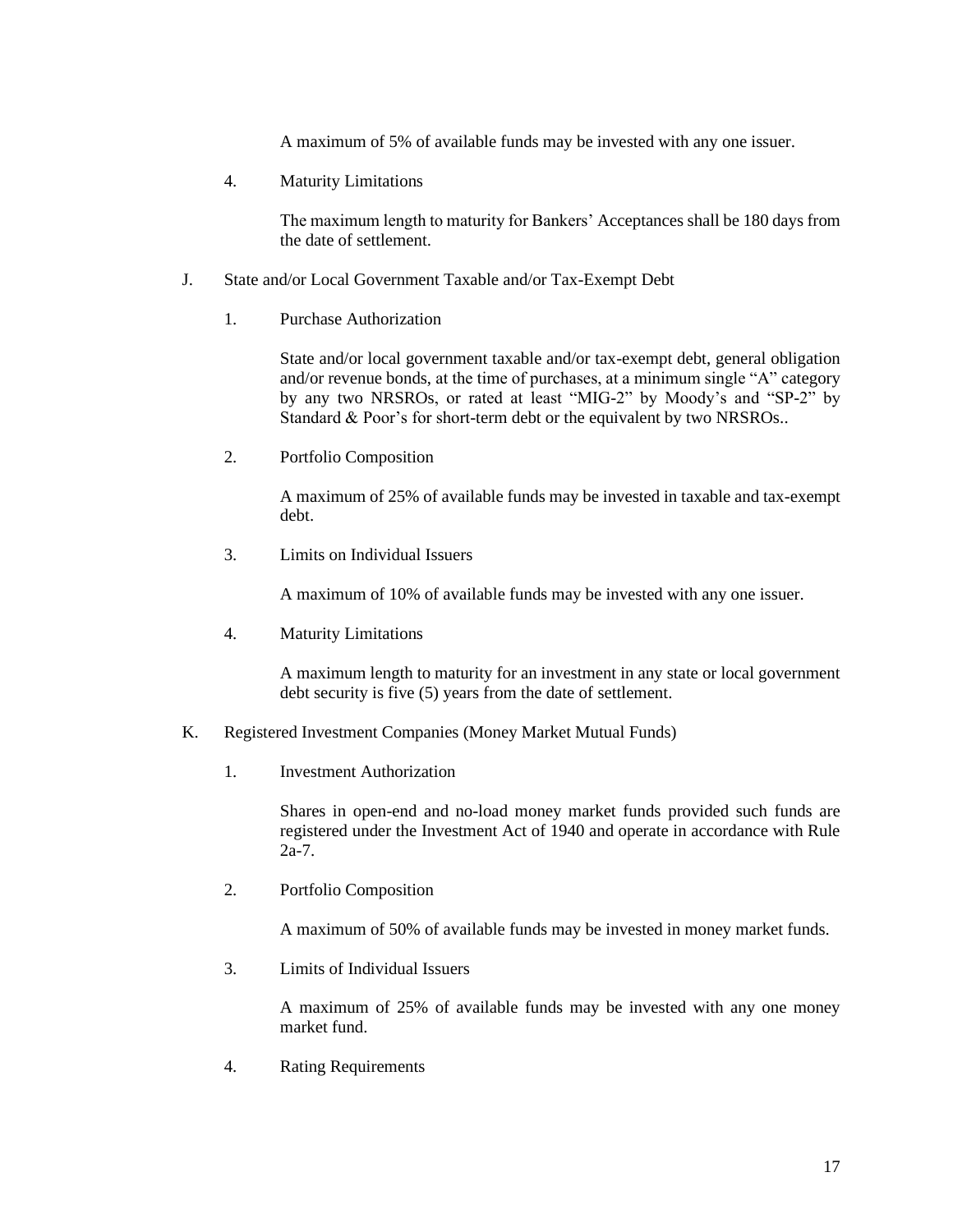The money market funds shall be rated "AAAm" by Standard & Poor's or the equivalent by another NRSRO.

5. Due Diligence Requirements

A thorough review of any money market fund is required prior to investing, and on a continual basis. Attachment D is a questionnaire that contains a list of questions, to be answered prior to investing, that cover the major aspects of any investment pool/fund..

## **XVI. DOWNGRADE PROVISION FOR INVESTMENT RATINGS**

In the event any security in the portfolio, subsequent to purchase, is downgraded to a level below the minimum required rating, the Investment Advisor(s) shall notify the City or its representatives as soon as practical of such ratings change along with any contemplated actions to sell or hold the security. The City, independently or in concert with the Investment Advisor(s), shall confirm the decision to sell or hold the security. If it is determined the position should be sold, then it should be traded in a timely basis, consistent with market liquidity.

## **XVII. DERIVATIVES AND REVERSE REPURCHASE AGREEMENTS**

The City may not invest in investment products that include the use of derivatives, unless specified in Section XV of this Policy. A "derivative" is defined as a financial instrument the value of which depends on, or is derived from, the value of one or more underlying assets or indices or asset values. Reverse repurchase agreements are not permitted by this Policy.

## **XVIII. REPORTING**

The Investment performance will be monitored and evaluated by the Investment Officers. In conjunction with the Investment Officers, the City's Investment Advisor/s shall provide quarterly investment reports on the City's short-term and long-term core investments to City Council as required by the Public Funds Investment Act (Chapter 2256, Texas Government Code), Section 2256.023. Schedules in the quarterly report should include the following:

- 1) describe in detail the investment position of the City,
- 2) contain a summary statement prepared in compliance with generally accepted accounting principles stating the reporting period beginning market value, additions or changes to the market value during the period and ending market value for the period, and fully accrued interest for the period for each pooled fund group,
- 3) state the reporting period beginning book and market value and reporting period ending book and market value of each investment security by asset type and fund type,
- 4) state the maturity date of each investment security,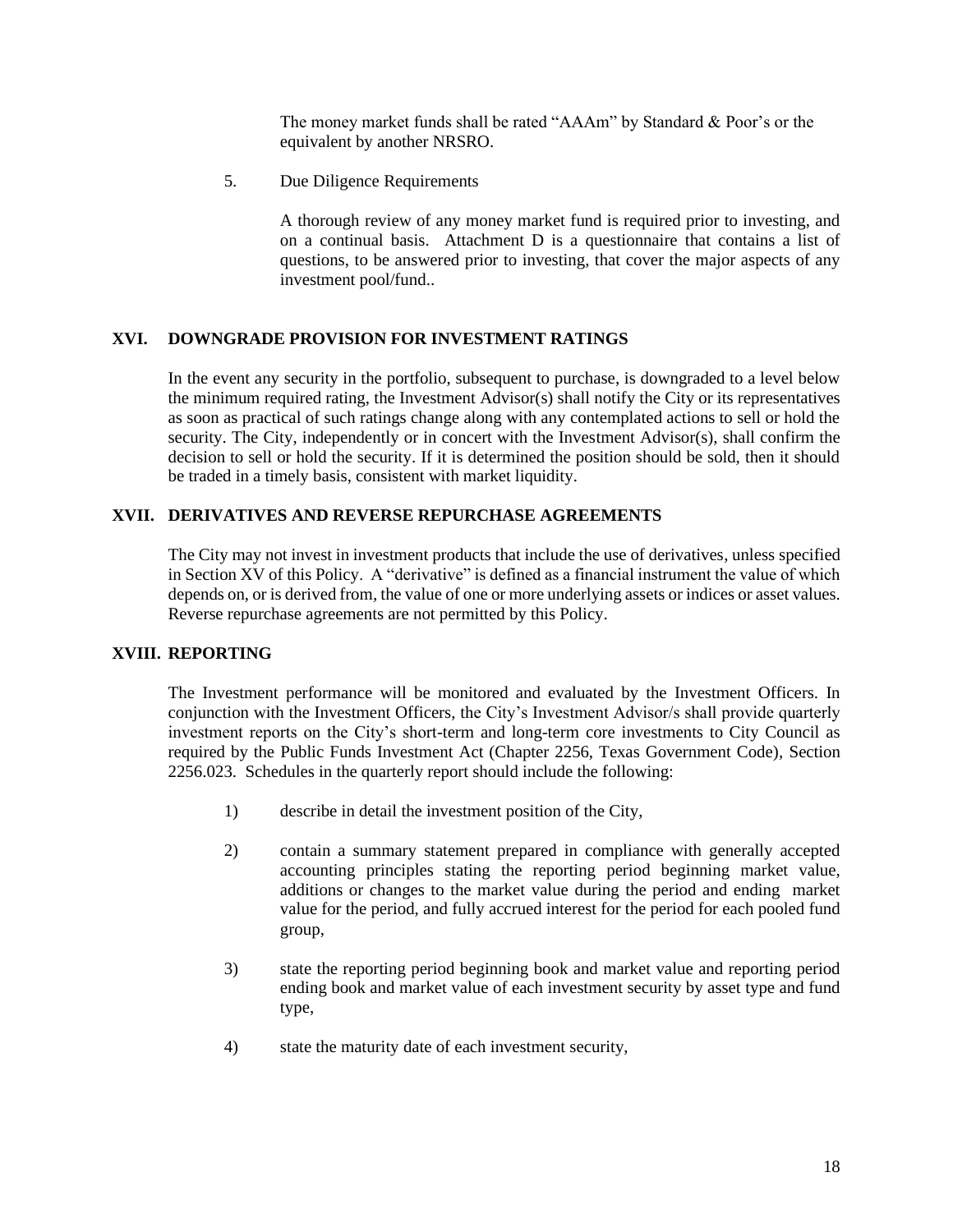- 5) state the fund for which each investment security was purchased, and6) state the compliance of the investment portfolio with the City's Investment Policy and Investment Strategy Statement and the Public Funds Investment Act, and
- 7) be prepared jointly and signed by each Investment Officer.

## **XIX. DEPOSITORY AGREEMENTS**

The City will select and designate a qualified bank depository for a minimum three year period. Consistent with the Requirements of State law, the City will require that all deposits be federally insured or collateralized with eligible securities. If deposits are collateralized, they will be held at the City's custodial agent. The depository will be required to sign a Custodial Agreement with the City and the City's Custodial agent. The Agreement shall define the City's rights to the collateral in case of default, bankruptcy, or closing and shall establish a perfected security interest in compliance with Federal and State regulations. It shall further address any concerns in relation to acceptable collateral, levels of collateral, substitution and addition of collateral, and reporting and monitoring of collateral.

## **XX. THIRD-PARTY CUSTODIAL AGREEMENTS**

Securities, with the exception of certificates of deposits, shall be held with a third party custodian; and all securities purchase by, and all collateral obtained by the City should be properly designated as an asset of the City. The securities must be held in an account separate and apart from the assets of the financial institution. A third party custodian is defined as any bank depository chartered by the Federal Government, the State of Texas, or any other state or territory of the United States which has a branch or principal place of business in the State of Texas or by a national association organized and existing under the laws of the United States which is authorized to accept and execute trusts and which is doing business in the State of Texas. Certificates of deposits will be placed in the provider's safekeeping department for the term of the deposit.

The custodian shall accept transaction instructions only from those persons who have been duly authorized by the Investment Officers and which authorization has been provided, in writing, to the custodian. No withdrawal of securities, in whole or in part, shall be made from safekeeping, shall be permitted unless by such a duly authorized person.

Monthly, the custodian shall provide the Investment Officers or designee and/or the City's Investment Advisor/s with detail information on the securities held by the custodian. Security transactions between a broker/dealer and the custodian involving the purchase or sale of securities by transfer of money or securities must be made on a "delivery vs. payment" basis, if applicable, to ensure that the custodian will have the security or money, as appropriate, in hand at the conclusion of the transaction. Only after receiving written authorization from the Investment Officers shall authorized securities be delivered "free". Securities held as collateral shall be held free and clear of any liens.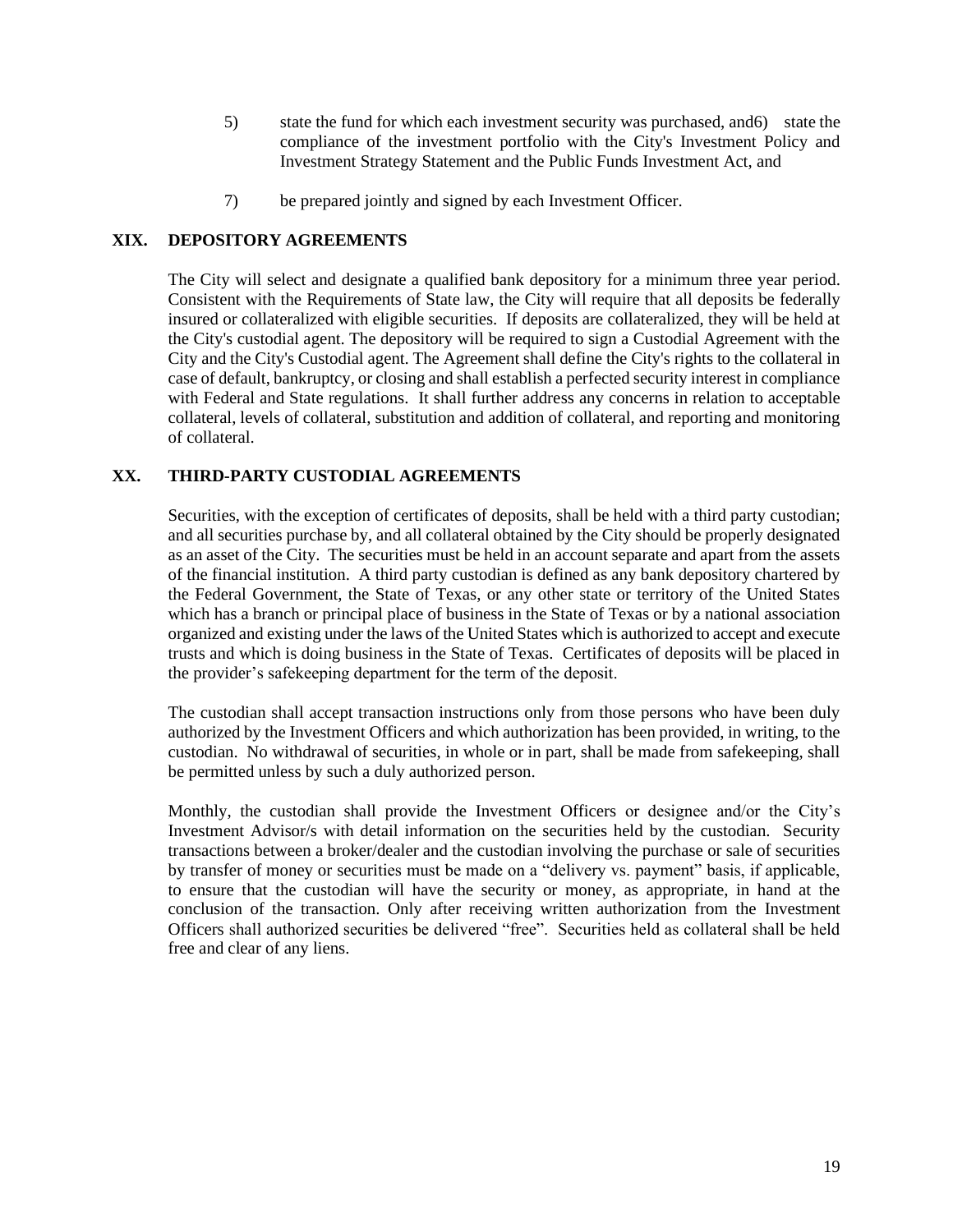#### XXI. **RESERVATION OF AUTHORITY**

The Investment Policy, including the Investment Strategies and broker/dealers list will be reviewed on an annual basis by the City Council. Revisions and or amendments will be approved and documented by the City Council.

Tammy Saca Baskian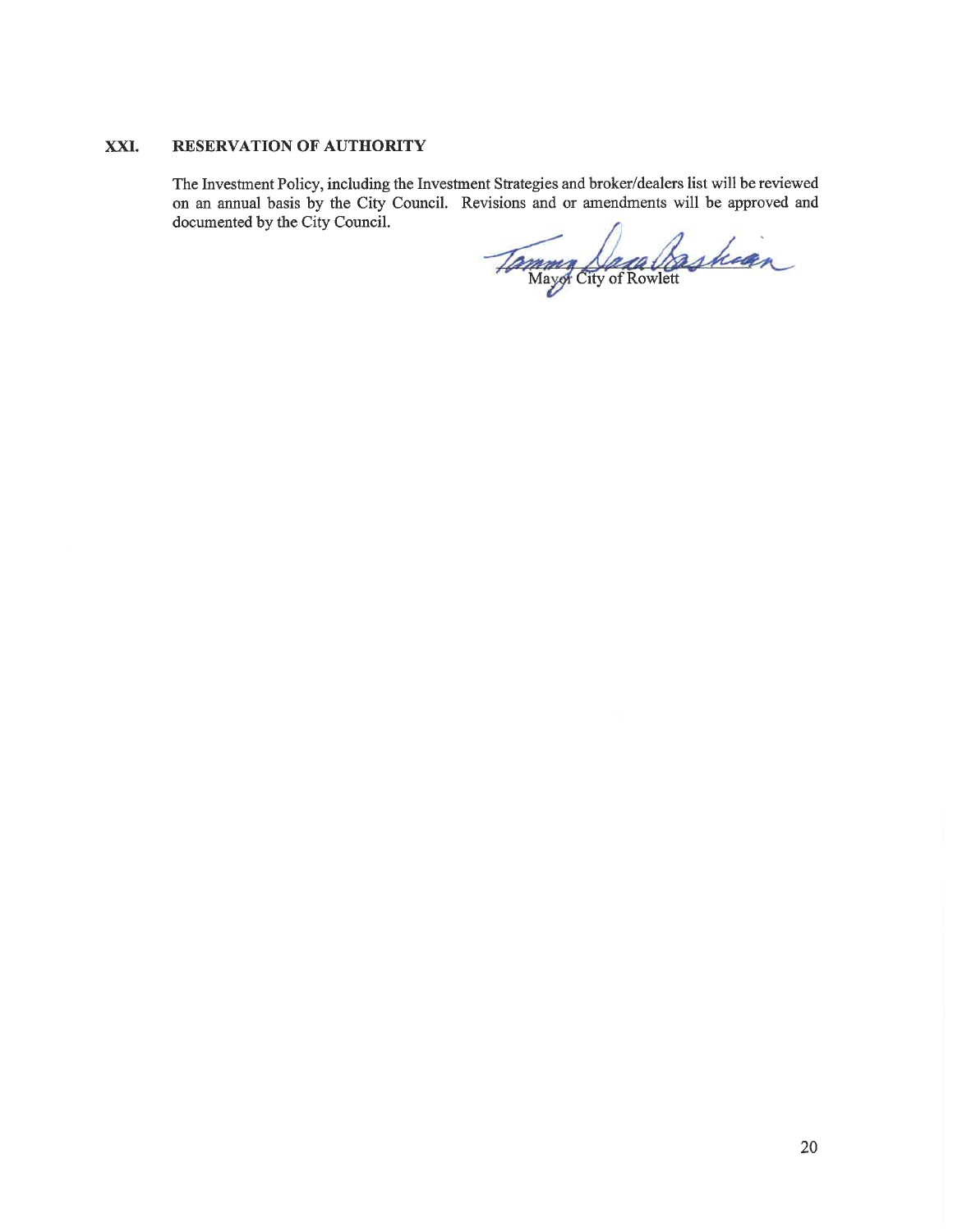**A. Glossary of Cash and Investment Management Terms**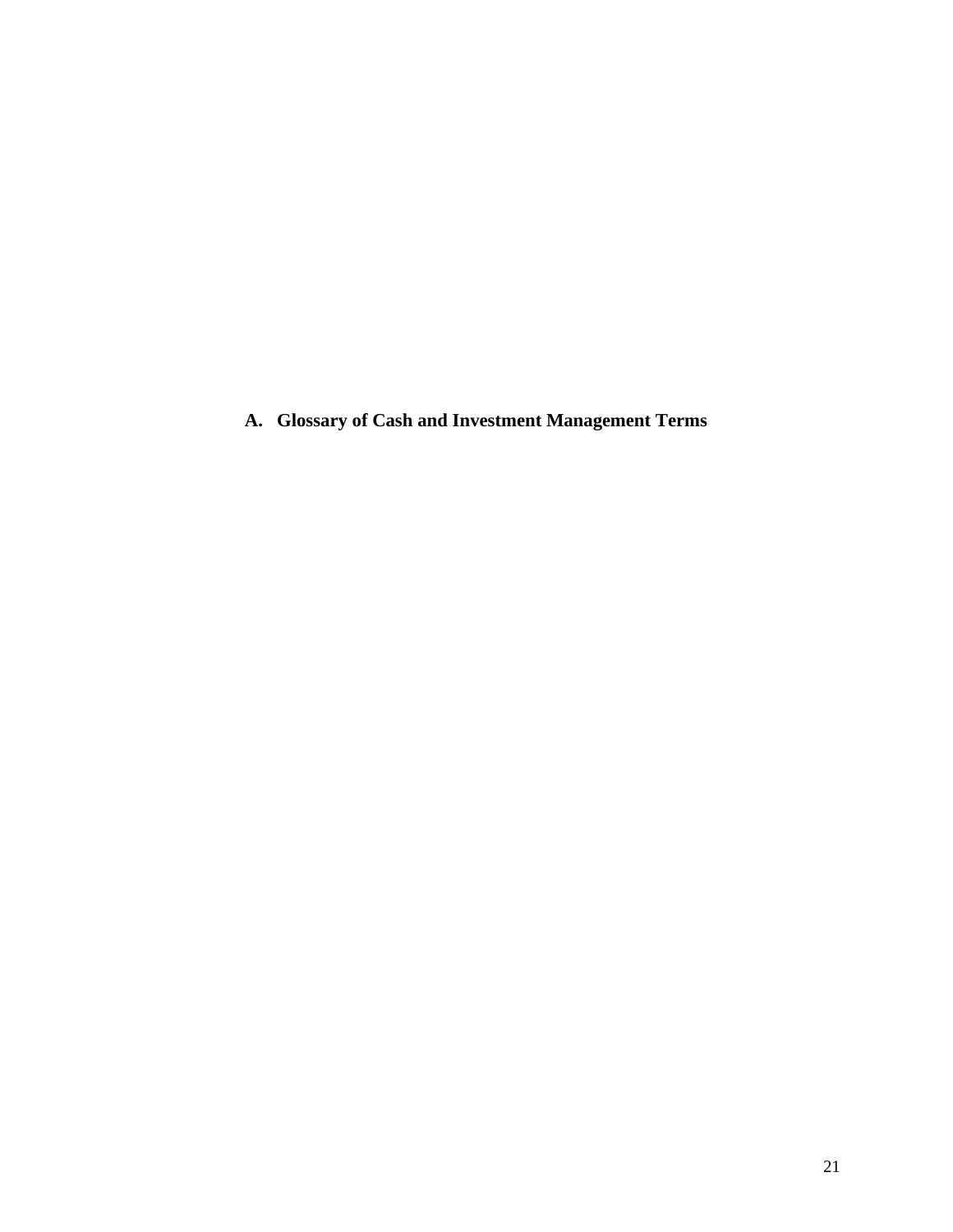## **Attachment A Glossary of Cash and Investment Management Terms**

The following is a glossary of key investing terms, many of which appear in the City's investment policy. This glossary clarifies the meaning of investment terms generally used in cash and investment management. This glossary has been adapted from the GFOA Sample Investment Policy and the Association of Public Treasurers of the United States and Canada's Model Investment Policy.

**Accrued Interest.** Interest earned but which has not yet been paid or received.

**Agency.** See "Federal Agency Securities."

**Ask Price.** Price at which a broker/dealer offers to sell a security to an investor. Also known as "offered price."

**Asset Backed Securities (ABS).** A fixed-income security backed by notes or receivables against assets other than real estate. Generally issued by special purpose companies that "own" the assets and issue the ABS. Examples include securities backed by auto loans, credit card receivables, home equity loans, manufactured housing loans, farm equipment loans, and aircraft leases.

**Average Life.** The average length of time that an issue of serial bonds and/or term bonds with a mandatory sinking fund feature is expected to be outstanding.

**Bankers' Acceptance (BA's).** A draft or bill of exchange drawn upon and accepted by a bank. Frequently used to finance shipping of international goods. Used as a short-term credit instrument, bankers' acceptances are traded at a discount from face value as a money market instrument in the secondary market on the basis of the credit quality of the guaranteeing bank.

**Basis Point.** One hundredth of one percent, or 0.01%. Thus 1% equals 100 basis points.

**Bearer Security.** A security whose ownership is determined by the holder of the physical security. Typically, there is no registration on the issuer's books. Title to bearer securities is transferred by delivery of the physical security or certificate. Also known as "physical securities."

**Benchmark Bills:** In November 1999, FNMA introduced its Benchmark Bills program, a short-term debt securities issuance program to supplement its existing discount note program. The program includes a schedule of larger, weekly issues in three- and six-month maturities and biweekly issues in one-year for Benchmark Bills. Each issue is brought to market via a Dutch (single price) auction. FNMA conducts a weekly auction for each Benchmark Bill maturity and accepts both competitive and non-competitive bids through a web based auction system. This program is in addition to the variety of other discount note maturities, with rates posted on a daily basis, which FNMA offers. FNMA's Benchmark Bills are unsecured general obligations that are issued in book-entry form through the Federal Reserve Banks. There are no periodic payments of interest on Benchmark Bills, which are sold at a discount from the principal amount and payable at par at maturity. Issues under the Benchmark program constitute the same credit standing as other FNMA discount notes; they simply add organization and liquidity to the short-term Agency discount note market.

**Benchmark Notes/Bonds:** Benchmark Notes and Bonds are a series of FNMA "bullet" maturities (noncallable) issued according to a pre-announced calendar. Under its Benchmark Notes/Bonds program, 2, 3, 5, 10, and 30-year maturities are issued each quarter. Each Benchmark Notes new issue has a minimum size of \$4 billion, 30-year new issues having a minimum size of \$1 billion, with re-openings based on investor demand to further enhance liquidity. The amount of non-callable issuance has allowed FNMA to build a yield curve in Benchmark Notes and Bonds in maturities ranging from 2 to 30 years. The liquidity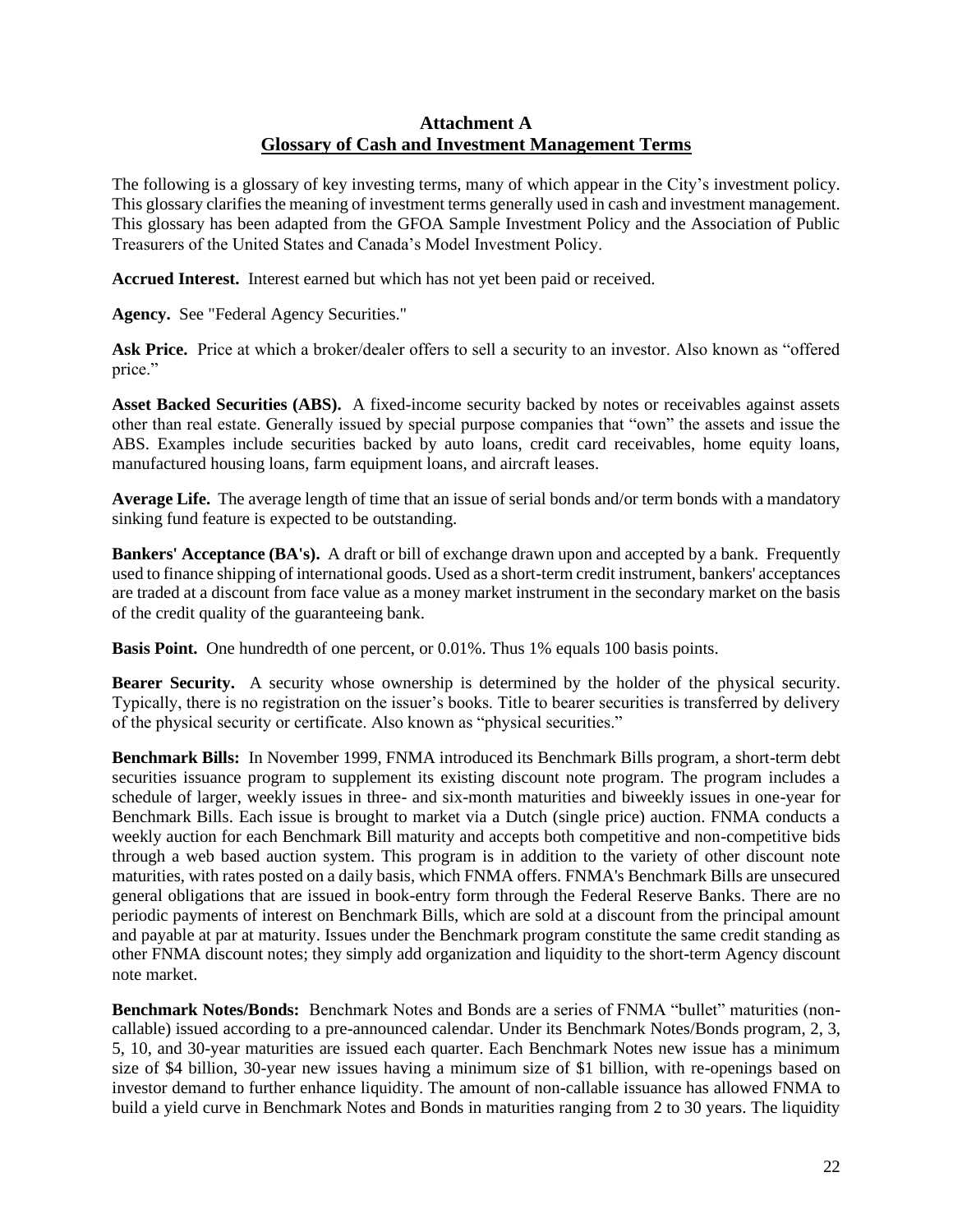emanating from these large size issues has facilitated favorable financing opportunities through the development of a liquid overnight and term repo market. Issues under the Benchmark program constitute the same credit standing as other FNMA issues; they simply add organization and liquidity to the intermediate- and long-term Agency market.

**Benchmark.** A market index used as a comparative basis for measuring the performance of an investment portfolio. A performance benchmark should represent a close correlation to investment guidelines, risk tolerance, and duration of the actual portfolio's investments.

**Bid Price.** Price at which a broker/dealer offers to purchase a security from an investor.

**Bond.** Financial obligation for which the issuer promises to pay the bondholder (the purchaser or owner of the bond) a specified stream of future cash-flows, including periodic interest payments and a principal repayment.

**Book Entry Securities.** Securities that are recorded in a customer's account electronically through one of the financial markets electronic delivery and custody systems, such as the Fed Securities wire, DTC, and PTC

(as opposed to bearer or physical securities). The trend is toward a certificate-free society in order to cut down on paperwork and to diminish investors' concerns about the certificates themselves. The vast majority of securities are now book entry securities.

**Book Value.** The value at which a debt security is reflected on the holder's records at any point in time. Book value is also called "amortized cost" as it represents the original cost of an investment adjusted for amortization of premium or accretion of discount. Also called "carrying value." Book value can vary over time as an investment approaches maturity and differs from "market value" in that it is not affected by changes in market interest rates.

**Broker/Dealer.** A person or firm transacting securities business with customers. A "broker" acts as an agent between buyers and sellers, and receives a commission for these services. A "dealer" buys and sells financial assets from its own portfolio. A dealer takes risk by owning inventory of securities, whereas a broker merely matches up buyers and sellers. See also "Primary Dealer."

**Bullet Notes/Bonds.** Notes or bonds that have a single maturity date and are non-callable.

**Call Date.** Date at which a call option may be or is exercised.

**Call Option.** The right, but not the obligation, of an issuer of a security to redeem a security at a specified value and at a specified date or dates prior to its stated maturity date. Most fixed-income calls are a par, but can be at any previously established price. Securities issued with a call provision typically carry a higher yield than similar securities issued without a call feature. There are three primary types of call options (1) European - one-time calls, (2) Bermudan - periodically on a predetermined schedule (quarterly, semiannual, annual), and (3) American - continuously callable at any time on or after the call date. There is usually a notice period of at least 5 business days prior to a call date.

**Callable Bonds/Notes.** Securities which contain an imbedded call option giving the issuer the right to redeem the securities prior to maturity at a predetermined price and time.

**Certificate of Deposit (CD).** Bank obligation issued by a financial institution generally offering a fixed rate of return (coupon) for a specified period of time (maturity). Can be as long as 10 years to maturity, but most CDs purchased by public agencies are one year and under.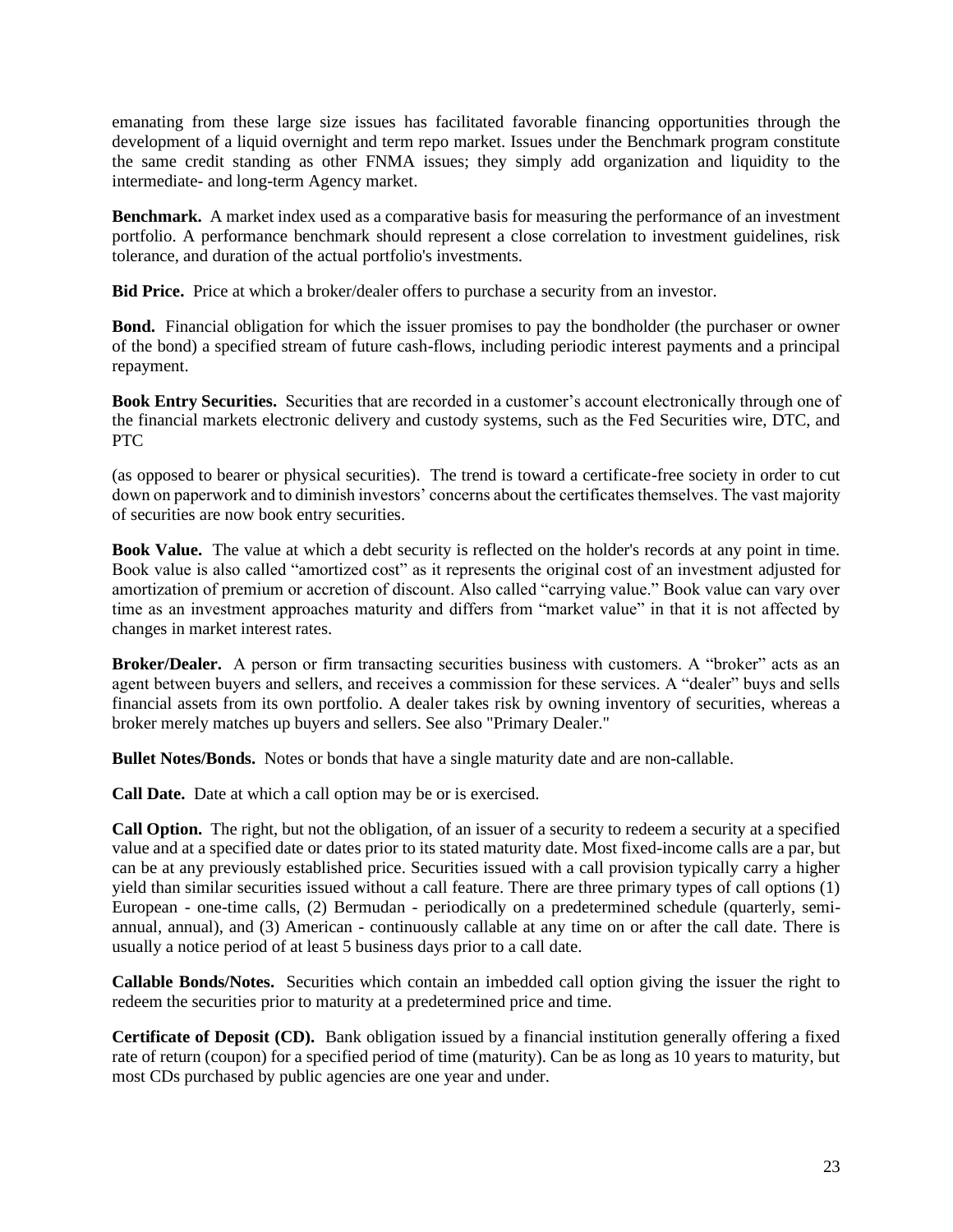**Collateral.** Investment securities or other property that a borrower pledges to secure repayment of a loan, secure deposits of public monies, or provide security for a repurchase agreement.

**Collateralization.** Process by which a borrower pledges securities, property, or other deposits for securing the repayment of a loan and/or security.

**Collateralized Mortgage Obligation (CMO).** A security that pools together mortgages and separates them into short, medium, and long-term positions (called tranches). Tranches are set up to pay different rates of interest depending upon their maturity. Interest payments are usually paid monthly. In "plain vanilla" CMOs, principal is not paid on a tranche until all shorter tranches have been paid off. This system provides interest and principal in a more predictable manner. A single pool of mortgages can be carved up into numerous tranches each with its own payment and risk characteristics.

**Commercial Paper.** Short term unsecured promissory note issued by a company or financial institution. Issued at a discount and matures for par or face value. Usually a maximum maturity of 270 days and given a short-term debt rating by one or more NRSROs.

**Convexity.** A measure of a bond's price sensitivity to changing interest rates. A high convexity indicates greater sensitivity of a bond's price to interest rate changes.

**Corporate Note.** A debt instrument issued by a corporation with a maturity of greater than one year and less than ten years.

**Counterparty.** The other party in a two party financial transaction. "Counterparty risk" refers to the risk that the other party to a transaction will fail in its related obligations. For example, the bank or broker/dealer in a repurchase agreement.

**Coupon Rate.** Annual rate of interest on a debt security, expressed as a percentage of the bond's face value.

**Current Yield.** Annual rate of return on a bond based on its price. Calculated as (coupon rate / price), but does not accurately reflect a bond's true yield level.

**Custody.** Safekeeping services offered by a bank, financial institution, or trust company, referred to as the "custodian." Service normally includes the holding and reporting of the customer's securities, the collection and disbursement of income, securities settlement, and market values.

**Dealer.** A dealer, as opposed to a broker, acts as a principal in all transactions, buying and selling for his/her own account.

**Delivery Versus Payment (DVP).** Settlement procedure in which securities are delivered versus payment of cash, but only after cash has been received. Most security transactions, including those through the Fed Securities Wire system and DTC, are done DVP as a protection for both the buyer and seller of securities.

**Depository Trust Company (DTC).** A firm through which members can use a computer to arrange for securities to be delivered to other members without physical delivery of certificates. A member of the Federal Reserve System and owned mostly by the New York Stock Exchange, the Depository Trust Company uses computerized debit and credit entries. Most corporate securities, commercial paper, CDs, and BAs clear through DTC.

**Derivatives.** (1) Financial instruments whose return profile is linked to, or derived from, the movement of one or more underlying index or security, and may include a leveraging factor, or (2) financial contracts based upon notional amounts whose value is derived from an underlying index or security (interest rates,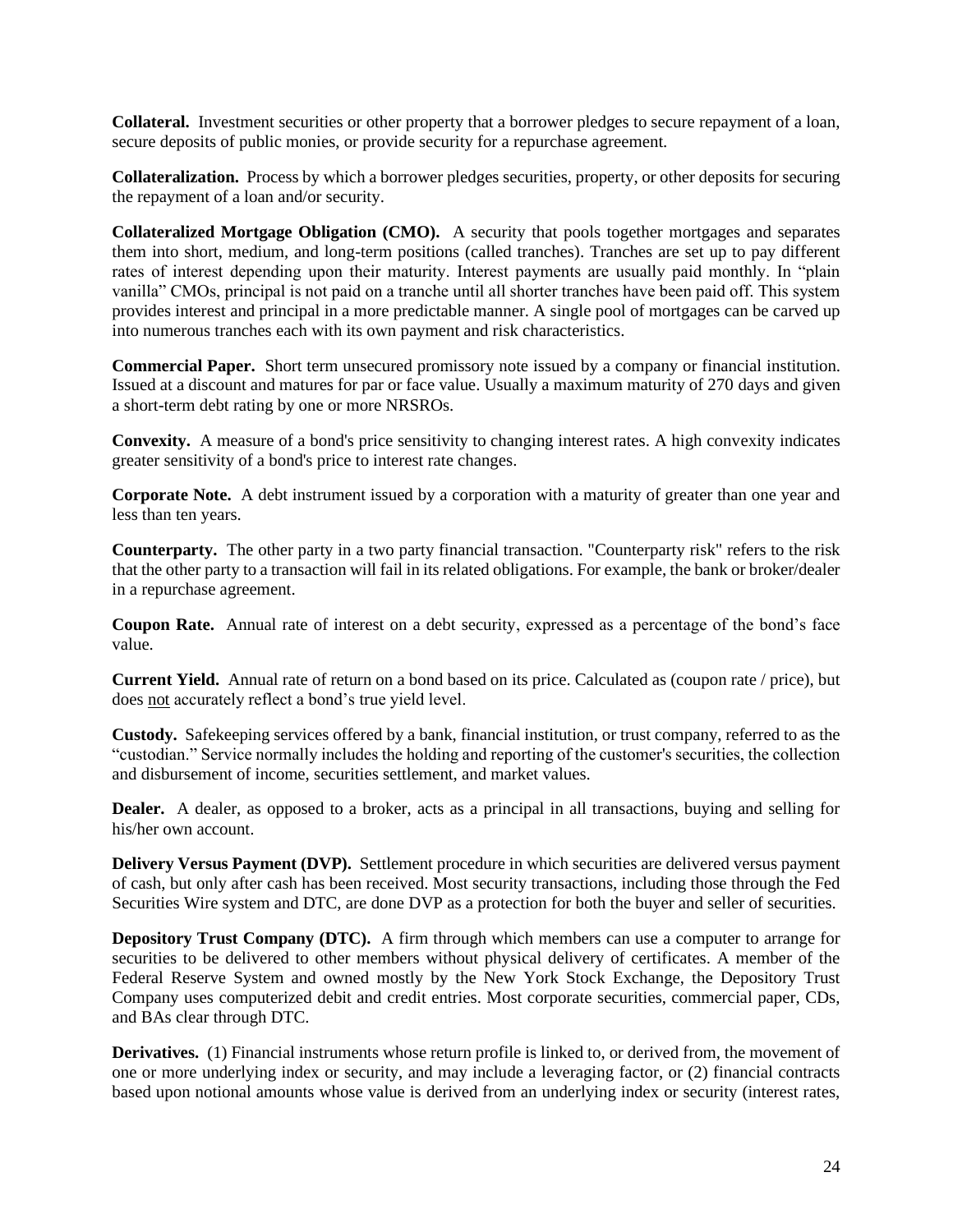foreign exchange rates, equities, or commodities). For hedging purposes, common derivatives are options, futures, interest rate swaps, and swaptions.

**Derivative Security.** Financial instrument created from, or whose value depends upon, one or more underlying assets or indexes of asset values.

**Designated Bond.** FFCB's regularly issued, liquid, non-callable securities that generally have a 2 or 3 year original maturity. New issues of Designated Bonds are \$1 billion or larger. Re-openings of existing Designated Bond issues are generally a minimum of \$100 million. Designated Bonds are offered through a syndicate of two to six dealers. Twice each month the Funding Corporation announces its intention to issue a new Designated Bond, reopen an existing issue, or to not issue or reopen a Designated Bond. Issues under the Designated Bond program constitute the same credit standing as other FFCB issues; they simply add organization and liquidity to the intermediate- and long-term Agency market.

**Discount Notes.** Unsecured general obligations issued by Federal Agencies at a discount. Discount notes mature at par and can range in maturity from overnight to one year. Very large primary (new issue) and secondary markets exist.

**Discount Rate.** Rate charged by the system of Federal Reserve Banks on overnight loans to member banks. Changes to this rate are administered by the Federal Reserve and closely mirror changes to the "fed funds rate."

**Discount Securities.** Non-interest bearing money market instruments that are issued at discount and redeemed at maturity for full face value. Examples include: U.S. Treasury Bills, Federal Agency Discount Notes, Bankers' Acceptances, and Commercial Paper.

**Discount.** The amount by which a bond or other financial instrument sells below its face value. See also "Premium."

**Diversification.** Dividing investment funds among a variety of security types, maturities, industries, and issuers offering potentially independent returns.

**Dollar Price.** A bond's cost expressed as a percentage of its face value. For example, a bond quoted at a dollar price of 95 ½, would have a principal cost of \$955 per \$1,000 of face value.

**Duff & Phelps.** One of several NRSROs that provide credit ratings on corporate and bank debt issues.

**Duration.** The weighted average maturity of a security's or portfolio's cash-flows, where the present values of the cash-flows serve as the weights. The greater the duration of a security/portfolio, the greater its percentage price volatility with respect to changes in interest rates. Used as a measure of risk and a key tool for managing a portfolio versus a benchmark and for hedging risk. There are also different kinds of duration used for different purposes (e.g. MacAuley Duration, Modified Duration).

**Fannie Mae.** See "Federal National Mortgage Association."

**Fed Money Wire.** A computerized communications system that connects the Federal Reserve System with its member banks, certain U. S. Treasury offices, and the Washington D.C. office of the Commodity Credit Corporation. The Fed Money Wire is the book entry system used to transfer cash balances between banks for themselves and for customer accounts.

Fed Securities Wire. A computerized communications system that facilitates book entry transfer of securities between banks, brokers and customer accounts, used primarily for settlement of U.S. Treasury and Federal Agency securities.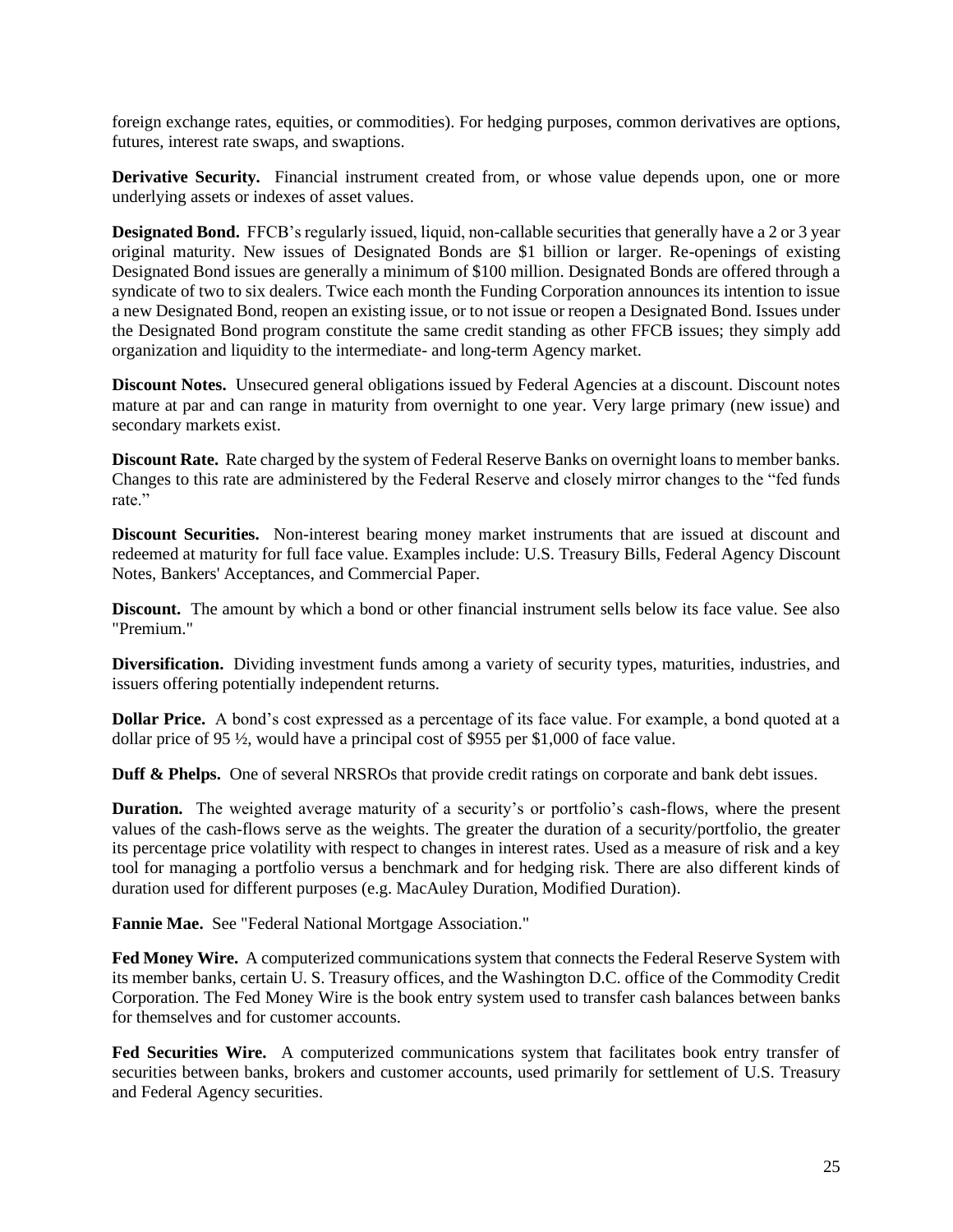**Fed.** See "Federal Reserve System."

**Federal Agency Security.** A debt instrument issued by one of the Federal Agencies. Federal Agencies are considered second in credit quality and liquidity only to U.S. Treasuries.

Federal Agency. Government sponsored/owned entity created by the U.S. Congress, generally for the purpose of acting as a financial intermediary by borrowing in the marketplace and directing proceeds to specific areas of the economy considered to otherwise have restricted access to credit markets. The largest Federal Agencies are GNMA, FNMA, FHLMC, FHLB, FFCB, SLMA, and TVA.

**Federal Deposit Insurance Corporation (FDIC).** Federal agency that insures deposits at commercial banks, currently to a limit of \$250,000 per depositor per bank.

**Federal Farm Credit Bank (FFCB).** One of the large Federal Agencies. A government sponsored enterprise (GSE) system that is a network of cooperatively-owned lending institutions that provides credit services to farmers, agricultural cooperatives and rural utilities. The FFCBs act as financial intermediaries that borrow money in the capital markets and use the proceeds to make loans and provide other assistance to farmers and farm-affiliated businesses. Consists of the consolidated operations of the Banks for Cooperatives, Federal Intermediate Credit Banks, and Federal Land Banks. Frequent issuer of discount notes, agency notes and callable agency securities. FFCB debt is not an obligation of, nor is it guaranteed by the U.S. government, although it is considered to have minimal credit risk due to its importance to the U.S. financial system and agricultural industry. Also issues notes under its "designated note" program.

**Federal Funds (Fed Funds).** Funds placed in Federal Reserve Banks by depository institutions in excess of current reserve requirements, and frequently loaned or borrowed on an overnight basis between depository institutions.

**Federal Funds Rate (Fed Funds Rate).** The interest rate charged by a depository institution lending Federal Funds to another depository institution. The Federal Reserve influences this rate by establishing a "target" Fed Funds rate associated with the Fed's management of monetary policy.

**Federal Home Loan Bank System (FHLB).** One of the large Federal Agencies. A government sponsored enterprise (GSE) system, consisting of wholesale banks (currently twelve district banks) owned by their member banks, which provides correspondent banking services and credit to various financial institutions, financed by the issuance of securities. The principal purpose of the FHLB is to add liquidity to the mortgage markets. Although FHLB does not directly fund mortgages, it provides a stable supply of credit to thrift institutions that make new mortgage loans. FHLB debt is not an obligation of, nor is it guaranteed by the U.S. government, although it is considered to have minimal credit risk due to its importance to the U.S. financial system and housing market. Frequent issuer of discount notes, agency notes and callable agency securities. Also issues notes under its "global note" and "TAP" programs.

**Federal Home Loan Mortgage Corporation (FHLMC or "Freddie Mac").** One of the large Federal Agencies. A government sponsored public corporation (GSE) that provides stability and assistance to the secondary market for home mortgages by purchasing first mortgages and participation interests financed by the sale of debt and guaranteed mortgage backed securities. FHLMC debt is not an obligation of, nor is it guaranteed by the U.S. government, although it is considered to have minimal credit risk due to its importance to the U.S. financial system and housing market. Frequent issuer of discount notes, agency notes, callable agency securities, and MBS. Also issues notes under its "reference note" program.

**Federal National Mortgage Association (FNMA or "Fannie Mae").** One of the large Federal Agencies. A government sponsored public corporation (GSE) that provides liquidity to the residential mortgage market by purchasing mortgage loans from lenders, financed by the issuance of debt securities and MBS (pools of mortgages packaged together as a security). FNMA debt is not an obligation of, nor is it guaranteed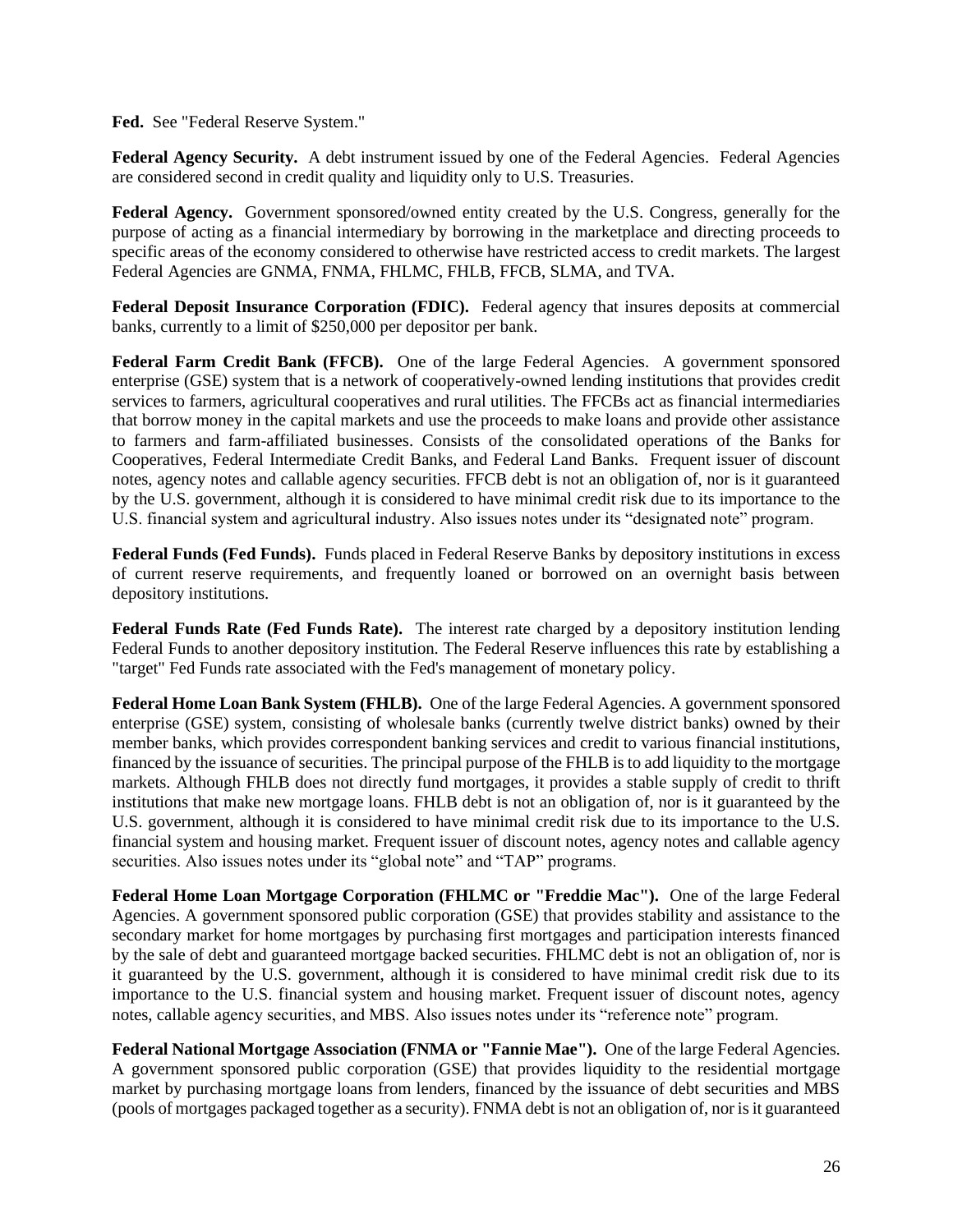by the U.S. government, although it is considered to have minimal credit risk due to its importance to the U.S. financial system and housing market. Frequent issuer of discount notes, agency notes, callable agency securities and MBS. Also issues notes under its "benchmark note" program.

**Federal Reserve Bank.** One of the 12 distinct banks of the Federal Reserve System.

**Federal Reserve System (the Fed).** The independent central bank system of the United States that establishes and conducts the nation's monetary policy. This is accomplished in three major ways: (1) raising or lowering bank reserve requirements, (2) raising or lowering the target Fed Funds Rate and Discount Rate, and (3) in open market operations by buying and selling government securities. The Federal Reserve System is made up of twelve Federal Reserve District Banks, their branches, and many national and state banks throughout the nation. It is headed by the seven member Board of Governors known as the "Federal Reserve Board" and headed by its Chairman.

Financial Industry Regulatory Authority, Inc. (FINRA). A private corporation that acts as a self-regulatory organization (SRO). FINRA is the successor to the National Association of Securities Dealers, Inc. (NASD). Though sometimes mistaken for a government agency, it is a non-governmental organization that performs financial regulation of member brokerage firms and exchange markets. The government also has a regulatory arm for investments, the Securities and Exchange Commission (SEC).

**Fiscal Agent/Paying Agent.** A bank or trust company that acts, under a trust agreement with a corporation or municipality, in the capacity of general treasurer. The agent performs such duties as making coupon payments, paying rents, redeeming bonds, and handling taxes relating to the issuance of bonds.

**Fitch Investors Service, Inc.** One of several NRSROs that provide credit ratings on corporate and municipal debt issues.

**Floating Rate Security (FRN or "floater").** A bond with an interest rate that is adjusted according to changes in an interest rate or index. Differs from variable-rate debt in that the changes to the rate take place immediately when the index changes, rather than on a predetermined schedule. See also "Variable Rate Security."

**Freddie Mac.** See "Federal Home Loan Mortgage Corporation."

**Ginnie Mae.** See "Government National Mortgage Association."

**Global Notes:** Notes designed to qualify for immediate trading in both the domestic U.S. capital market and in foreign markets around the globe. Usually large issues that are sold to investors worldwide and therefore have excellent liquidity. Despite their global sales, global notes sold in the U.S. are typically denominated in U.S. dollars.

**Government National Mortgage Association (GNMA or "Ginnie Mae").** One of the large Federal Agencies. Government-owned Federal Agency that acquires, packages, and resells mortgages and mortgage purchase commitments in the form of mortgage-backed securities. Largest issuer of mortgage pass-through securities. GNMA debt is guaranteed by the full faith and credit of the U.S. government (one of the few agencies that are actually full faith and credit of the U.S. government).

**Government Securities.** An obligation of the U.S. government, backed by the full faith and credit of the government. These securities are regarded as the highest quality of investment securities available in the U.S. securities market. See "Treasury Bills, Notes, Bonds, and SLGS."

**Government Sponsored Enterprise (GSE).** Privately owned entity subject to federal regulation and supervision, created by the U.S. Congress to reduce the cost of capital for certain borrowing sectors of the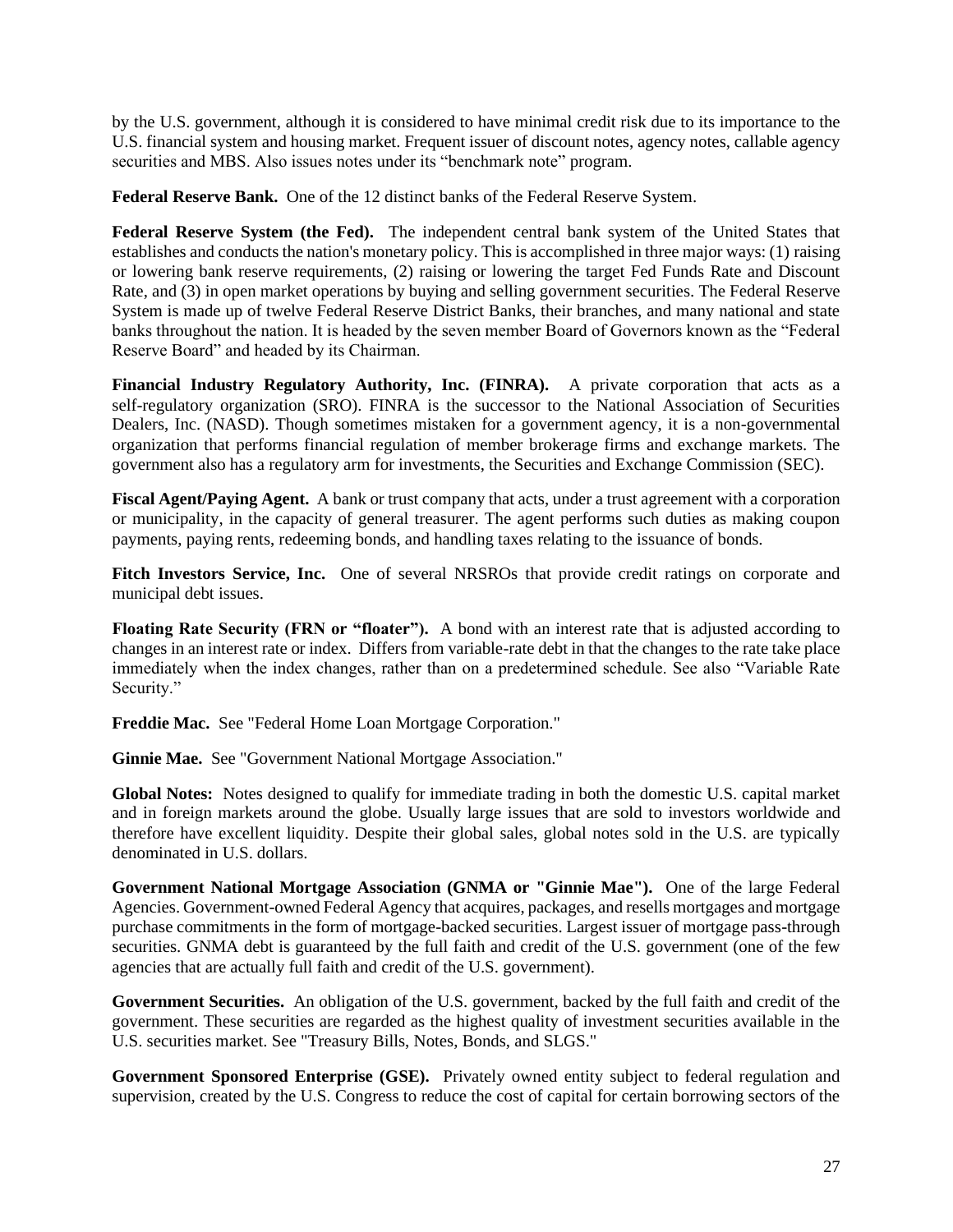economy such as students, farmers, and homeowners. GSEs carry the implicit backing of the U.S. government, but they are not direct obligations of the U.S. government. For this reason, these securities will offer a yield premium over U.S. Treasuries. Examples of GSEs include: FHLB, FHLMC, FNMA, and SLMA.

**Government Sponsored Enterprise Security.** A security issued by a Government Sponsored Enterprise. Considered Federal Agency Securities.

**Index.** A compilation of statistical data that tracks changes in the economy or in financial markets.

**Interest-Only (IO) STRIP.** A security based solely on the interest payments from the bond. After the principal has been repaid, interest payments stop and the value of the security falls to nothing. Therefore, IOs are considered risky investments. Usually associated with mortgage-backed securities.

**Internal Controls.** An internal control structure ensures that the assets of the entity are protected from loss, theft, or misuse. The internal control structure is designed to provide reasonable assurance that these objectives are met. The concept of reasonable assurance recognizes that 1) the cost of a control should not exceed the benefits likely to be derived and 2) the valuation of costs and benefits requires estimates and judgments by management. Internal controls should address the following points:

- 1. **Control of collusion** Collusion is a situation where two or more employees are working in conjunction to defraud their employer.
- 2. **Separation of transaction authority from accounting and record keeping** A separation of duties is achieved by separating the person who authorizes or performs the transaction from the people who record or otherwise account for the transaction.
- 3. **Custodial safekeeping** Securities purchased from any bank or dealer including appropriate collateral (as defined by state law) shall be placed with an independent third party for custodial safekeeping.
- 4. **Avoidance of physical delivery securities** Book-entry securities are much easier to transfer and account for since actual delivery of a document never takes place. Delivered securities must be properly safeguarded against loss or destruction. The potential for fraud and loss increases with physically delivered securities.
- 5. **Clear delegation of authority to subordinate staff members** Subordinate staff members must have a clear understanding of their authority and responsibilities to avoid improper actions. Clear delegation of authority also preserves the internal control structure that is contingent on the various staff positions and their respective responsibilities.
- 6. **Written confirmation of transactions for investments and wire transfers** Due to the potential for error and improprieties arising from telephone and electronic transactions, all transactions should be supported by written communications and approved by the appropriate person. Written communications may be via fax if on letterhead and if the safekeeping institution has a list of authorized signatures.
- 7. **Development of a wire transfer agreement with the lead bank and third-party custodian** The designated official should ensure that an agreement will be entered into and will address the following points: controls, security provisions, and responsibilities of each party making and receiving wire transfers.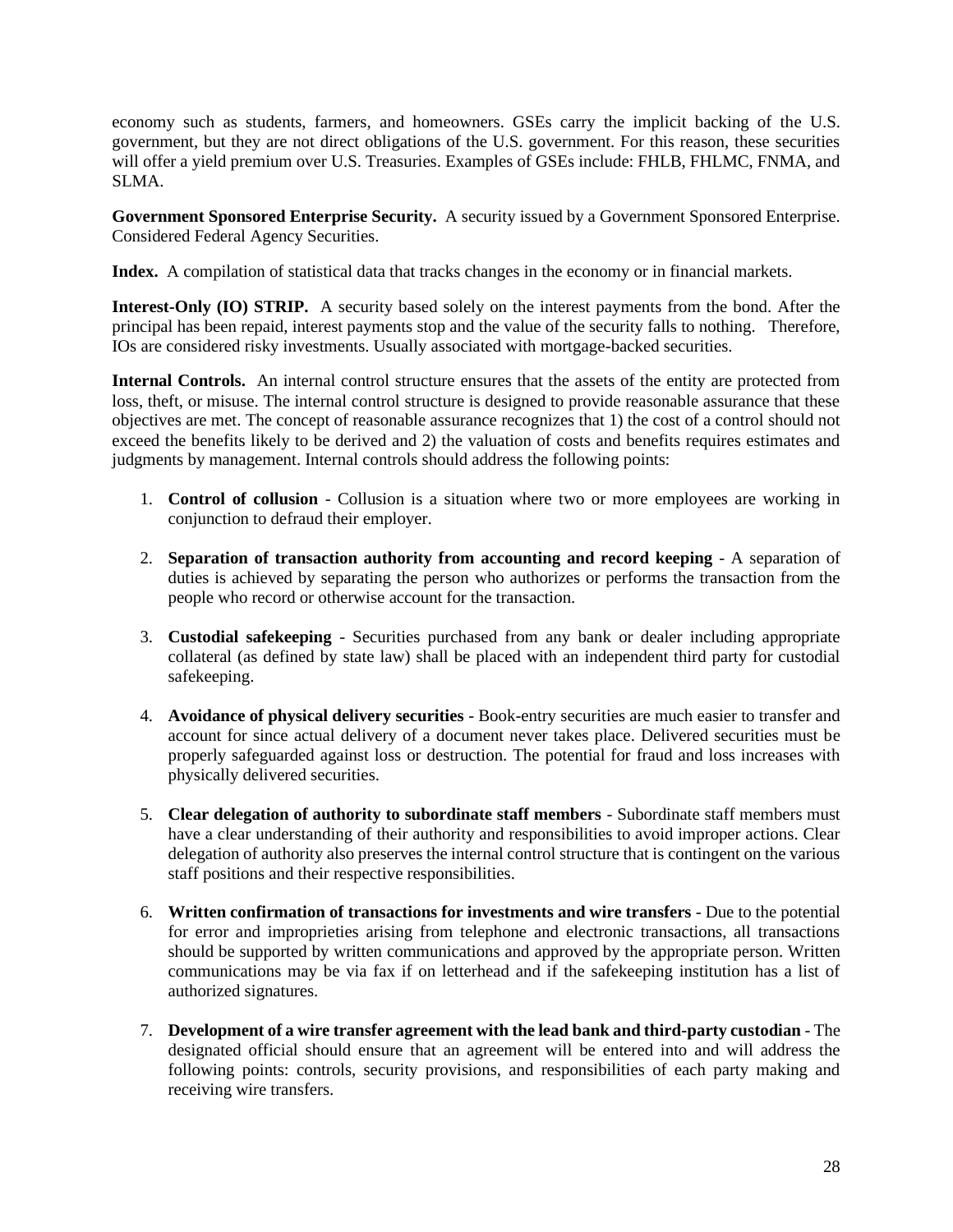**Inverse Floater.** A floating rate security structured in such a way that it reacts inversely to the direction of interest rates. Considered risky as their value moves in the opposite direction of normal fixed-income investments and whose interest rate can fall to zero.

**Investment Advisor.** A company that provides professional advice managing portfolios, investment recommendations, and/or research in exchange for a management fee.

**Investment Adviser Act of 1940.** Federal legislation that sets the standards by which investment companies, such as mutual funds, are regulated in the areas of advertising, promotion, performance reporting requirements, and securities valuations.

**Investment Grade.** Bonds considered suitable for preservation of invested capital, including bonds rated a minimum of Baa3 by Moody's, BBB- by Standard & Poor's, or BBB- by Fitch. Although "BBB" rated bonds are considered investment grade, most public agencies cannot invest in securities rated below "A."

**Liquidity.** Relative ease of converting an asset into cash without significant loss of value. Also, a relative measure of cash and near-cash items in a portfolio of assets. Additionally, it is a term describing the marketability of a money market security correlating to the narrowness of the spread between the bid and ask prices.

**Local Government Investment Pool (LGIP).** An investment by local governments in which their money is pooled as a method for managing local funds, (e.g., TexPool, Texas Term).

**Long-Term Core Investment Program.** Funds that are not needed within a one-year period.

**Market Value.** The fair market value of a security or commodity. The price at which a willing buyer and seller would pay for a security.

**Mark-to-market.** Adjusting the value of an asset to its market value, reflecting in the process unrealized gains or losses.

**Master Repurchase Agreement.** A widely accepted standard agreement form published by the Securities Industry and Financial Markets Association (SIFMA) that is used to govern and document Repurchase Agreements and protect the interest of parties in a repo transaction.

**Maturity Date.** Date on which principal payment of a financial obligation is to be paid.

**Medium Term Notes (MTN's).** Used frequently to refer to corporate notes of medium maturity (5-years and under). Technically, any debt security issued by a corporate or depository institution with a maturity from 1 to 10 years and issued under an MTN shelf registration. Usually issued in smaller issues with varying coupons and maturities, and underwritten by a variety of broker/dealers (as opposed to large corporate deals issued and underwritten all at once in large size and with a fixed coupon and maturity).

**Money Market.** The market in which short-term debt instruments (bills, commercial paper, bankers' acceptance, etc.) are issued and traded.

**Money Market Mutual Fund (MMF).** A type of mutual fund that invests solely in money market instruments, such as: U.S. Treasury bills, commercial paper, bankers' acceptances, and repurchase agreements. Money market mutual funds are registered with the SEC under the Investment Company Act of 1940 and are subject to "rule 2a-7" which significantly limits average maturity and credit quality of holdings. MMF's are managed to maintain a stable net asset value (NAV) of \$1.00. Many MMFs carry ratings by a NRSRO.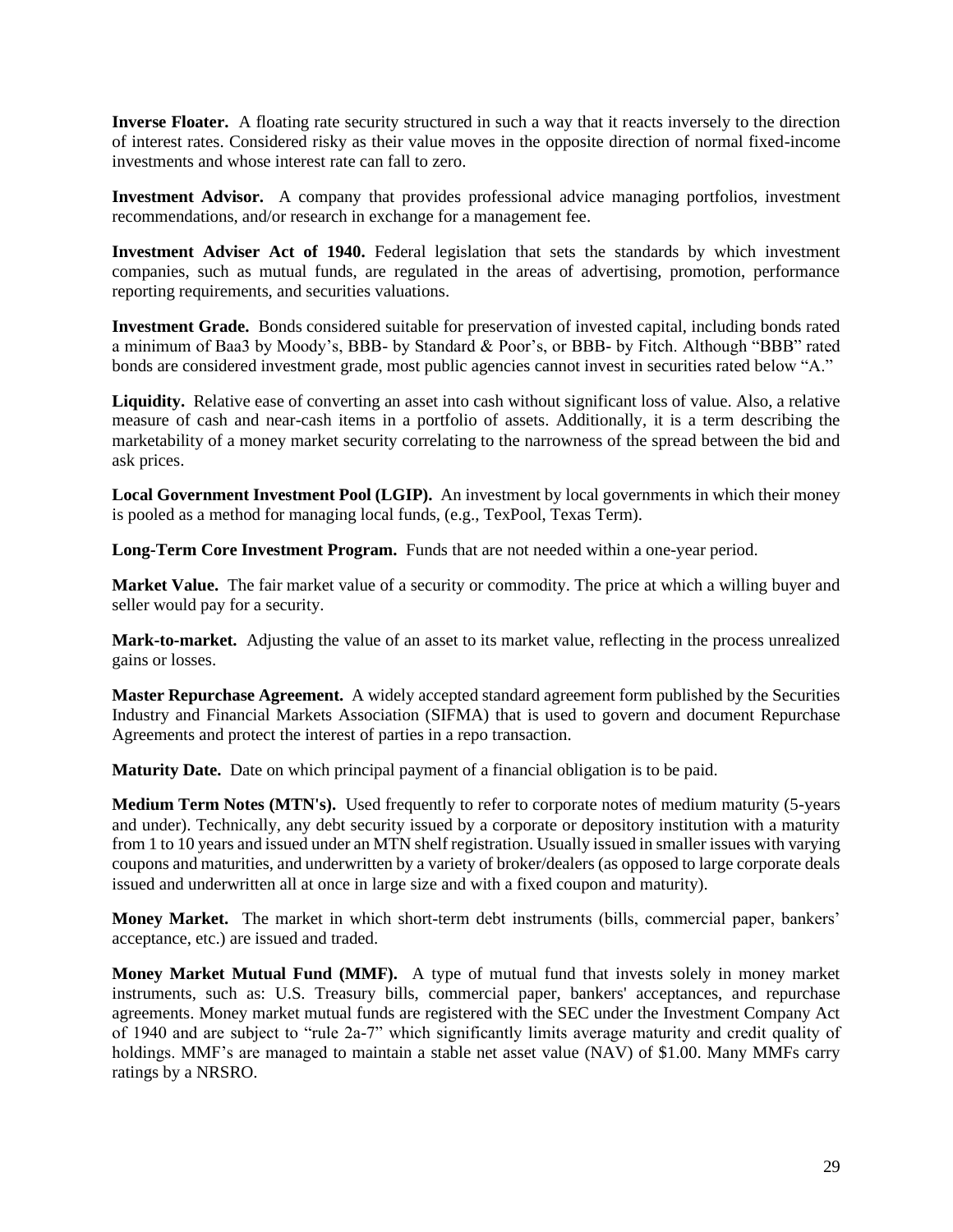**Moody's Investors Service.** One of several NRSROs that provide credit ratings on corporate and municipal debt issues.

**Mortgage Backed Securities (MBS).** Mortgage-backed securities represent an ownership interest in a pool of mortgage loans made by financial institutions, such as savings and loans, commercial banks, or mortgage companies, to finance the borrower's purchase of a home or other real estate. The majority of MBS are issued and/or guaranteed by GNMA, FNMA, and FHLMC. There are a variety of MBS structures with varying levels of risk and complexity. All MBS have reinvestment risk as actual principal and interest payments are dependent on the payment of the underlying mortgages which can be prepaid by mortgage holders to refinance and lower rates or simply because the underlying property was sold.

**Mortgage Pass-Through Securities.** A pool of residential mortgage loans with the monthly interest and principal distributed to investors on a pro-rata basis. The largest issuer is GNMA.

**Municipal Note/Bond.** A debt instrument issued by a state or local government unit or public agency. The vast majority of municipals are exempt from state and federal income tax, although some non-qualified issues are taxable.

**Mutual Fund.** Portfolio of securities professionally managed by a registered investment company that issues shares to investors. Many different types of mutual funds exist (e.g., bond, equity, and money market funds); all except money market funds operate on a variable net asset value (NAV).

**Negotiable Certificate of Deposit (Negotiable CD).** Large denomination CDs (\$100,000 and larger) that are issued in bearer form and can be traded in the secondary market.

**Net Asset Value.** The market value of one share of an investment company, such as a mutual fund. This figure is calculated by totaling a fund's assets including securities, cash, and any accrued earnings, then subtracting the total assets from the fund's liabilities, and dividing this total by the number of shares outstanding. This is calculated once a day based on the closing price for each security in the fund's portfolio. (See below.)

[(Total assets) - (Liabilities)]/(Number of shares outstanding)

**NRSRO.** A "Nationally Recognized Statistical Rating Organization" (NRSRO) is a designated rating organization that the SEC has deemed a strong national presence in the U.S. NRSROs provide credit ratings on corporate and bank debt issues. Only ratings of a NRSRO may be used for the regulatory purposes of rating. Includes Moody's, S&P, Fitch, and Duff & Phelps.

**Offered Price.** See also "Ask Price."

**Open Market Operations.** A Federal Reserve monetary policy tactic entailing the purchase or sale of government securities in the open market by the Federal Reserve System from and to primary dealers in order to influence the money supply, credit conditions, and interest rates.

Par Value. The face value, stated value, or maturity value of a security.

**Physical Delivery.** Delivery of readily available underlying assets at contract maturity.

**Portfolio.** Collection of securities and investments held by an investor.

**Premium.** The amount by which a bond or other financial instrument sells above its face value. See also "Discount."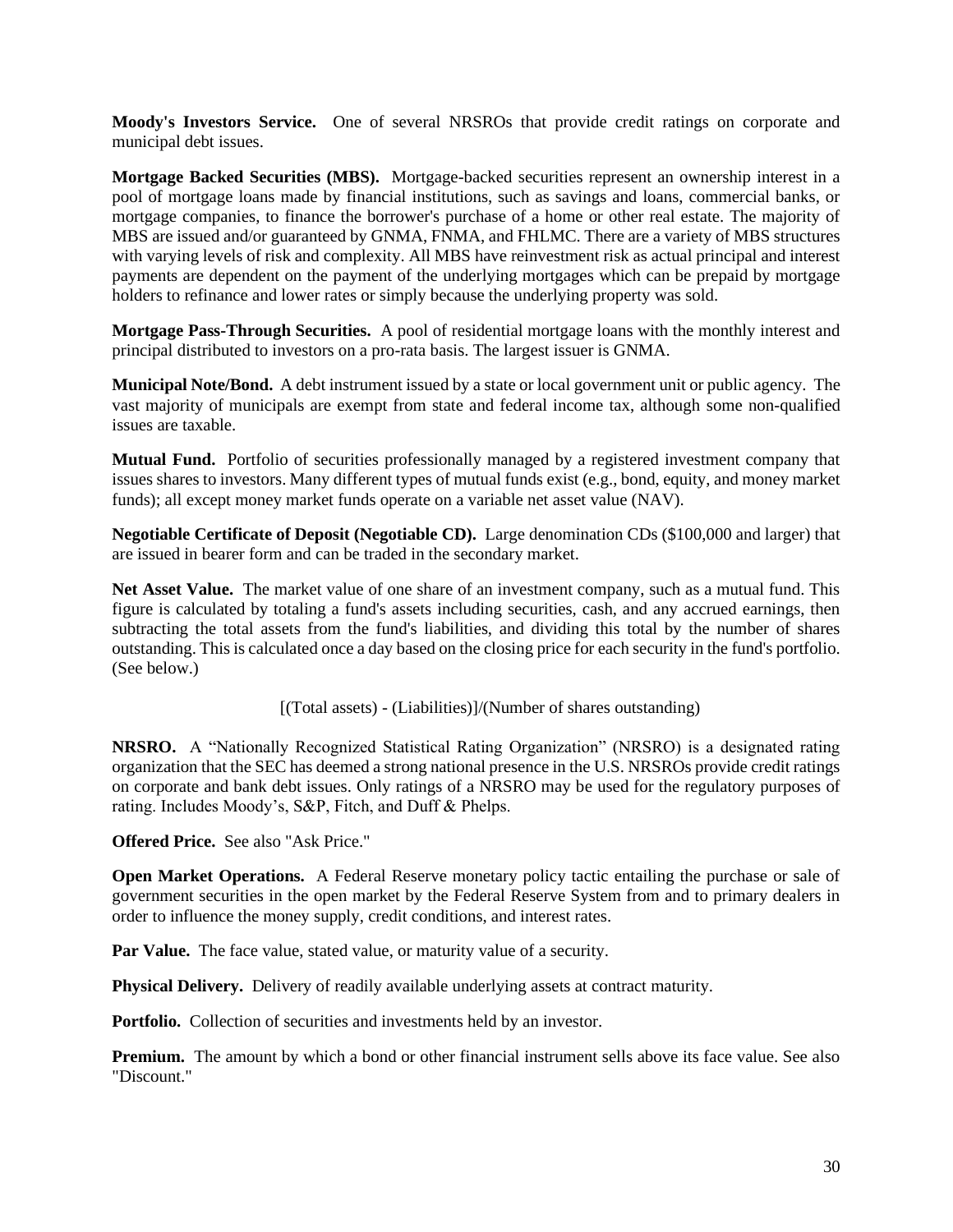**Primary Dealer.** A designation given to certain government securities dealer by the Federal Reserve Bank of New York. Primary dealers can buy and sell government securities directly with the Fed. Primary dealers also submit daily reports of market activity and security positions held to the Fed and are subject to its informal oversight. Primary dealers are the largest buyers and sellers by volume in the U.S. Treasury securities market.

**Prime Paper.** Commercial paper of high quality. Highest rated paper is A-1+/A-1 by S&P and P-1 by Moody's.

**Principal.** Face value of a financial instrument on which interest accrues. May be less than par value if some principal has been repaid or retired. For a transaction, principal is par value times price and includes any premium or discount.

**Prudent Expert Rule**. Standard that requires that a fiduciary manage a portfolio with the care, skill, prudence, and diligence, under the circumstances then prevailing, that a prudent person acting in a like capacity and familiar with such matters would use in the conduct of an enterprise of a like character and with like aims. This statement differs from the "prudent person" rule in that familiarity with such matters suggests a higher standard than simple prudence.

**Prudent Investor Standard.** Standard that requires that when investing, reinvesting, purchasing, acquiring, exchanging, selling, or managing public funds, a trustee shall act with care, skill, prudence, and diligence under the circumstances then prevailing, including, but not limited to, the general economic conditions and the anticipated needs of the agency, that a prudent person acting in a like capacity and familiarity with those matters would use in the conduct of funds of a like character and with like aims, to safeguard the principal and maintain the liquidity needs of the agency. More stringent than the "prudent person" standard as it implies a level of knowledge commensurate with the responsibility at hand.

**Qualified Public Depository** - Per Subsection 280.02(26), F.S., "qualified public depository" means any bank, savings bank, or savings association that:

- 1. Is organized and exists under the laws of the United States, the laws of this state or any other state or territory of the United States.
- 2. Has its principal place of business in this state or has a branch office in this state which is authorized under the laws of this state or of the United States to receive deposits in this state.
- 3. Has deposit insurance under the provision of the Federal Deposit Insurance Act, as amended, 12 U.S.C. ss.1811 et seq.
- 4. Has procedures and practices for accurate identification, classification, reporting, and collateralization of public deposits.
- 5. Meets all requirements of Chapter 280, F.S.
- 6. Has been designated by the Chief Financial Officer as a qualified public depository.

**Range Note.** A type of structured note that accrues interest daily at a set coupon rate that is tied to an index. Most range notes have two coupon levels; a higher accrual rate for the period the index is within a designated range, the lower accrual rate for the period that the index falls outside the designated range. This lower rate may be zero and may result in zero earnings.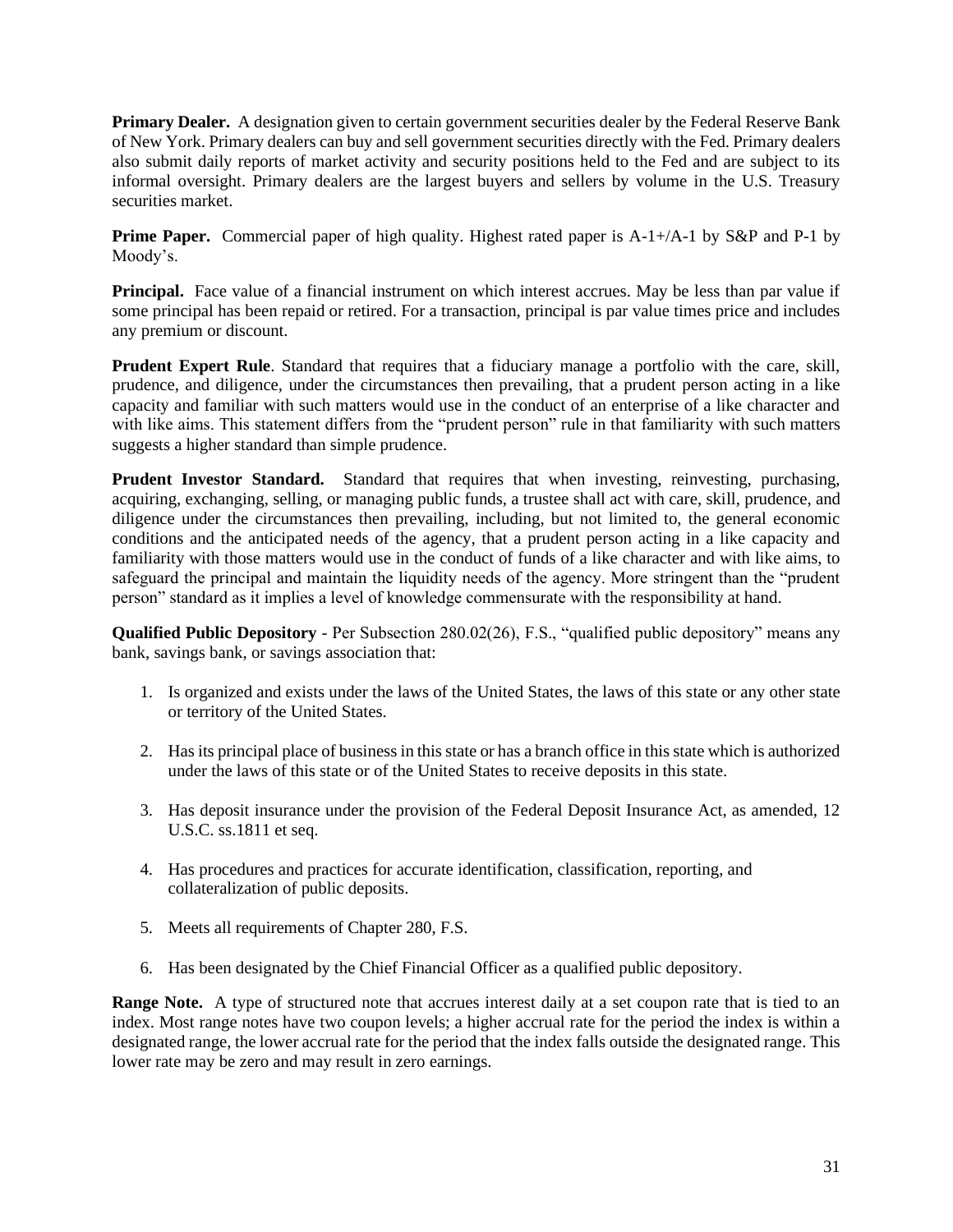**Rate of Return.** Amount of income received from an investment, expressed as a percentage of the amount invested.

**Realized Gains (Losses).** The difference between the sale price of an investment and its book value. Gains/losses are "realized" when the security is actually sold, as compared to "unrealized" gains/losses which are based on current market value. See "Unrealized Gains (Losses)."

**Reference Bills:** FHLMC's short-term debt program created to supplement its existing discount note program by offering issues from one month through one year, auctioned on a weekly or on an alternating four-week basis (depending upon maturity) offered in sizeable volumes (\$1 billion and up) on a cycle of regular, standardized issuance. Globally sponsored and distributed, Reference Bill issues are intended to encourage active trading and market-making and facilitate the development of a term repo market. The program was designed to offer predictable supply, pricing transparency, and liquidity, thereby providing alternatives to U.S. Treasury bills. FHLMC's Reference Bills are unsecured general corporate obligations. This program supplements the corporation's existing discount note program. Issues under the Reference program constitute the same credit standing as other FHLMC discount notes; they simply add organization and liquidity to the short-term Agency discount note market.

**Reference Notes:** FHLMC's intermediate-term debt program with issuances of 2, 3, 5, 10, and 30-year maturities. Initial issuances range from \$2 - \$6 billion with re-openings ranging \$1 - \$4 billion.

The notes are high-quality bullet structures securities that pay interest semiannually. Issues under the Reference program constitute the same credit standing as other FHLMC notes; they simply add organization and liquidity to the intermediate- and long-term Agency market.

**Repurchase Agreement (Repo).** A short-term investment vehicle where an investor agrees to buy securities from a counterparty and simultaneously agrees to resell the securities back to the counterparty at an agreed upon time and for an agreed upon price. The difference between the purchase price and the sale price represents interest earned on the agreement. In effect, it represents a collateralized loan to the investor, where the securities are the collateral. Can be DVP, where securities are delivered to the investor's custodial bank, or "tri-party" where the securities are delivered to a third party intermediary. Any type of security can be used as "collateral," but only some types provide the investor with special bankruptcy protection under the law. Repos should be undertaken only when an appropriate Securities Industry and Financial Markets Association (SIFMA) approved master repurchase agreement is in place.

**Reverse Repurchase Agreement (Reverse Repo).** A repo from the point of view of the original seller of securities. Used by dealers to finance their inventory of securities by essentially borrowing at short-term rates. Can also be used to leverage a portfolio and in this sense, can be considered risky if used improperly.

**Safekeeping.** Service offered for a fee, usually by financial institutions, for the holding of securities and other valuables. Safekeeping is a component of custody services.

**Secondary Market.** Markets for the purchase and sale of any previously issued financial instrument.

**Securities Industry and Financial Markets Association (SIFMA).** The bond market trade association representing the largest securities markets in the world. In addition to publishing a Master Repurchase Agreement, widely accepted as the industry standard document for Repurchase Agreements, the SIFMA also recommends bond market closures and early closes due to holidays.

**Securities Lending.** An arrangement between and investor and a custody bank that allows the custody bank to "loan" the investors investment holdings, reinvest the proceeds in permitted investments, and shares any profits with the investor. Should be governed by a securities lending agreement. Can increase the risk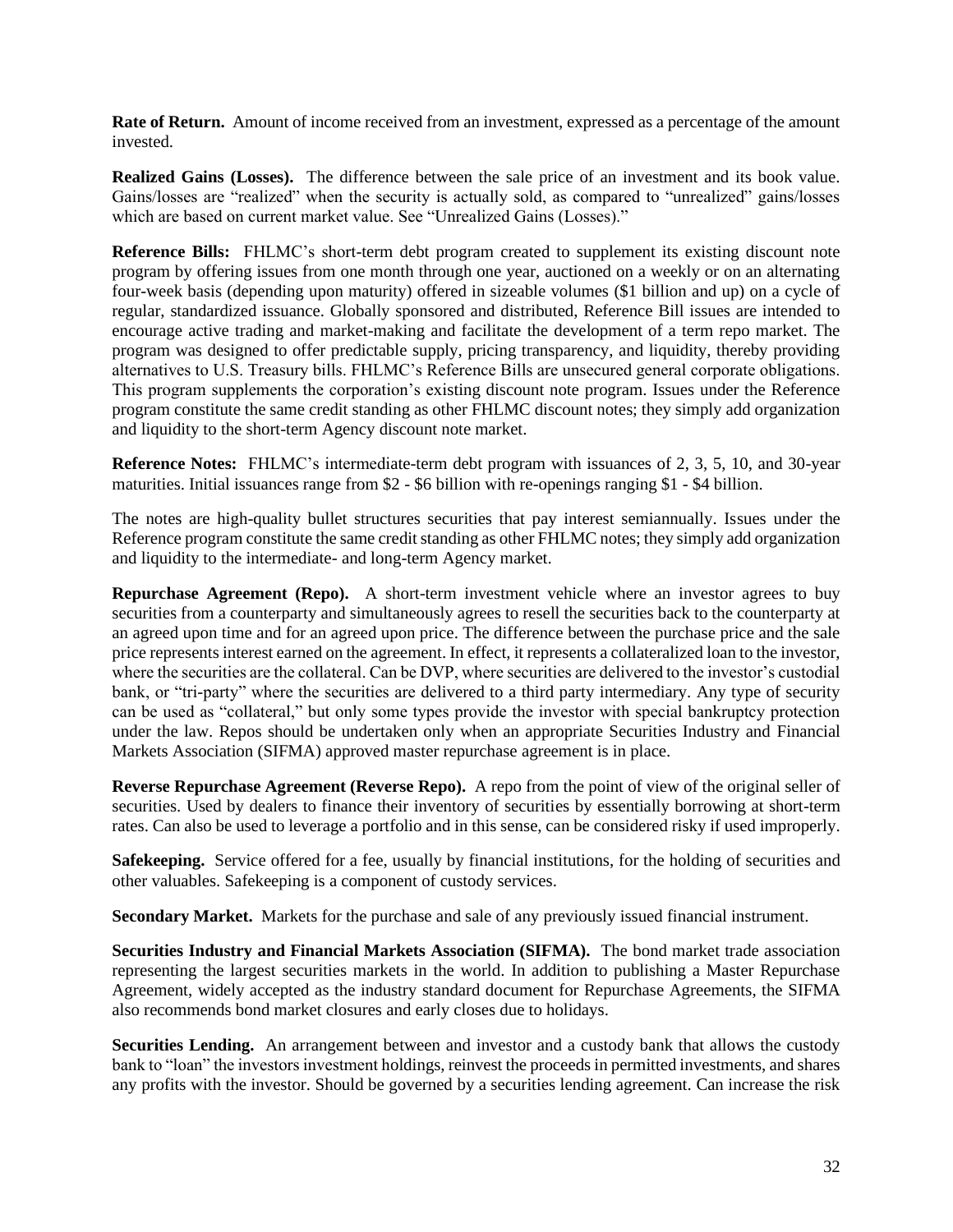of a portfolio in that the investor takes on the default risk on the reinvestment at the discretion of the custodian.

**Sinking Fund.** A separate accumulation of cash or investments (including earnings on investments) in a fund in accordance with the terms of a trust agreement or indenture, funded by periodic deposits by the issuer (or other entity responsible for debt service), for the purpose of assuring timely availability of moneys for payment of debt service. Usually used in connection with term bonds.

**Spread.** The difference between the price of a security and similar maturity U.S. Treasury investments, expressed in percentage terms or basis points. A spread can also be the absolute difference in yield between two securities. The securities can be in different markets or within the same securities market between different credits, sectors, or other relevant factors.

**Standard & Poor's.** One of several NRSROs that provide credit ratings on corporate and municipal debt issues.

**STRIPS (Separate Trading of Registered Interest and Principal of Securities).** Acronym applied to U.S. Treasury securities that have had their coupons and principal repayments separated into individual zero-coupon Treasury securities. The same technique and "strips" description can be applied to non-Treasury securities (e.g., FNMA strips).

**Structured Notes.** Notes that have imbedded into their structure options such as step-up coupons or derivative-based returns.

**Supranational**. Supranational organizations are international financial institutions that are generally established by agreements among nations, with member nations contributing capital and participating in management. These agreements provide for limited immunity from the laws of member countries. Bonds issued by these institutions are part of the broader class of Supranational, Sovereign, and Non-U.S. Agency (SSA) sector bonds. Supranational bonds finance economic and infrastructure development and support environmental protection, poverty reduction, and renewable energy around the globe. For example, the World Bank, International Finance Corporation (IFC), and African Development Bank (AfDB) have "green bond" programs specifically designed for energy resource conservation and management. Supranational bonds, which are issued by multi-national organizations that transcend national boundaries. Examples include the World Bank, African Development Bank, and European Investment Bank.

**Swap.** Trading one asset for another.

**TAP Notes:** Federal Agency notes issued under the FHLB TAP program. Launched in 6/99 as a refinement to the FHLB bullet bond auction process. In a break from the FHLB's traditional practice of bringing numerous small issues to market with similar maturities, the TAP Issue Program uses the four most common maturities and reopens them up regularly through a competitive auction. These maturities (2, 3, 5, and 10 year) will remain open for the calendar quarter, after which they will be closed and a new series of TAP issues will be opened to replace them. This reduces the number of separate bullet bonds issued, but generates enhanced awareness and liquidity in the marketplace through increased issue size and secondary market volume.

**Tennessee Valley Authority (TVA).** One of the large Federal Agencies. A wholly owned corporation of the United States government that was established in 1933 to develop the resources of the Tennessee Valley region in order to strengthen the regional and national economy and the national defense. Power operations are separated from non-power operations. TVA securities represent obligations of TVA, payable solely from TVA's net power proceeds, and are neither obligations of nor guaranteed by the United States. TVA is currently authorized to issue debt up to \$30 billion. Under this authorization, TVA may also obtain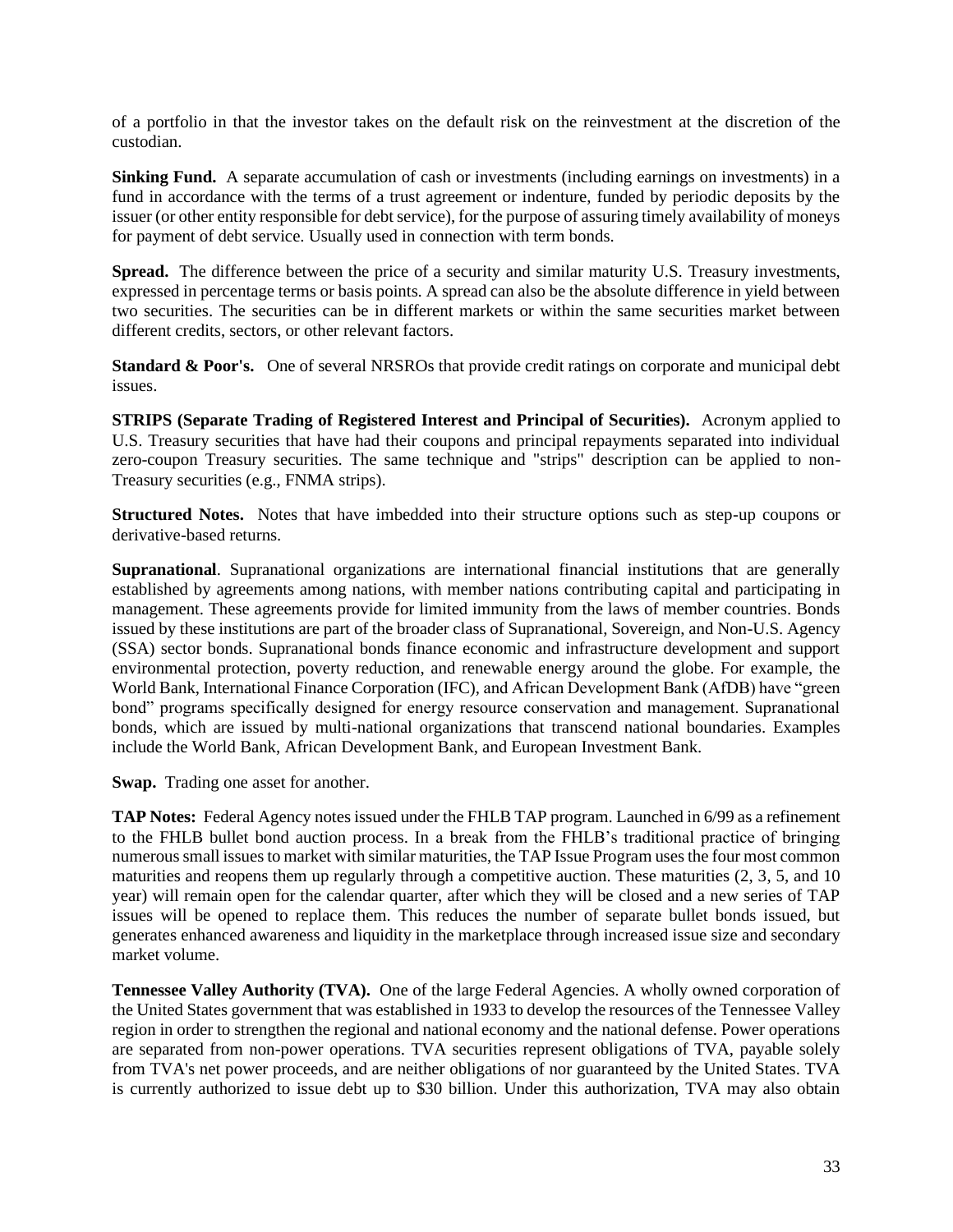advances from the U.S. Treasury of up to \$150 million. Frequent issuer of discount notes, agency notes, and callable agency securities.

**Total Return.** Investment performance measured over a period of time that includes coupon interest, interest on interest, and both realized and unrealized gains or losses. Total return includes, therefore, any market value appreciation/depreciation on investments held at period end.

**Treasuries.** Collective term used to describe debt instruments backed by the U.S. government and issued through the U.S. Department of the Treasury. Includes Treasury bills, Treasury notes, and Treasury bonds. Also a benchmark term used as a basis by which the yields of non-Treasury securities are compared (e.g., "trading at 50 basis points over Treasuries").

**Treasury Bills (T-Bills).** Short-term direct obligations of the United States government issued with an original term of one year or less. Treasury bills are sold at a discount from face value and do not pay interest before maturity. The difference between the purchase price of the bill and the maturity value is the interest earned on the bill. Currently, the U.S. Treasury issues 4-week, 13-week, and 26-week T-Bills.

**Treasury Bonds.** Long-term interest-bearing debt securities backed by the U.S. government and issued with maturities of ten years and longer by the U.S. Department of the Treasury.

**Treasury Notes.** Intermediate interest-bearing debt securities backed by the U.S. government and issued with maturities ranging from one to ten years by the U.S. Department of the Treasury. The Treasury currently issues 2-year, 3-year, 5-year, and 10-year Treasury Notes.

**Trustee.** A bank designated by an issuer of securities as the custodian of funds and official representative of bondholders. Trustees are appointed to insure compliance with the bond documents and to represent bondholders in enforcing their contract with the issuer.

**Uniform Net Capital Rule.** SEC Rule 15c3-1 that outlines the minimum net capital ratio (ratio of indebtedness to net liquid capital) of member firms and non-member broker/dealers.

**Unrealized Gains (Losses).** The difference between the market value of an investment and its book value. Gains/losses are "realized" when the security is actually sold, as compared to "unrealized" gains/losses which are based on current market value. See also "Realized Gains (Losses)."

**Variable-Rate Security.** A bond that bears interest at a rate that varies over time based on a specified schedule of adjustment (e.g., daily, weekly, monthly, semi-annually, or annually). See also "Floating Rate Note."

**Weighted Average Maturity (or just "Average Maturity").** The average maturity of all securities and investments of a portfolio, determined by multiplying the par or principal value of each security or investment by its maturity (days or years), summing the products, and dividing the sum by the total principal value of the portfolio. A simple measure of risk of a fixed-income portfolio.

**Weighted Average Maturity to Call.** The average maturity of all securities and investments of a portfolio, adjusted to substitute the first call date per security for maturity date for those securities with call provisions.

**Yield Curve.** A graphic depiction of yields on like securities in relation to remaining maturities spread over a time line. The traditional yield curve depicts yields on U.S. Treasuries, although yield curves exist for Federal Agencies and various credit quality corporates as well. Yield curves can be positively sloped (normal) where longer-term investments have higher yields, or "inverted" (uncommon) where longer-term investments have lower yields than shorter ones.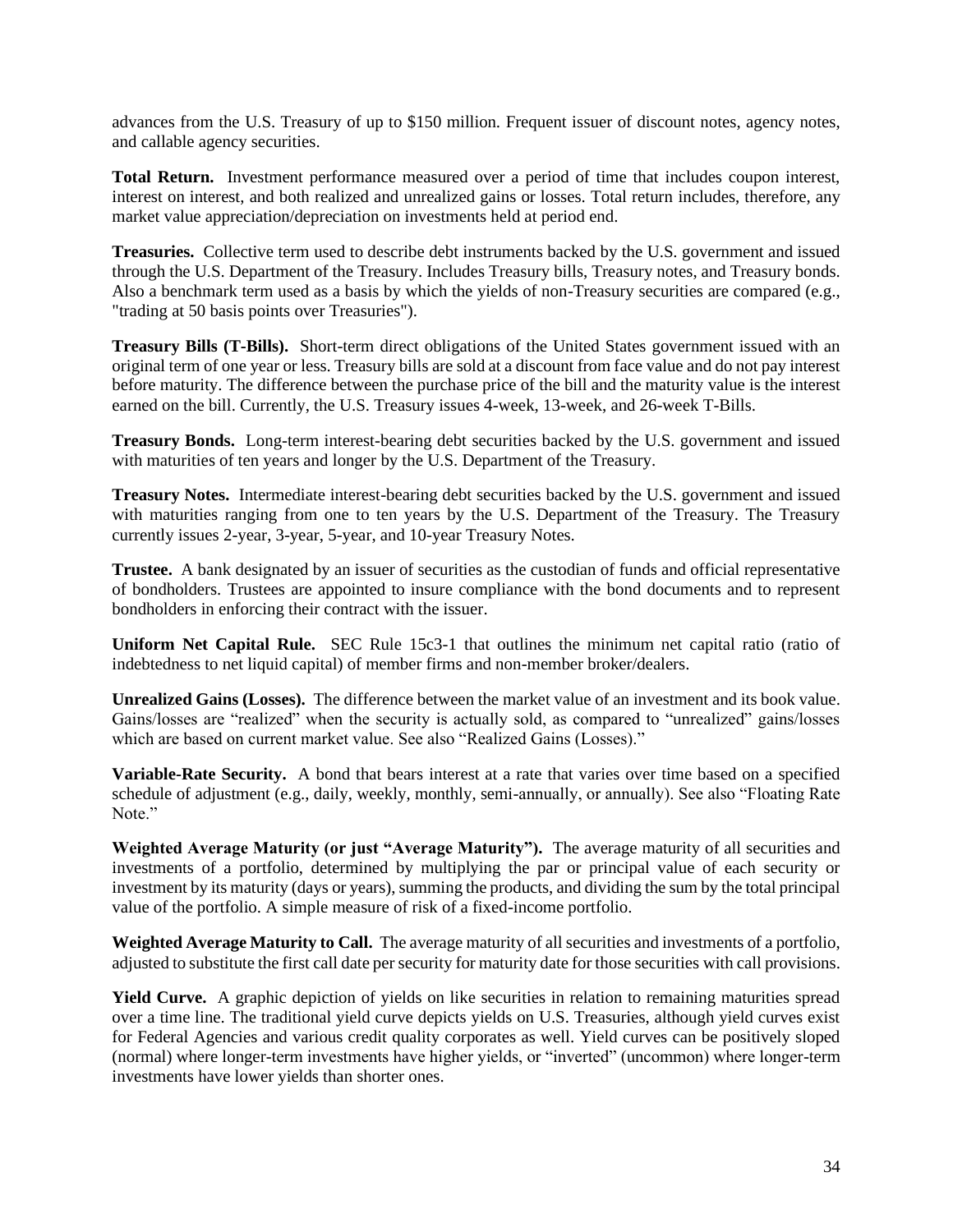**Yield to Call (YTC).** Same as "Yield to Maturity," except the return is measured to the first call date rather than the maturity date. Yield to call can be significantly higher or lower than a security's yield to maturity.

Yield to Maturity (YTM). Calculated return on an investment, assuming all cash-flows from the security are reinvested at the same original yield. Can be higher or lower than the coupon rate depending on market rates and whether the security was purchased at a premium or discount. There are different conventions for calculating YTM for various types of securities.

**Yield.** There are numerous methods of yield determination. In this glossary, see also "Current Yield," "Yield Curve," "Yield to Call," and "Yield to Maturity."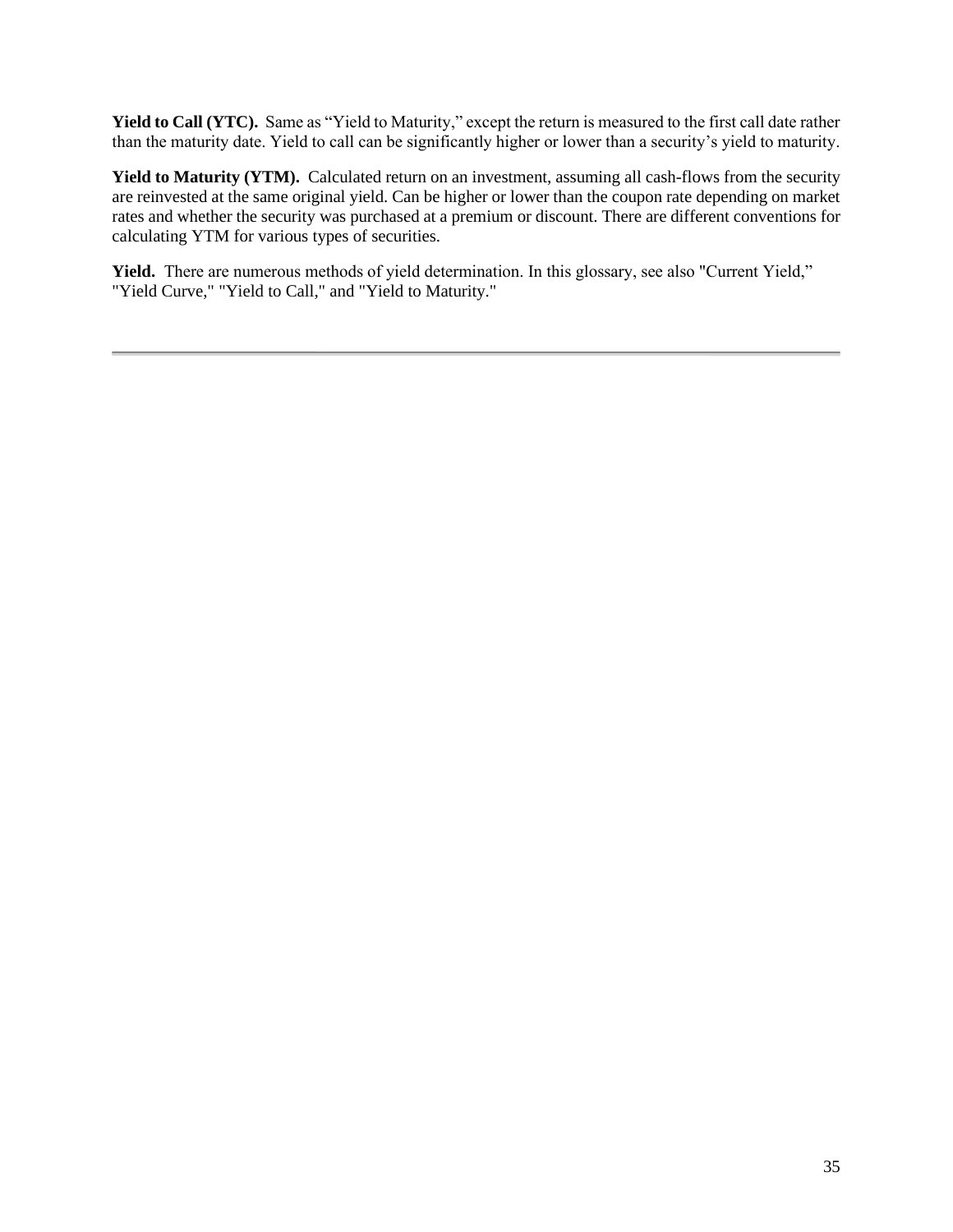**B. Master Repurchase Agreement**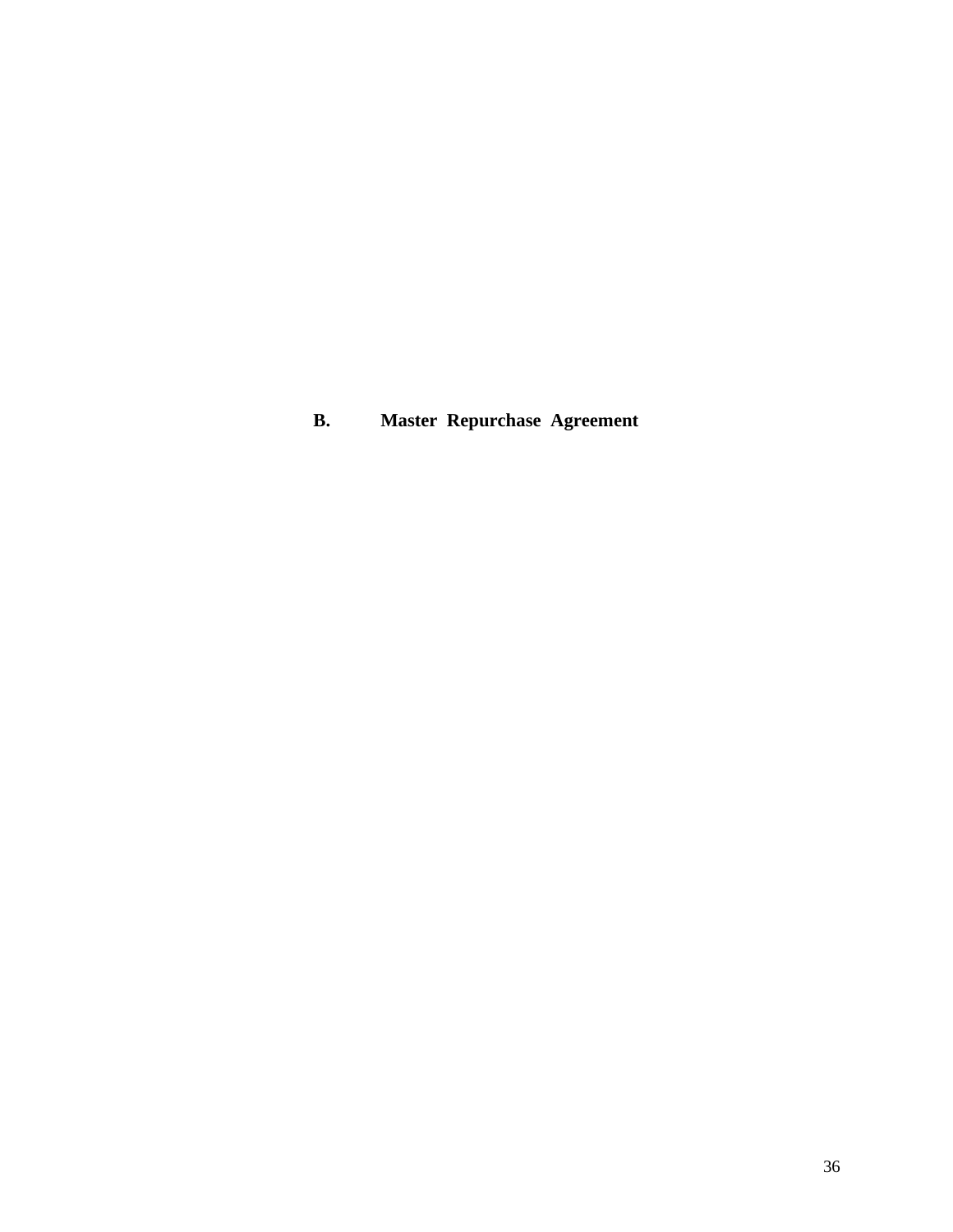Public Securities Association **PSA** 40 Broad Street , New York, NY 10004 - 2373 Telephone (212) 809 - 7000

#### **Master Repurchase Agreement**

**\_\_\_\_\_\_\_\_\_\_\_\_\_\_\_\_\_\_\_\_\_\_\_\_\_**

**\_\_\_\_\_\_\_\_\_\_\_\_\_\_\_\_\_\_\_\_\_\_\_\_\_\_\_**

**\_\_\_\_\_\_\_\_\_\_\_\_\_\_\_\_\_\_\_\_\_\_\_\_\_\_\_**

**Between:** Dated as of

**and**

#### **1. Applicability**

From time to time the parties hereto may enter into transactions in which one party ("Seller") agrees to transfer to the other ("Buyer") securities or financial instruments ("Securities") against the transfer of funds by Buyer, with a simultaneous agreement by Buyer to transfer to Seller such Securities at a date certain or on demand, against the transfer of funds by Seller. Each such transaction shall be referred to herein as a "Transaction" and shall be governed by this Agreement, including any supplemental terms or conditions contained in Annex I hereto, unless otherwise agreed in writing.

#### **2. Definitions**

(a) "Act of Insolvency", with respect to any party, (i) the commencement by such party as debtor of any case or proceeding under any bankruptcy, insolvency, reorganization, liquidation, dissolution or similar law, or such party seeking the appointment of a receiver, trustee, custodian or similar official for such party or any substantial part of its property, or (ii) the commencement of any such case or proceeding against such party, or another seeking such an appointment, or the filing against a party of an application for a protective decree under the provisions of the Securities Investor Protection Act of 1970, which (A) is consented to or not timely contested by such party, (B) results in the entry of an order for relief, such an appointment, the issuance of such a protective decree or the entry of an order having a similar effect, or (C) is not dismissed within 15 days, (iii) the making by a party of a general assignment for the benefit of creditors, or (iv) the admission in writing by a party of such party's inability to pay such party's debts as they become due;

(b) "Additional Purchased Securities", Securities provided by the Seller to Buyer pursuant to Paragraph 4(a) hereof;

(c) "Buyer's Margin Amount", with respect to any Transaction as of any date, the amount obtained by application of a percentage ( which may be equal to the percentage that is agreed to as the Seller Margin Amount under subparagraph (q) of this Paragraph), agreed to by Buyer and Seller prior to entering into the Transaction, to the Repurchase Price for such Transaction as of such date;

(d) "Confirmation", the meaning specified in Paragraph 3(b) hereof;

(e) "Income", with respect to any Security at any time, any principal thereof then payable and all interest, dividends or other distributions thereon;

(f) "Margin Deficit", the meaning specified in Paragraph 4(a) hereof;

(g) "Margin Excess", the meaning specified in Paragraph 4(b) hereof;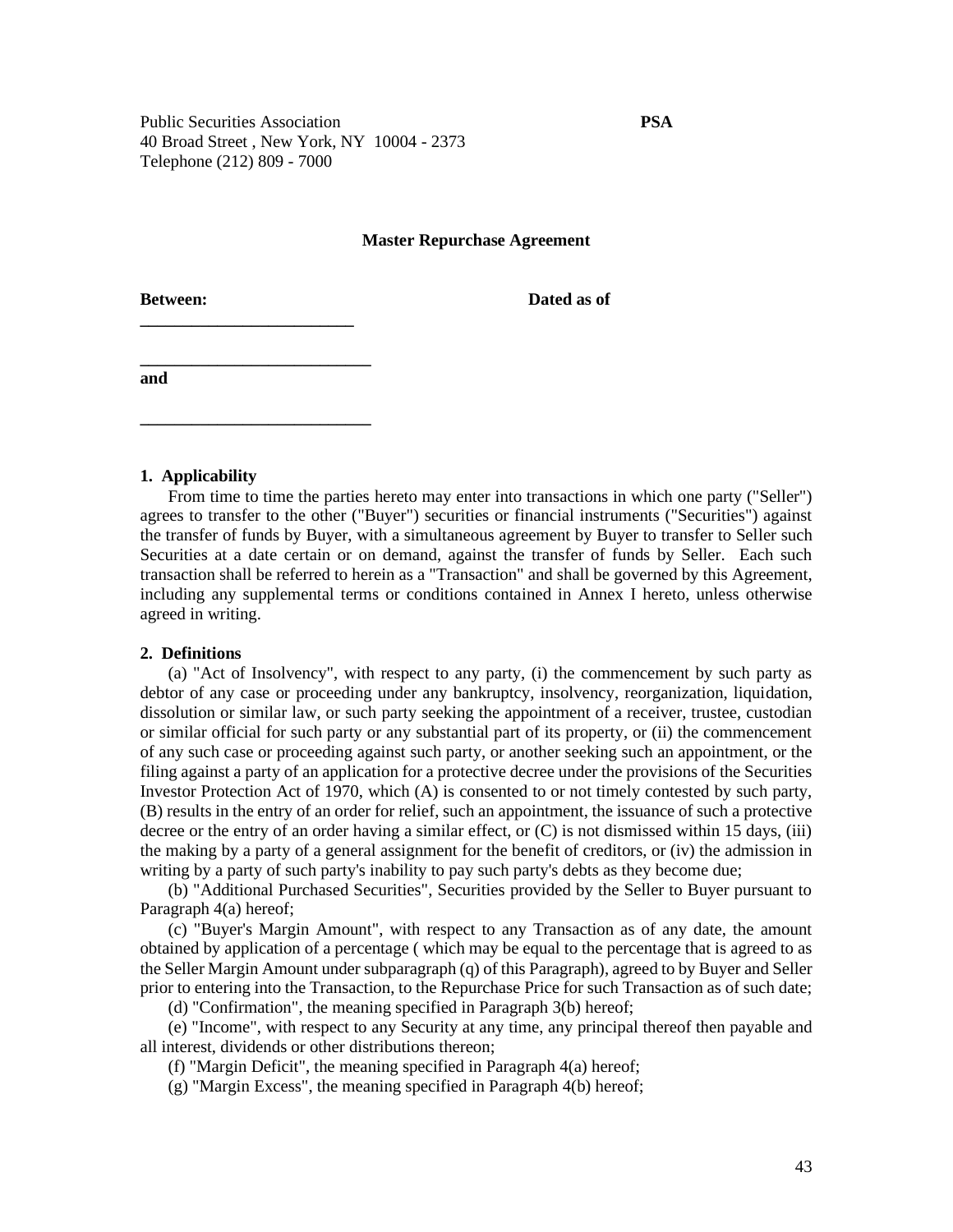(h) "Market Value", with respect to any Securities as of any date, the price for such Securities on such date obtained from a generally recognized source agreed to by the parties or the most recent closing bid quotation from such a source, plus accrued Income to the extent not included therein (other than any Income credited or transferred to, or applied to the obligations of, Seller pursuant to Paragraph 5 hereof) as of such date (unless contrary to market practice for such Securities);

(i) "Price Differential", with respect to any Transaction hereunder as of any date, the aggregate amount obtained by daily application of the Pricing Rate for such Transaction to the Purchase Price for such Transaction on a 360 day per year basis for the actual number of days during the period commencing on (and including) the Purchase Date for such Transaction and ending on (but excluding) the date of determination (reduced by any amount of such Price Differential previously paid by Seller to Buyer with respect to such Transaction);

(j) "Pricing Rate", the per annum percentage rate for determination of the Price Differential;

(k) "Prime Rate", the prime rate of U.S. money center commercial banks as published in *The Wall Street Journal;*

(l) "Purchase Date", the date on which Purchased Securities are transferred by Seller to Buyer;

(m) "Purchase Price", (i) on the Purchase Date, the price at which Purchased Securities are transferred by Seller to Buyer, and (ii) thereafter, such price increased by the amount of any cash transferred by Buyer to Seller pursuant to Paragraph 4(b) hereof and decreased by the amount of any cash transferred by Seller to Buyer pursuant to Paragraph 4(a) hereof or applied to reduce Seller's obligations under clause (ii) of Paragraph 5 hereof;

(n) "Purchased Securities", the Securities transferred by Seller to Buyer in a Transaction hereunder, and any Securities substituted therefor in accordance with Paragraph 9 hereof. The term "Purchased Securities" with respect to any Transaction at any time also shall include Additional Purchased Securities delivered pursuant to Paragraph 4(a) and shall exclude Securities returned pursuant to Paragraph 4(b);

(o) "Repurchase Date", the date on which Seller is to repurchase the Purchased Securities from Buyer, including any date determined by application of the provisions of Paragraph 3(c) or 11 hereof;

(p) "Repurchased Price", the price at which Purchased Securities are to be transferred from Buyer to Seller upon termination of a Transaction, which will be determined in each case (including Transactions terminable upon demand) as the sum of the Purchase Price and the Price Differential as of the date of such determination, increased by any amount determined by the application of the provisions of Paragraph 11 hereof;

(q) "Seller's Margin Amount", with respect to any Transaction as of any date, the amount obtained by application of a percentage (which may be equal to the percentage that is agreed to as the Buyer's Margin Amount under subparagraph (c) of this Paragraph), agreed to by Buyer and Seller prior to entering into the Transaction, to the Repurchase Price for such Transaction as of such date.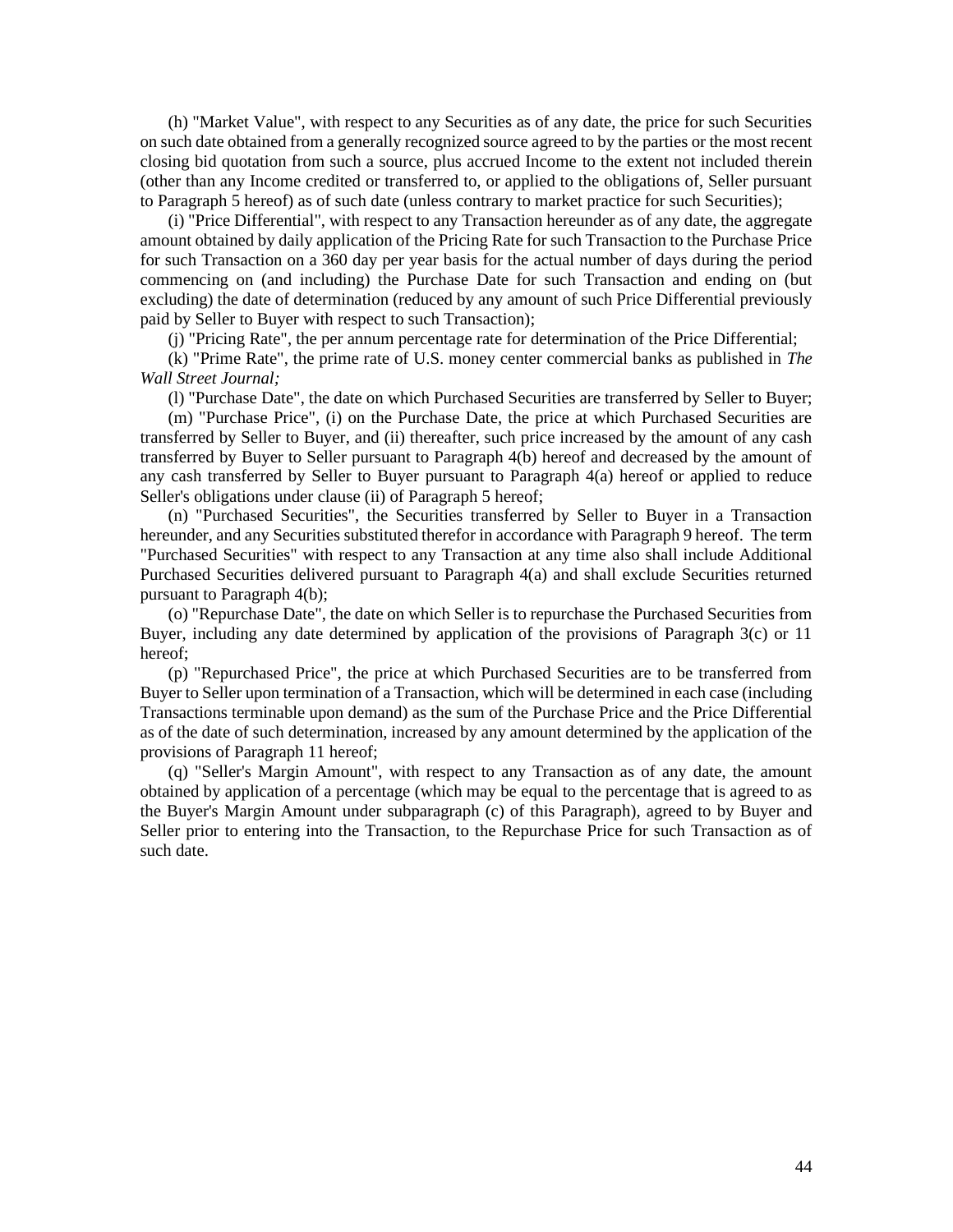#### **3. Initiation; Confirmation; Termination**

(a) An agreement to enter into a Transaction may be made orally or in writing at the initiation of either Buyer or Seller. On the Purchase Date for the Transaction, the Purchased Securities shall be transferred to Buyer or its agent against the transfer of the Purchase Price to an account of Seller.

(b) Upon agreeing to enter into a Transaction hereunder, Buyer or Seller (or both), as shall be agreed, shall promptly deliver to the other party a written confirmation of each Transaction (a "Confirmation"). The Confirmation shall describe the Purchased Securities (including CUSIP number, if any), identify Buyer and Seller and set forth (i) the Purchase Date, (ii) the Purchase Price, (iii) the Repurchase Date, unless the Transaction is to be terminable on demand, (iv) the Pricing Rate or Repurchase Price applicable to the Transaction, and (v) any additional terms or conditions of the Transaction not inconsistent with this Agreement. The Confirmation, together with this Agreement, shall constitute conclusive evidence of the terms agreed between Buyer and Seller with respect to the Transaction to which the Confirmation relates, unless with respect to the Confirmation specific objection is made promptly after receipt thereof. In the event of any conflict between the terms of such Confirmation and this Agreement, this Agreement shall prevail.

(c) In the case of Transactions terminable upon demand, such demand shall be made by Buyer or Seller, no later than such time as is customary in accordance with market practice, by telephone or otherwise on or prior to the business day on which such termination will be effective. On the date specified in such demand, or on the date fixed for termination in the case of Transactions having a fixed term, termination of the Transaction will be effected by transfer to Seller or its agent of the Purchased Securities and any Income in respect thereof received by Buyer (and not previously credited or transferred to, or applied to the obligations of, Seller pursuant to Paragraph 5 hereof) against the transfer of the Repurchase Price to an account of Buyer.

#### **4. Margin Maintenance**

(a) If at any time the aggregate Market Value of all Purchased Securities subject to all Transactions in which a particular party hereto is acting as Buyer is less than the aggregate Buyer's Margin Amount for all such Transactions (a "Margin Deficit"), then Buyer may by notice to Seller require Seller in such Transactions , at Seller's option, to transfer to Buyer cash or additional Securities reasonably acceptable to Buyer ("Additional Purchased Securities"), so that the cash and aggregate Market Value of the Purchased Securities, including any such Additional Purchased Securities, will thereupon equal or exceed such aggregate Buyer's Margin Amount (decreased by the amount of any Margin Deficit as of such date arising from any Transactions in which such Buyer is acting as Seller).

(b) If at any time the aggregate Market Value of all Purchased Securities subject to all Transactions in which a particular party hereto is acting as Seller exceeds the aggregate Seller's Margin Amount for all such Transactions at such time (a "Margin Excess"), then Seller may by notice to Buyer require Buyer in such Transactions, at Buyer's option, to transfer cash or Purchased Securities to Seller, so that the aggregate Market Value of the Purchased Securities, after deduction of any such cash or any Purchased Securities so transferred, will thereupon not exceeded such aggregate Seller's Margin Amount (increased by the amount of any Margin Excess as of such date arising from any Transactions in which such Seller is acting as Buyer).

(c) Any cash transferred pursuant to this Paragraph shall be attributed to such Transactions as shall be agreed upon by Buyer and Seller.

(d) Seller and Buyer may agree, with respect to any or all Transactions hereunder, that the respective rights of Buyer and Seller (or both) under subparagraphs (a) and (b) of this Paragraph may be exercised only where a Margin Deficit or Margin Excess exceeds a specified dollar amount or a specified percentage of the Repurchase Prices for such Transactions (which amount or percentage shall be agreed to by Buyer and Seller prior to entering into any such Transactions).

(e) Seller and Buyer may agree, with respect to any or all Transactions hereunder, that the respective rights of Buyer and Seller under subparagraphs (a) and (b) of this Paragraph to require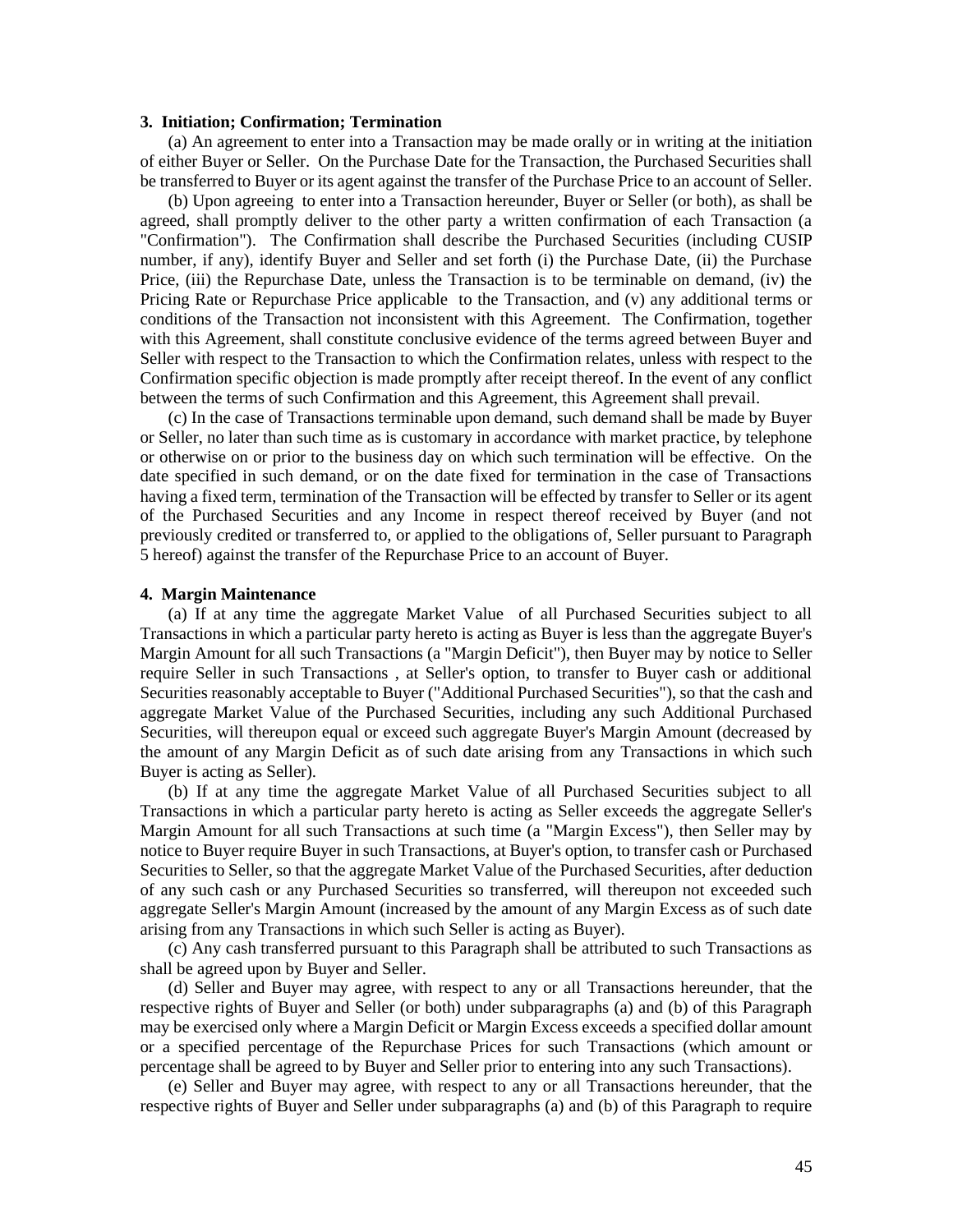the elimination of a Margin Deficit or a Margin Excess, as the case may be, may be exercised whenever such a Margin Deficit or Margin Excess exists with respect to any single Transaction hereunder (calculated without regard to any other Transaction outstanding under this Agreement).

#### **5. Income Payments**

Where a particular Transaction's term extends over an Income payment date on the Securities subject to that Transaction, Buyer shall, as the parties may agree with respect to such Transaction (or, in the absence of any agreement, as Buyer shall reasonably determine in its discretion), on the date such Income is payable either (i) transfer to or credit to the account of Seller an amount equal to such Income payment or payments with respect to any Purchased Securities subject to such Transaction or (ii) apply the Income payment or payments to reduce the amount to be transferred to Buyer by Seller upon termination of the Transaction. Buyer shall not be obligated to take any action pursuant to the preceding sentence to the extent that such action would result in the creation of a Margin Deficit, unless prior thereto or simultaneously therewith Seller transfers to Buyer cash or Additional Purchased Securities sufficient to eliminate such Margin Deficit.

#### **6. Security Interest**

Although the parties intend that all Transactions hereunder be sales and purchases and not loans, in the event any such Transactions are deemed to be loans, Seller shall be deemed to have pledged to Buyer as security for the performance by Seller of its obligations under each such Transaction, and shall be deemed to have granted to Buyer a security interest in, all of the Purchased Securities with respect to all Transactions hereunder and all proceeds thereof.

## **7. Payment and Transfer**

Unless otherwise mutually agreed, all transfers of funds hereunder shall be in immediately available funds. All Securities transferred by one party hereto to the other party (i) shall be in suitable form for transfer or shall be accompanied by duly executed instruments of transfer or assignment in blank and such other documentation as the party receiving possession may reasonably request, (ii) shall be transferred on the book-entry system of a Federal Reserve Bank, or (iii) shall be transferred by any other method mutually acceptable to Seller and Buyer. As used herein with respect to Securities, "transfer" is intended to have the same meaning as when used in Section 8-313 of the New York Uniform Commercial Code or, where applicable, in any federal regulation governing transfers of the Securities.

#### **8. Segregation of Purchased Securities**

To the extent required by applicable law, all Purchased Securities in the possession of the Seller shall be segregated from other securities in its possession and shall be identified as subject to this Agreement. Segregation may be accomplished by appropriate identification on the books and records of the holder, including a financial intermediary or a clearing corporation. Title to all Purchased Securities shall pass to Buyer and, unless otherwise agreed by Buyer and Seller, nothing in this Agreement shall preclude Buyer from engaging in repurchase transactions with the Purchased Securities or otherwise pledging or hypothecating the Purchased Securities, but no such transaction shall relieve Buyer of its obligations to transfer Purchased Securities to Seller pursuant to Paragraphs 3, 4 or 11 hereof, or of Buyer's obligation to credit or pay Income to, or apply Income to the obligations of, Seller pursuant to Paragraph 5 hereof.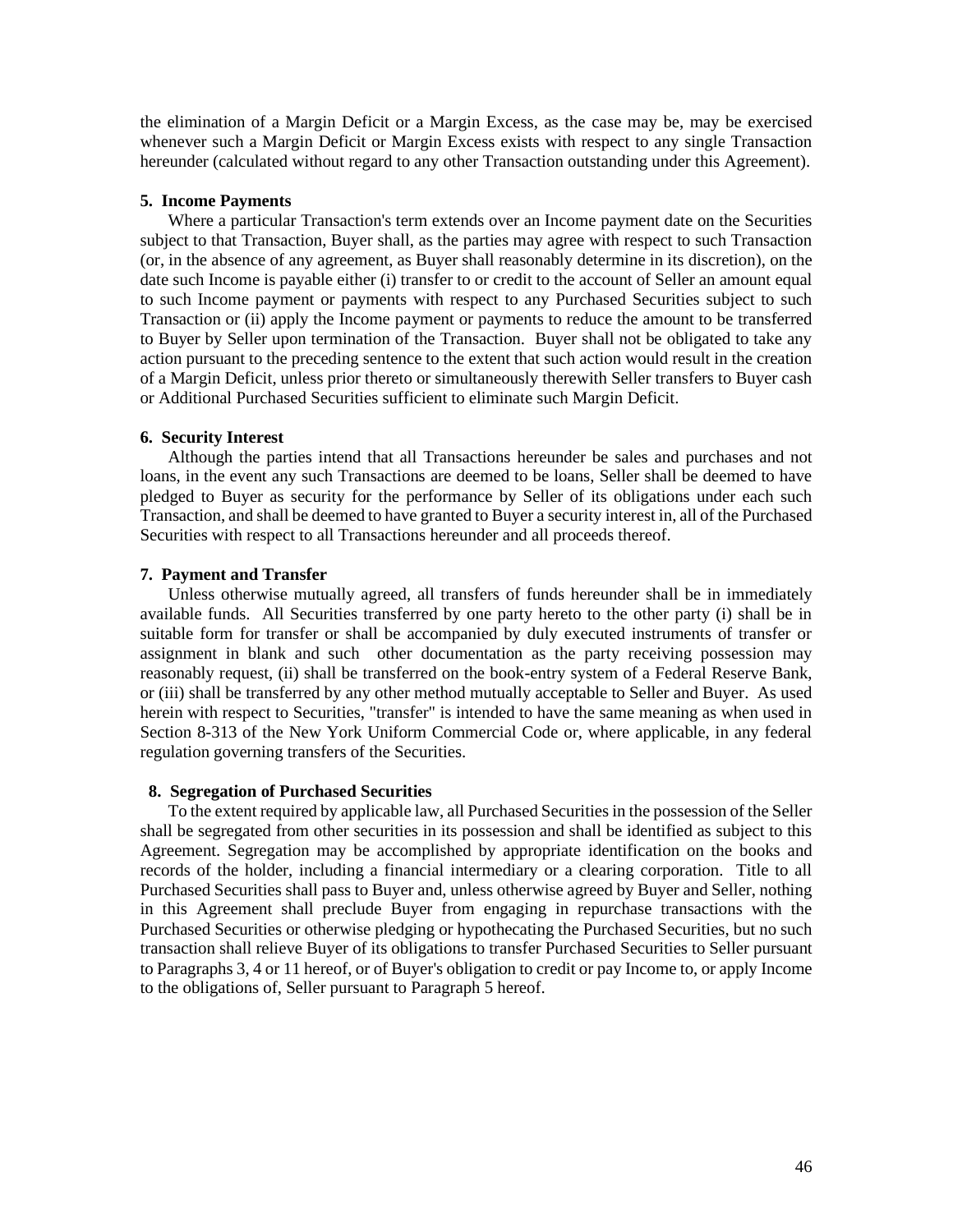## **Required Disclosure for Transactions in Which the Seller Retains Custody of the Purchased Securities**

Seller is not permitted to substitute other securities for those subject to this Agreement and therefore must keep Buyer's securities segregated at all times, unless in this Agreement Buyer grants Seller the right to substitute other securities. If Buyer grants the right to substitute, this means that Buyer's securities will likely be commingled with Seller's own securities during the trading day. Buyer is advised that, during any trading day that Buyer's securities are commingled with Seller's securities, they [will]\* [may]\*\* be subject to liens granted by Seller to [its clearing bank]\* [third parties]\*\* and may be used by Seller for deliveries on other securities transactions. Whenever the securities are commingled, Seller's ability to resegregate substitute securities for Buyer will be subject to Seller's ability to satisfy [the clearing]\* [any]\*\* lien or to obtain substitute securities.

- \* Language to be used under 17 C.F.R**.** d 403.4(e) if Seller is a government securities broker or dealer other than a financial institution.
	- \*\* Language to be used under 17 C.F.R. d 403.5 (d) if Seller is a financial institution.

#### **9. Substitution**

(a) Seller may, subject to agreement with and acceptance by Buyer, substitute other Securities for any Purchased Securities. Such substitution shall be made by transfer to Buyer of such other Securities and transfer to Seller of such Purchased Securities. After substitution, the substituted Securities shall be deemed to be Purchased Securities.

(b) In Transactions in which the Seller retains custody of Purchased Securities, the parties expressly agree that Buyer shall be deemed, for purposes of subparagraph (a) of this Paragraph, to have agreed to and accepted in this Agreement substitution by Seller of other Securities for Purchased Securities; *provided, however,* that such other Securities shall have a Market Value at least equal to the Market Value of the Purchased Securities for which they are substituted.

#### **10. Representations**

Each of Buyer and Seller represents and warrants to other that (i) it is duly authorized to execute and deliver this Agreement, to enter into the Transactions contemplated hereunder and to perform its obligations hereunder and has taken all necessary action to authorize such execution, delivery and performance, (ii) it will engage in such Transactions as principal ( or, if agreed in writing in advance of any Transaction by the other party hereto, as agent for a disclosed principal), (iii) the person signing this Agreement on its behalf is duly authorized to do so on its behalf (or on behalf of any such disclosed principal), (iv) it has obtained all authorizations of any governmental body required in connection with this Agreement and the Transactions hereunder and such authorizations are in full force and effect and (v) the execution, delivery and performance of this Agreement and the Transactions hereunder will not violate any law, ordinance, charter, by-law or rule applicable to it or any agreement by which it is bound or by which any of its assets are affected. On the Purchase Date for any Transaction Buyer and Seller shall each be deemed to repeat all the foregoing representations made by it.

#### **11. Events of Default**

In the event that (i) Seller fails to repurchase or Buyer fails to transfer Purchased Securities upon the applicable Repurchase Date, (ii) Seller or Buyer fails, after one business day's notice, to comply with Paragraph 4 hereof, (iii) Buyer fails to comply with Paragraph 5 hereof , (iv) an Act of Insolvency occurs with respect to Seller or Buyer, (v) any representation made by Seller or Buyer shall have been incorrect or untrue in any material respect when made or repeated or deemed to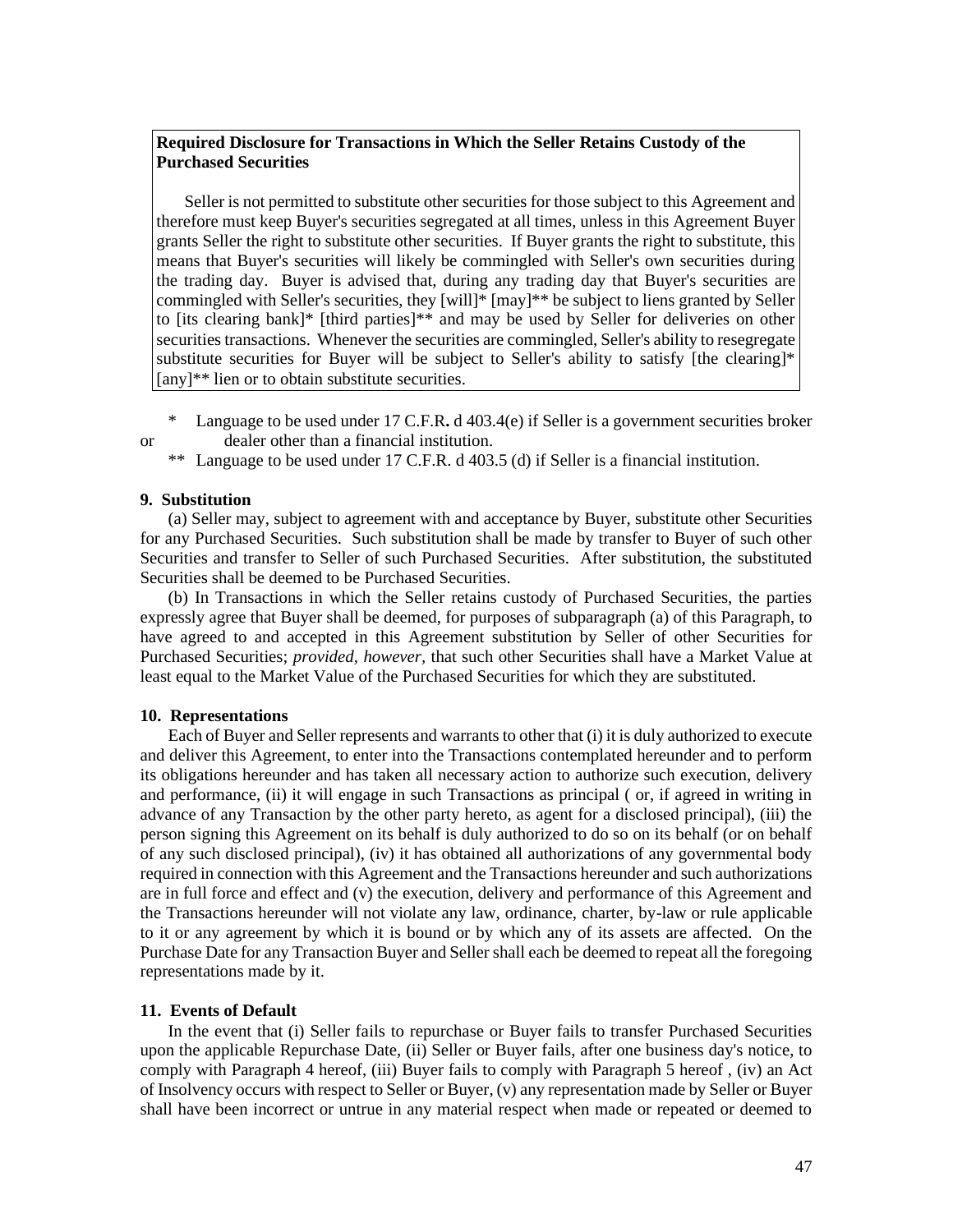have been made or repeated, or (vi) Seller or Buyer shall admit to the other its inability to, or its intention not to, perform any of its obligations hereunder (each an "Event of Default"):

(a) At the option of the non defaulting party, exercised by written notice to the defaulting party (which option shall be deemed to have been exercised, even if no notice is given, immediately upon the occurrence of an Act of Insolvency), the Repurchase Date for each Transaction hereunder shall be deemed immediately to occur.

(b) In all Transactions in which the defaulting party is acting as Seller, if the non defaulting party exercises or is deemed to have exercised the option referred to in subparagraph (a) of this Paragraph, (i) the defaulting party's obligations hereunder to repurchase all Purchased Securities in such Transactions shall thereupon become immediately due and payable, (ii) to the extent permitted by applicable law, the Repurchase Price with respect to each such Transaction shall be increased by the aggregate amount obtained by daily application of (x) the greater of the Pricing Rate for such Transaction or the Prime Rate to (y) the Repurchase Price for such Transaction as of the Repurchase Date as determined pursuant to subparagraph (a) of this Paragraph (decreased as of any day by (A) any amounts retained by the non defaulting party with respect to such Repurchase Price pursuant to clause (iii) of this subparagraph, (B) any proceeds from the sale of Purchased Securities pursuant to subparagraph (d) (i) of this Paragraph, and (C) any amounts credited to the account of the defaulting party pursuant to subparagraph (e) of this Paragraph) on a 360 day per year basis for the actual number of days during the period from and including the date of the Event of Default giving rise to such option to but excluding the date of payment of the Repurchase Price as so increased, (iii) all Income paid after such exercise or deemed exercise shall be retained by the non defaulting party and applied to the aggregate unpaid Repurchase Prices owed by the defaulting party, and (iv) the defaulting party shall immediately deliver to the non defaulting party any Purchased Securities subject to such Transactions then in the defaulting party's possession.

(c) In all Transactions in which the defaulting is acting as Buyer, upon tender by the non defaulting party of payment of the aggregate Repurchase Prices for all such Transactions, the defaulting party's right, title and interest in all Purchased Securities subject to such Transactions shall be deemed transferred to the non defaulting party, and the defaulting party shall deliver all such Purchased Securities to the non defaulting party.

(d) After one business day's notice to the defaulting party (which notice need not be given if an Act of Insolvency shall have occurred, and which may be the notice given under subparagraph (a) of this Paragraph or the notice referred to in clause (ii) of the first sentence of this Paragraph), the non defaulting party may :

(i) as to Transactions in which the defaulting party is acting as Seller, (A) immediately sell, in a recognized market at such price or prices as the non defaulting party may reasonably deem satisfactory, any or all Purchased Securities subject to such Transactions and apply the proceeds thereof to the aggregate unpaid Repurchase Prices and any other amounts owing by the defaulting party hereunder or (B) in its sole discretion elect, in lieu of selling all or a portion of such Purchased Securities, to give the defaulting party credit for such Purchased Securities in an amount equal to the price therefor on such date, obtained from a generally recognized source or the most recent closing bid quotation from such a source, against the aggregate unpaid Repurchase Prices and any other amounts owing by the defaulting party hereunder, and

(ii) as to Transactions in which the defaulting party is acting as Buyer, (A) purchase securities ("Replacement Securities") of the same class and amount as any Purchased Securities that are not delivered by the defaulting party to the non defaulting party as required hereunder or (B) in its sole discretion elect, in lieu of purchasing Replacement Securities, to be deemed to have purchased Replacement Securities at the price therefor on such date, obtained from a generally recognized source or the most recent closing bid quotation from such a source.

(e) As to Transactions in which the defaulting party is acting as Buyer, the defaulting party shall be liable to the non defaulting party (i) with respect to Purchased Securities (other than Additional Purchased Securities), for any excess of the price paid (or deemed paid) by the non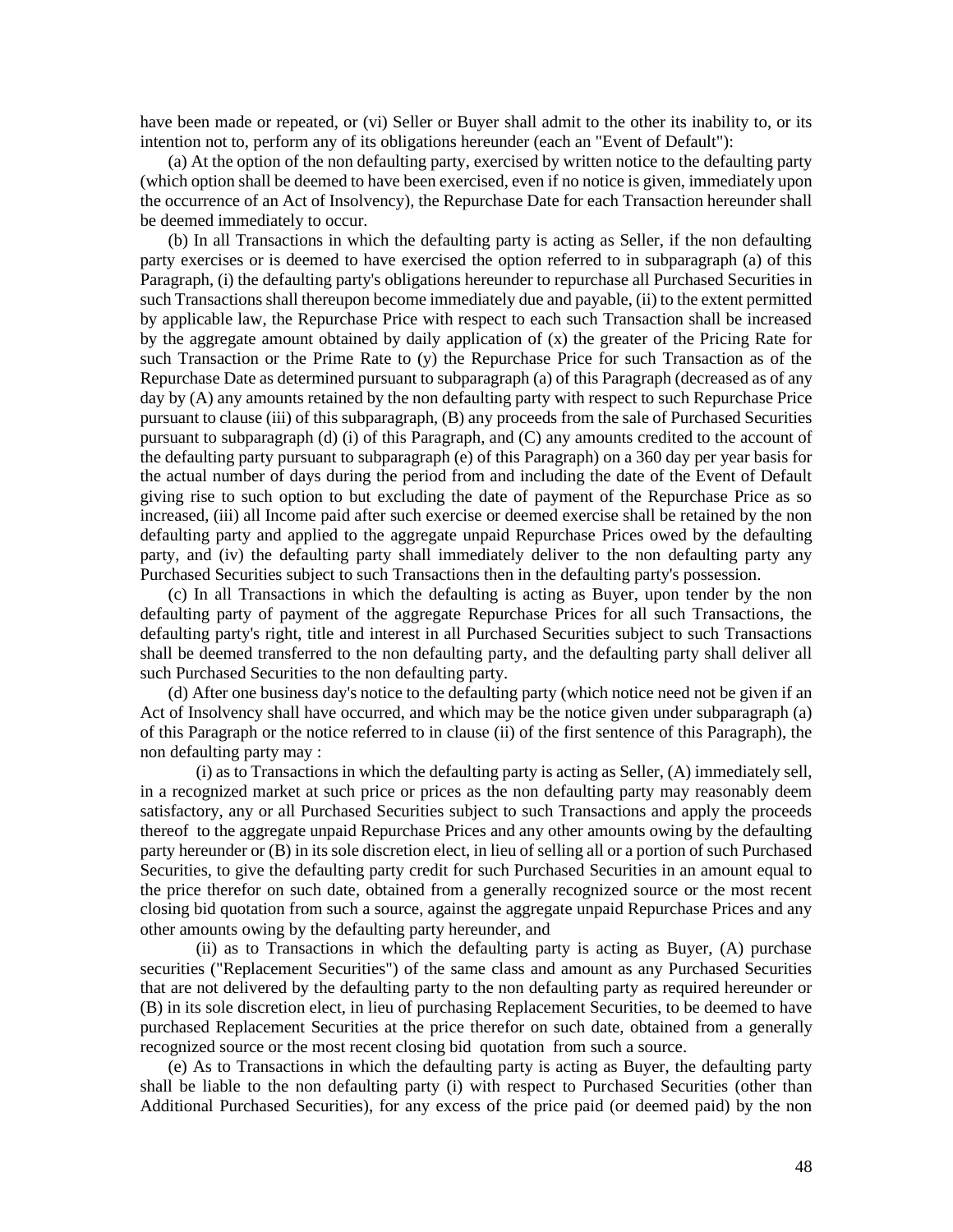defaulting party for Replacement Securities therefor over the Repurchase Price for such Purchased Securities and (ii) with respect to Additional Purchased Securities, for the price paid (or deemed paid) by the non defaulting party for the Replacement Securities, therefor. In addition, the defaulting party shall be liable to the non defaulting party for interest on such remaining liability with respect to each such purchase (or deemed purchase) of Replacement Securities from the date of such purchase (or deemed purchase) until paid in full by Buyer. Such interest shall be at a rate equal to the greater of the Pricing Rate for such Transaction or the Prime Rate.

(f) For purposes of this Paragraph 11, the Repurchase Price for each Transaction hereunder in respect of which the defaulting party is acting as Buyer shall not increase above the amount of such Repurchase Price for such Transaction determined as of the date of the exercise or deemed exercise by the non defaulting party of its option under subparagraph (a) of this Paragraph.

(g) The defaulting party shall be liable to the non defaulting party for the amount of all reasonable legal or other expenses incurred by the non defaulting party in connection with or as a consequence of an Event of Default, together with interest thereon at a rate equal to the greater of the Pricing Rate for the relevant Transaction or the Prime Rate.

(h) The non defaulting party shall have, in addition to its rights hereunder, any rights otherwise available to it under any other agreement or applicable law.

#### **12. Single Agreement**

Buyer and Seller acknowledge that, and have entered hereunto and will enter into each Transaction hereunder in consideration of and in reliance upon the fact that, all Transactions hereunder constitute a single business and contractual relationship and have been made in consideration of each other. Accordingly, each of Buyer and Seller agrees (i) to perform all of its obligations in respect of each Transaction hereunder, and that a default in the performance of any such obligations shall constitute a default by it in respect of all Transactions hereunder, (ii) that each of them shall be entitled to set off claims and apply property held by them in respect of any Transaction against obligations owing to them in respect of any other Transactions hereunder and (iii) that payments, deliveries and other transfers made by either of them in respect of any other Transaction shall be deemed to have been made in consideration of payments, deliveries and other transfers in respect of any other Transactions hereunder, and the obligations to make any such payments, deliveries and other transfers may be applied against each other and netted.

#### **13. Notices and Other Communications**

Unless another address is specified in writing by the respective party to whom any notice or other communication is to be given hereunder, all such notices or communications shall be in writing or confirmed in writing and delivered at the respective addresses set forth in Annex II attached hereto.

#### **14. Entire Agreement; Severability**

This Agreement shall supersede any existing agreements between the parties containing general terms and conditions for repurchase transactions. Each provision and agreement herein shall be treated as separate and independent from any other provision or agreement herein and shall be enforceable notwithstanding the unenforceability of any such other provision or agreement.

#### **15. Non-assignability: Termination**

The rights and obligations of the parties under this Agreement and under any Transaction shall not be assigned by either party without the prior written consent of the other party. Subject to the foregoing, this Agreement and any Transactions shall be binding upon and shall inure to the benefit of the parties and their respective successors and assigns. This Agreement may be canceled by either party upon giving written notice to the other, except that this Agreement shall, notwithstanding such notice, remain applicable to any Transactions then outstanding.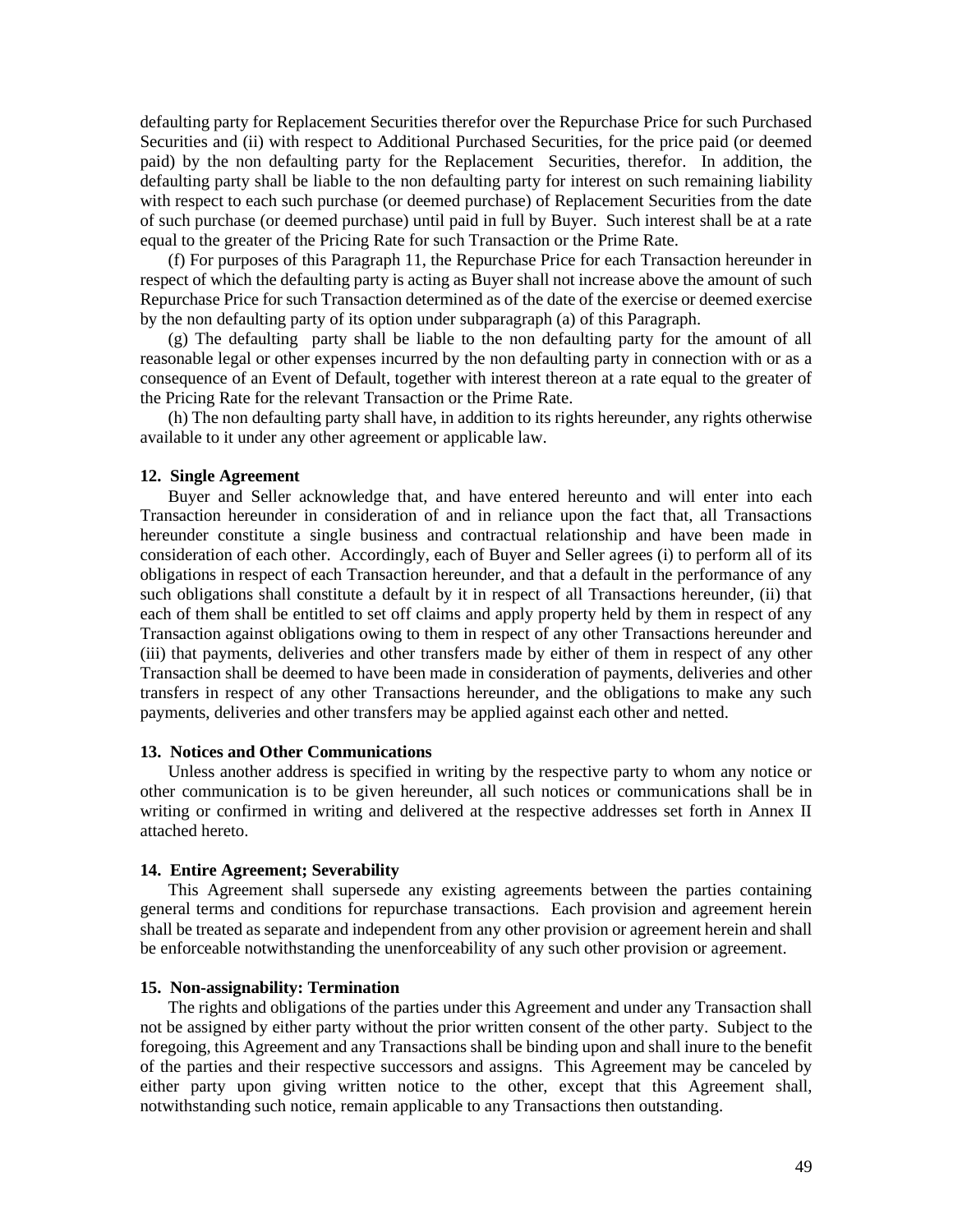#### **16. Governing Law**

This Agreement shall be governed by the laws of the State of New York without giving effect to the conflict of law principles thereof.

#### **17. No Waivers, Etc.**

No express or implied waiver of any Event of Default by either party shall constitute a waiver of any other Event of Default and no exercise of any remedy hereunder by any party shall constitute a waiver of its right to exercise any other remedy hereunder. No modification or waiver of any provision of this Agreement and no consent by any party to a departure herefrom shall be effective unless and until such shall be in writing and duly executed by both of the parties hereto. Without limitation on any of the foregoing, the failure to give a notice pursuant to subparagraphs 4(a) or 4(b) hereof will not constitute a waiver of any right to do so at a later date.

#### **18. Use of Employee Plan Assets**

(a) If assets of an employee benefit plan subject to any provision of the Employee Retirement Income Security Act of 1974 ("ERISA") are intended to be used by either party hereto (the "Plan Party" ) in a Transaction, the Plan Party shall so notify the other party prior to the Transaction. The Plan Party shall represent in writing to the other party that the Transaction does not constitute a prohibited transaction under ERISA or is otherwise exempt therefrom, and the other party may proceed in reliance thereon but shall not be required so to proceed.

(b) Subject to the last sentence of subparagraph (a) of this Paragraph, any such Transaction shall proceed only if Seller furnishes or has furnished to Buyer its most recent available audited statement of its financial condition and its most recent subsequent unaudited statement of its financial condition.

(c) By entering into a Transaction pursuant to this Paragraph, Seller shall be deemed (i) to represent to Buyer that since the date of Seller's latest such financial statements, there has been no material adverse change in Seller's financial condition which Seller has not disclosed to Buyer, and (ii) to agree to provide Buyer with future audited and unaudited statements of its financial condition as they are issued, so long as it is a Seller in any outstanding Transaction involving a Plan Party.

#### **19. Intent**

(a) The parties recognize that each Transaction is a "repurchase agreement" as that term is defined in Section 101 of Title 11 of the United States Code, as amended (except insofar as the type of Securities subject to such Transaction or the term of such Transaction would render such definition inapplicable), and a "securities contract" as that term is defined in Section 741 of Title 11 of the United States Code, as amended.

(b) It is understood that either party's right to liquidate Securities delivered to it in connection with Transactions hereunder or to exercise any other remedies pursuant to Paragraph 11 hereof, is a contractual right to liquidate such Transaction as described in Sections 555 and 559 of Title 11 of the United States Code, as amended.

#### **20. Disclosure Relating to Certain Federal Protections**

The parties acknowledge that they have been advised that:

(a) in the case of Transactions in which one of the parties is a broker or dealer registered with the Securities and Exchange Commission ("SEC") under Section 15 of the Securities Exchange Act of 1934 ("1934 Act"), the Securities Investor Protection Corporation has taken the position that the provisions of the Securities Investor Protection Act of 1970 ("SIPA") do not protect the other party with respect to any Transaction hereunder;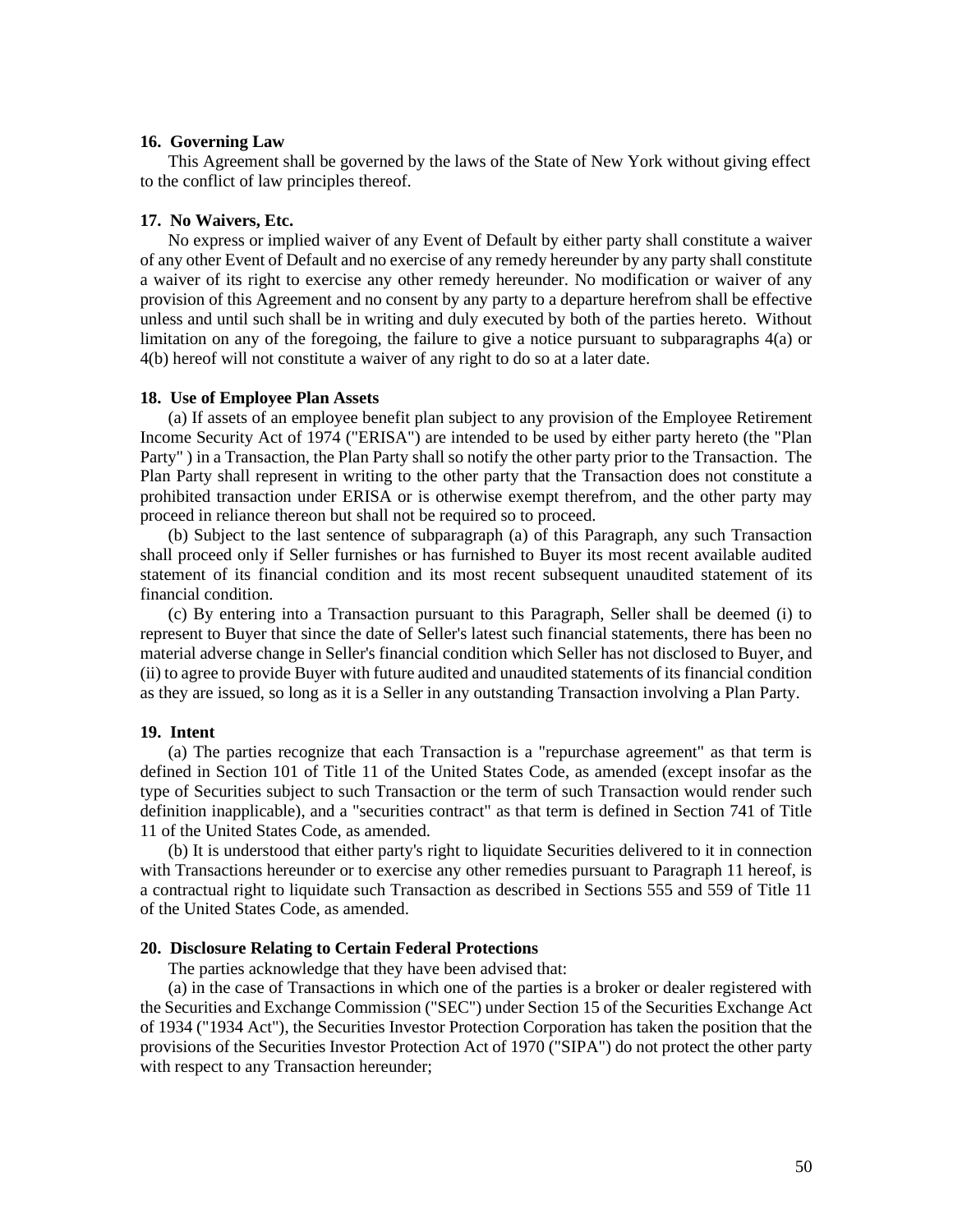(b) in the case of Transactions in which one of the parties is a government securities broker or a government securities dealer registered with the SEC under Section 15C of the 1934 Act, SIPA will not provide protection to the other party with respect to any Transaction hereunder; and

(c) in the case of Transactions in which one of the parties is a financial institution, funds held by the financial institution pursuant to a Transaction hereunder are not a deposit and therefore are not insured by the Federal Deposit Insurance Corporation, the Federal Savings and Loan Insurance Corporation or the National Credit Union Share Insurance Fund, as applicable.

| [Name of Party]                                                                                                               | [Name of Party]                                                     |
|-------------------------------------------------------------------------------------------------------------------------------|---------------------------------------------------------------------|
|                                                                                                                               |                                                                     |
| By                                                                                                                            | $\mathbf{B} \mathbf{v}$                                             |
|                                                                                                                               | Title                                                               |
| Date<br><u> 1999 - Johann Harry Harry Harry Harry Harry Harry Harry Harry Harry Harry Harry Harry Harry Harry Harry Harry</u> | Date<br><u> 1989 - Andrea Stadt Britain, amerikansk politiker (</u> |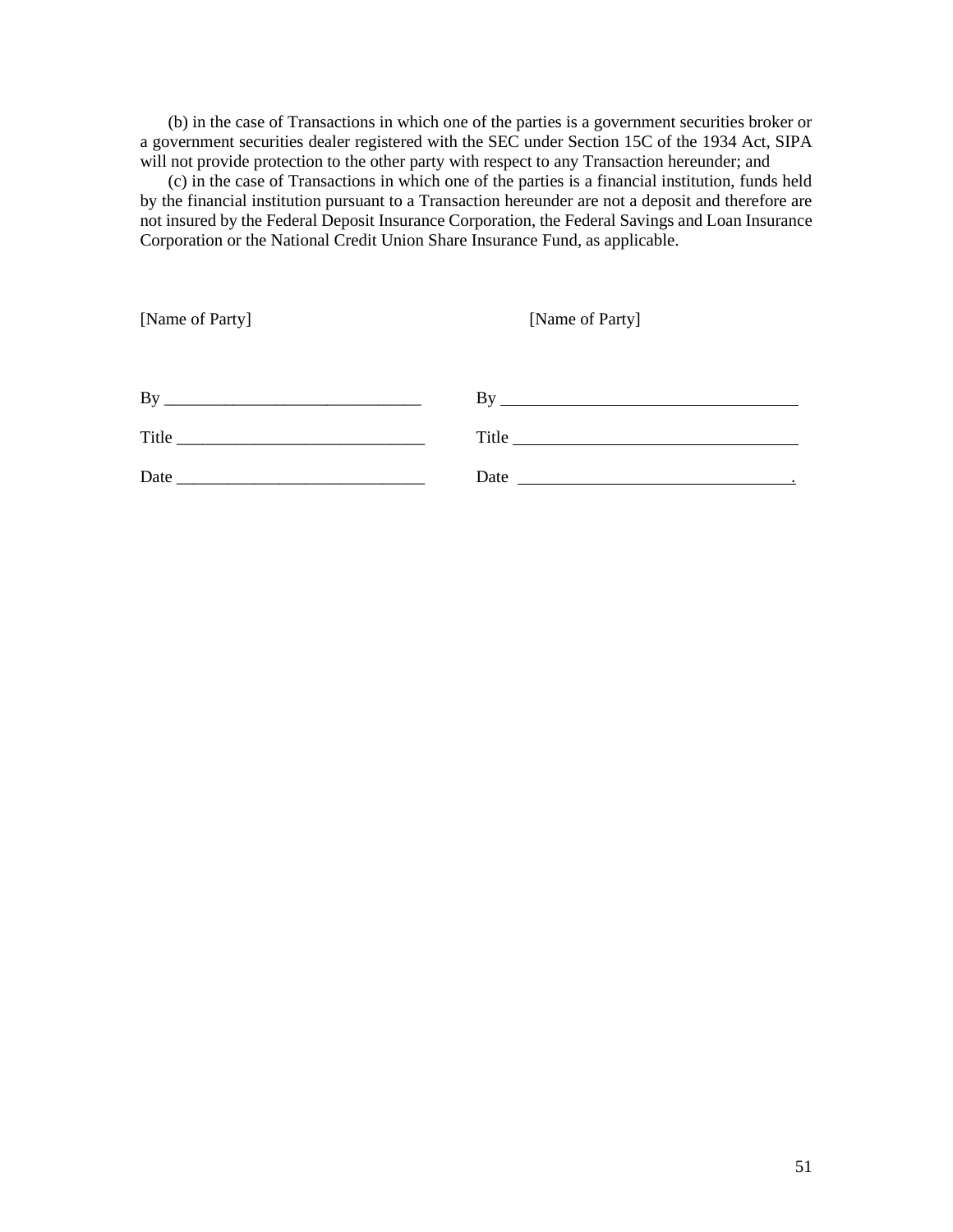**C. Broker/Dealer Certification**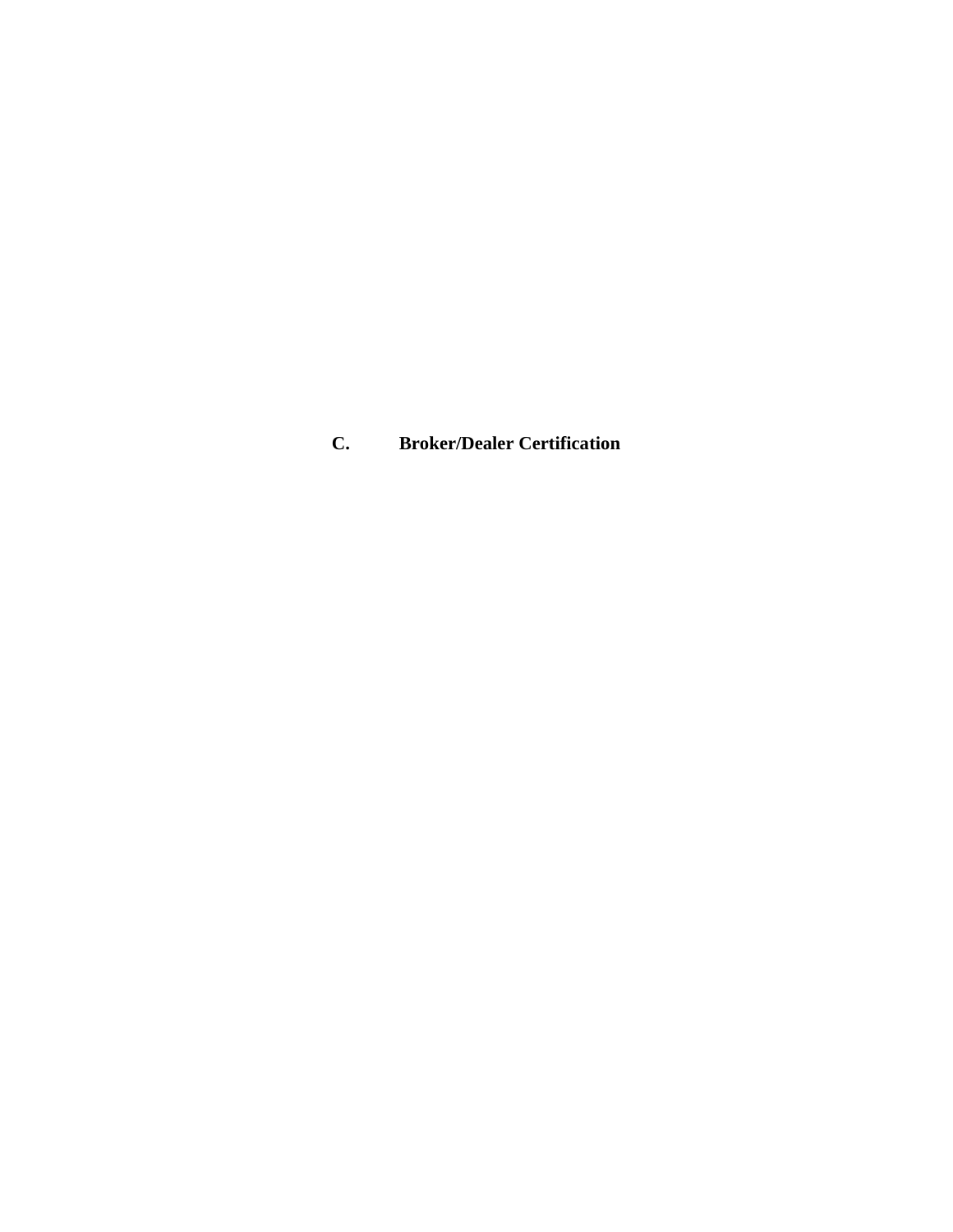## **TEXAS PUBLIC FUNDS INVESTMENT ACT ACKNOWLEDGMENTS**

These Acknowledgments are executed on behalf of the City of Rowlett ("Investor") and \_\_\_\_\_\_\_\_\_\_\_\_\_\_\_\_\_\_\_\_\_\_\_("Business Organization") pursuant to the Public Funds Investment Act, Chapter 2256, Government Code, Texas Codes Annotated (the "Act"), in connection with investment transactions conducted between the Investor and the Business Organization.

#### **Acknowledgment by Investor**

The undersigned investment officer of the Investor ("Investment Officer") hereby acknowledges, represents and agrees on behalf of the Investor that:

- (i) The Investment Officer (a) has been duly designated by official action of the governing body of the Investor to act as its Investment Officer pursuant to the Act, (b) is vested with full power and authority under the Act and other applicable law to engage in investment activities on behalf of the Investor, and (c) is duly authorized to execute this Acknowledgment on behalf of the Investor,
- (ii) Pursuant to the Act, the governing body of the Investor has duly adopted a written investment policy which complies with the Act, including an investment strategy (as the same may be amended, the "Investment Policy"), and the Investment Officer (a) has furnished a true and correct copy of the Investment Policy to the Business Organization and (b) will notify the Business Organization of any revision of, or amendment to, the Investment Policy. The Business Organization shall be entitled to rely upon the most recent version of the Investment Policy furnished by the Investment Officer until provided with an amended version;
- (iii) Attached hereto is a list of investments that are authorized pursuant to the Investment Policy and that the Investment Officer understands may be available from the Business Organization. The attached list may be amended from time to time by mutual agreement of the Investor and the Business Organization, and
- (iv) In connection with any investment transaction between the Business Organization and the Investor, the Business Organization is not responsible for assuring compliance with those aspects of the Investment Policy over which the Business Organization has no control or knowledge, such as restrictions as to diversity and average maturity, or which require an interpretation of subjective investment standards.

## **INVESTMENT OFFICER**

Name:

Title:

Date: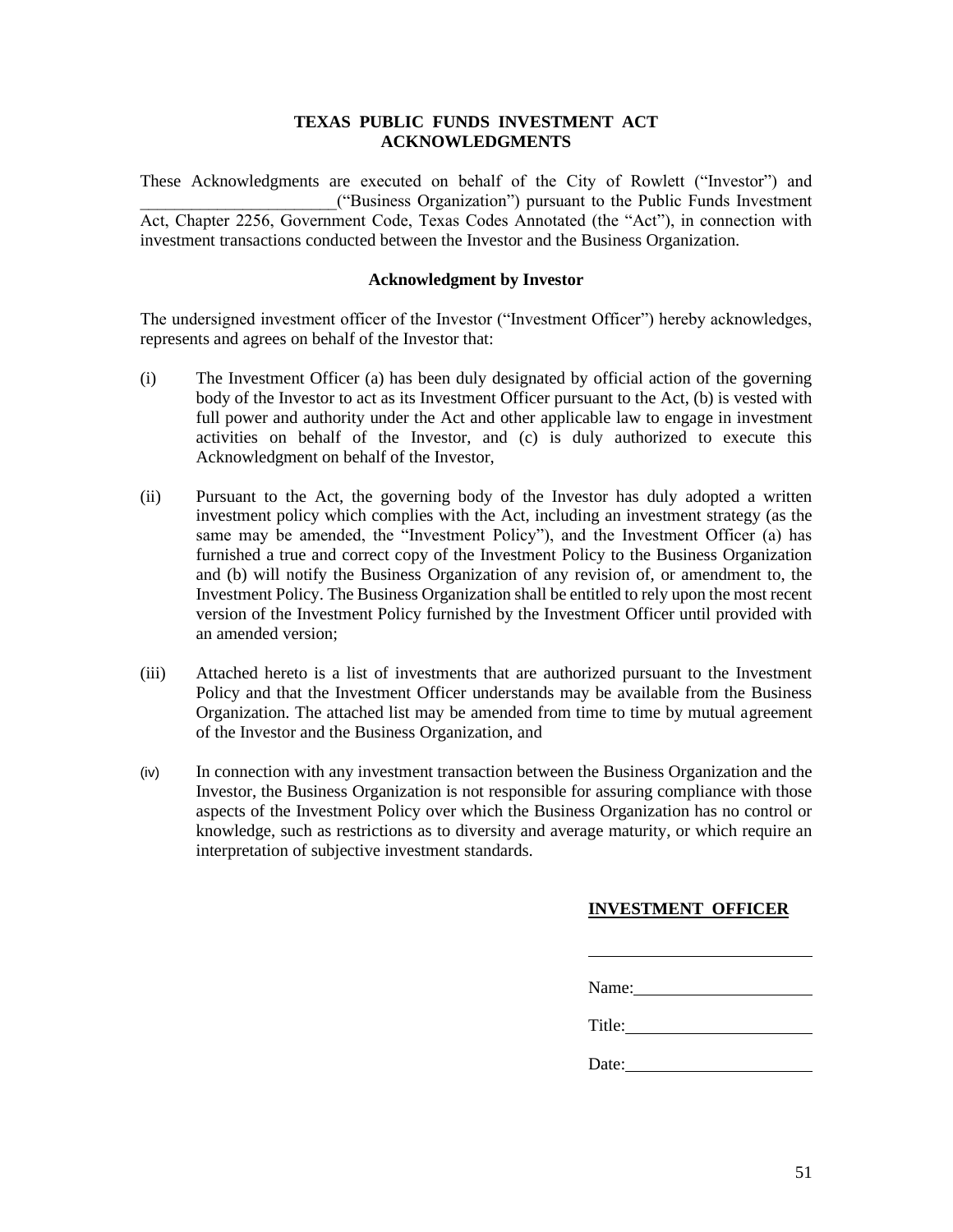#### **Acknowledgment by Business Organization**

In reliance upon the foregoing "Acknowledgment by Investor," the undersigned qualified representative of the Business Organization ("Qualified Representative") acknowledges, represents, and agrees on behalf of the Business Organization that:

- (I) The Qualified Representative (a) is registered under the rules of the National Association of Securities Dealers, (b) is the duly appointed and acting officer of the Business Organization, holding the office set forth underneath its name below, and (c) is duly authorized to execute this Certification on behalf of the Business Organization,
- (ii) The Qualified Representative has received and reviewed the Investment Policy furnished by the Investment Officer,
- (iii) The Business Organization will provide the Investment Officer with periodic account and other reasonably requested information that will assist the Investment Officer in carrying out his or her responsibility to make investment decisions consistent with the Investment Policy; and
- (iv) The Business Organization will not sell to the Investor investments other than those on the attached list, which may be amended from time to time by mutual agreement of the Investor and the Business Organization.

## **QUALIFIED REPRESENTATIVE**

Name:

| Title |  |  |  |
|-------|--|--|--|
|       |  |  |  |

Date: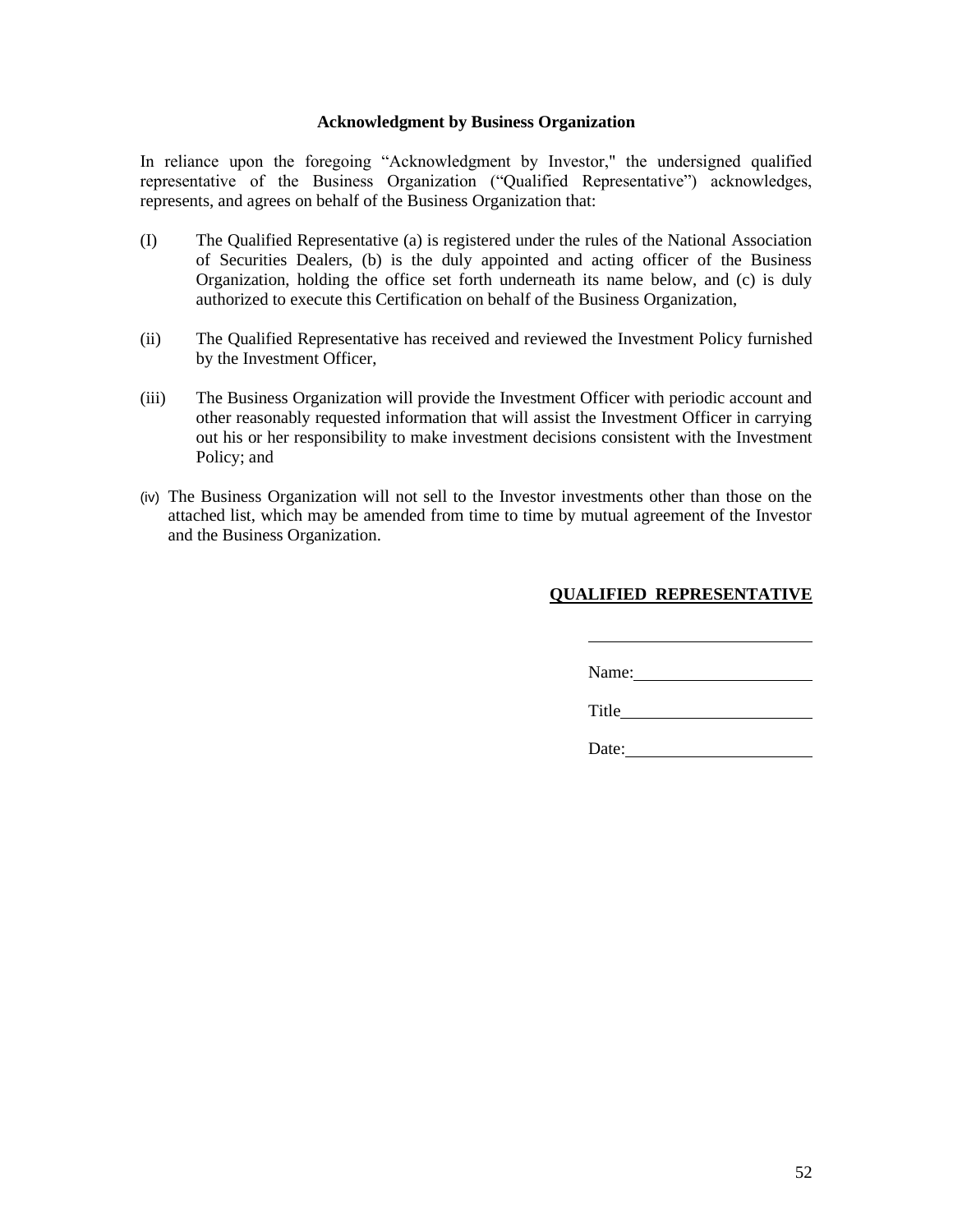**D. Investment Pool/Fund Questionnaire**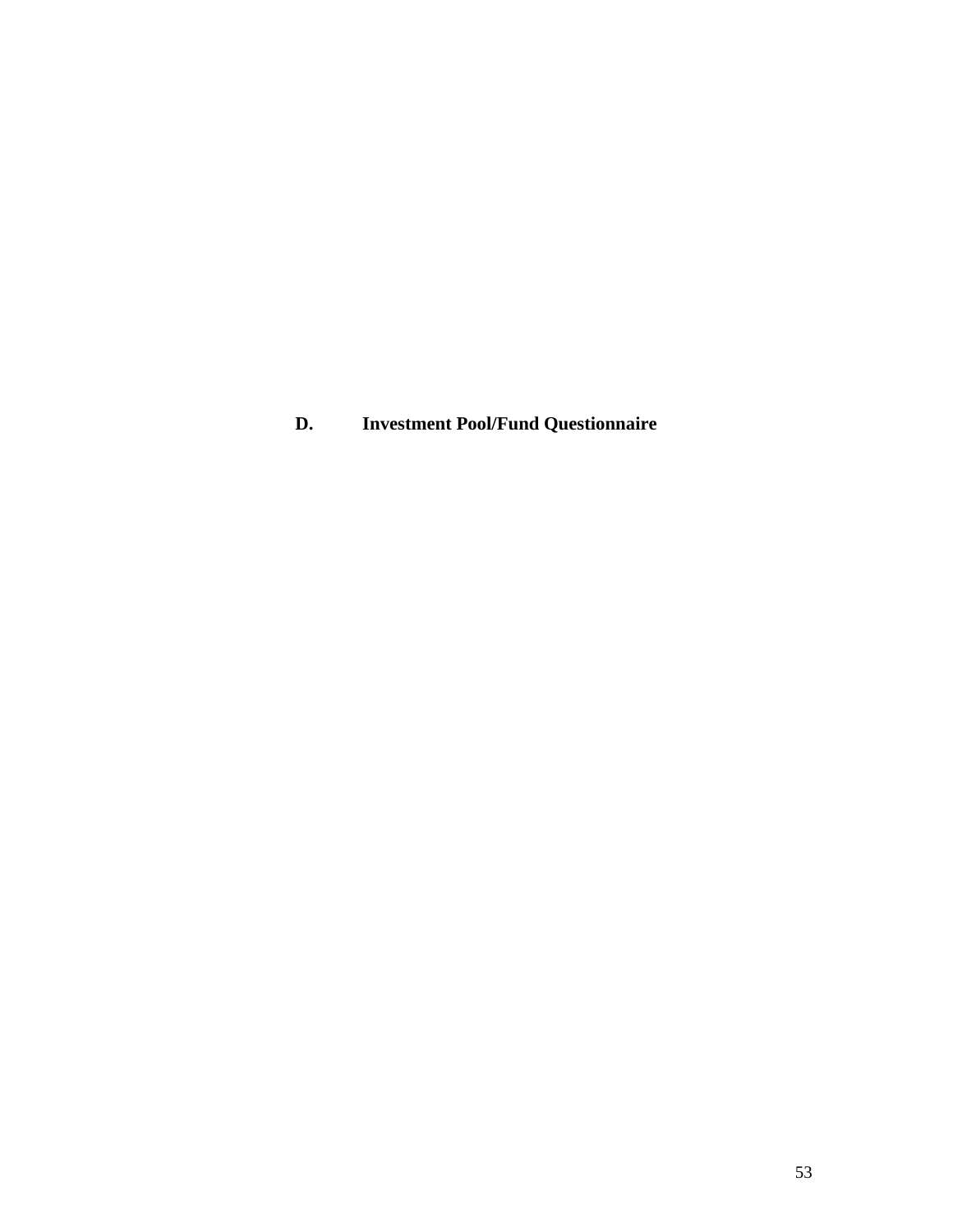- 1. A description of eligible investment securities, and a written statement of investment policy and objectives.
- 2. A description of interest calculations and how it is distributed, and how gains and losses are treated.
- 3. A description of how the securities are safeguarded (including the settlement processes), and how often the securities are priced and the program audited.
- 4. A description of who may invest in the program, how often, what size deposit and withdrawal are allowed.
- 5. A schedule for receiving statements and portfolio listings.
- 6. Are reserves, retained earnings, etc. utilized by the pool/fund?
- 7. A fee schedule, and when and how is it assessed.
- 8. Is the pool/fund eligible for bond proceeds and/or will it accept such proceeds?
- 9. Does the pool/fund have a stable or floating net asset value (NAV)?
- 10. What are the liquidity restrictions, gates, etc?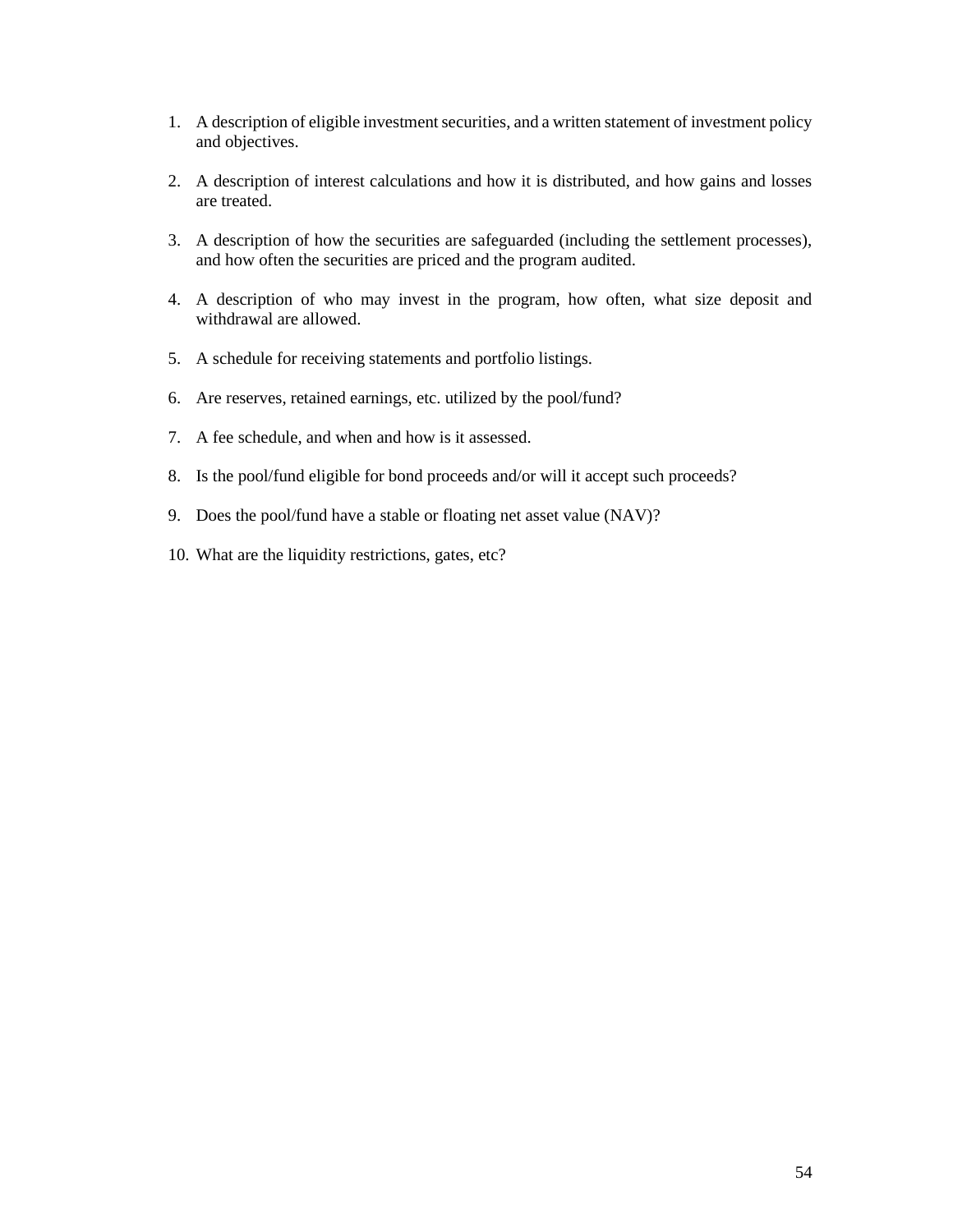E. Broker/Dealers List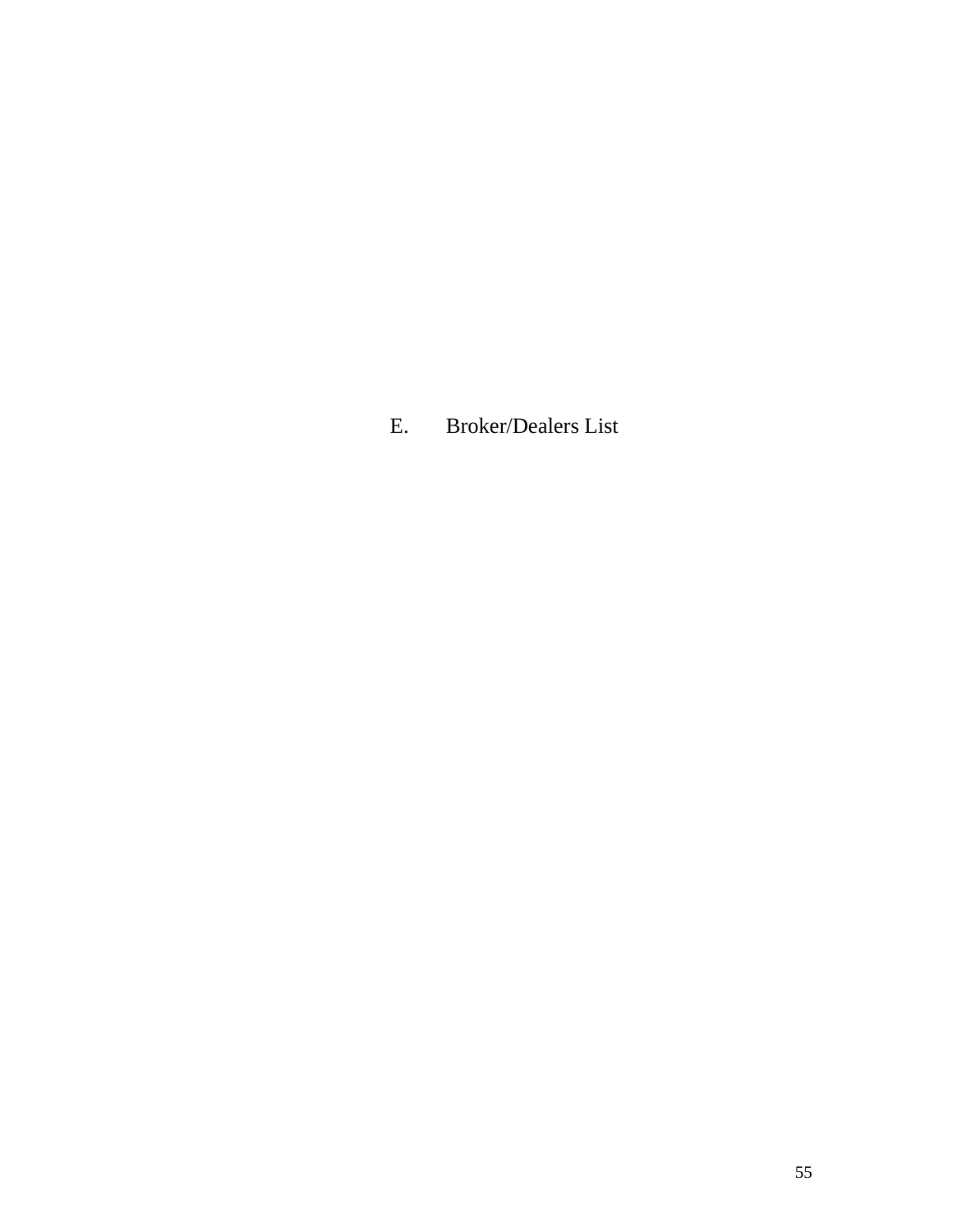## **Broker/Dealers List**

- <sup>†</sup> Academy Securities Inc.
- Amherst Pierpont Securites LLC
- ‡ Bancroft Capital LLC
- \* Barclays Capital Inc. **BB&T** Capital Markets
- † Blaylock Robert Van LLC
- \* BMO Capital Markets Corp
- \* BNP Paribas Securities Corp. **BNY Capital Markets LLC**
- \* BofA Securities, Inc.
- † Cabrera Capital Markets LLC
- \* Cantor Fitzgerald & Co.
- † CastleOak Securities
- \* Citigroup Global Markets Inc.
- † C.L. King & Associates, Inc. Commerz Markets LLC Credit Agricole Securities (USA), Inc.
- \* Credit Suisse Securities (USA) LLC
- \* Daiwa Capital Markets America Inc.
- \* Deutsche Bank Securities Inc.
- **‡** Drexel Hamilton LLC Fifth Third Securities, Inc. **FTN Financial**
- \* Goldman, Sachs & Co. Guggenheim Securities, LLC Hilltop Securties Inc.
- \* HSBC Securities (USA) Inc. ICAP Corporates, LLC ING Financial Markets, LLC INTL FCStone Partners L.P. **Incapital LLC**
- \* Jefferies & Company, Inc.
- \* J.P. Morgan Securities LLC Keybanc Capital Markets
- <sup>†</sup> Loop Capital Markets LLC Lloyds Securities Inc. MarketAxess Corporation
- Mitsubishi UFJ Securities (USA), Inc.
- \* Mizuho Securities (USA), Inc.
- \* Morgan Stanley & Co. LLC
- \* Nomura Securities International, Inc.
- \* Natwest Markets Piper Jaffray & Company PNC Capital Markets LLC
- \* RBC Capital Markets LLC Robert W. Baird & Co.
- # Roberts & Ryan Investments, Inc. Scotia Capital (USA), Inc.
- \* SG Americas Securities LLC
- + Siebert Cisneros Shank & Co., LLC SMBC Nikko Securities America Inc Stifel, Nicolaus & Company, Incorporated SunTrust Robinson Humphrey, Inc. Susquehanna Financial Group, LP
- \* TD Securities (USA) LLC Tradition Asiel Securities, Inc.
- <sup>†</sup> The Williams Capital Group, LP
- \* UBS Securities LLC U.S. Bancorp Investments, Inc. Vining Sparks IBG, L.P.
- \* Wells Fargo Securities LLC

\* Primary Government Securities Dealer

- † Minority or woman owned business enterprise
- # Service Disabled-Veteran Owned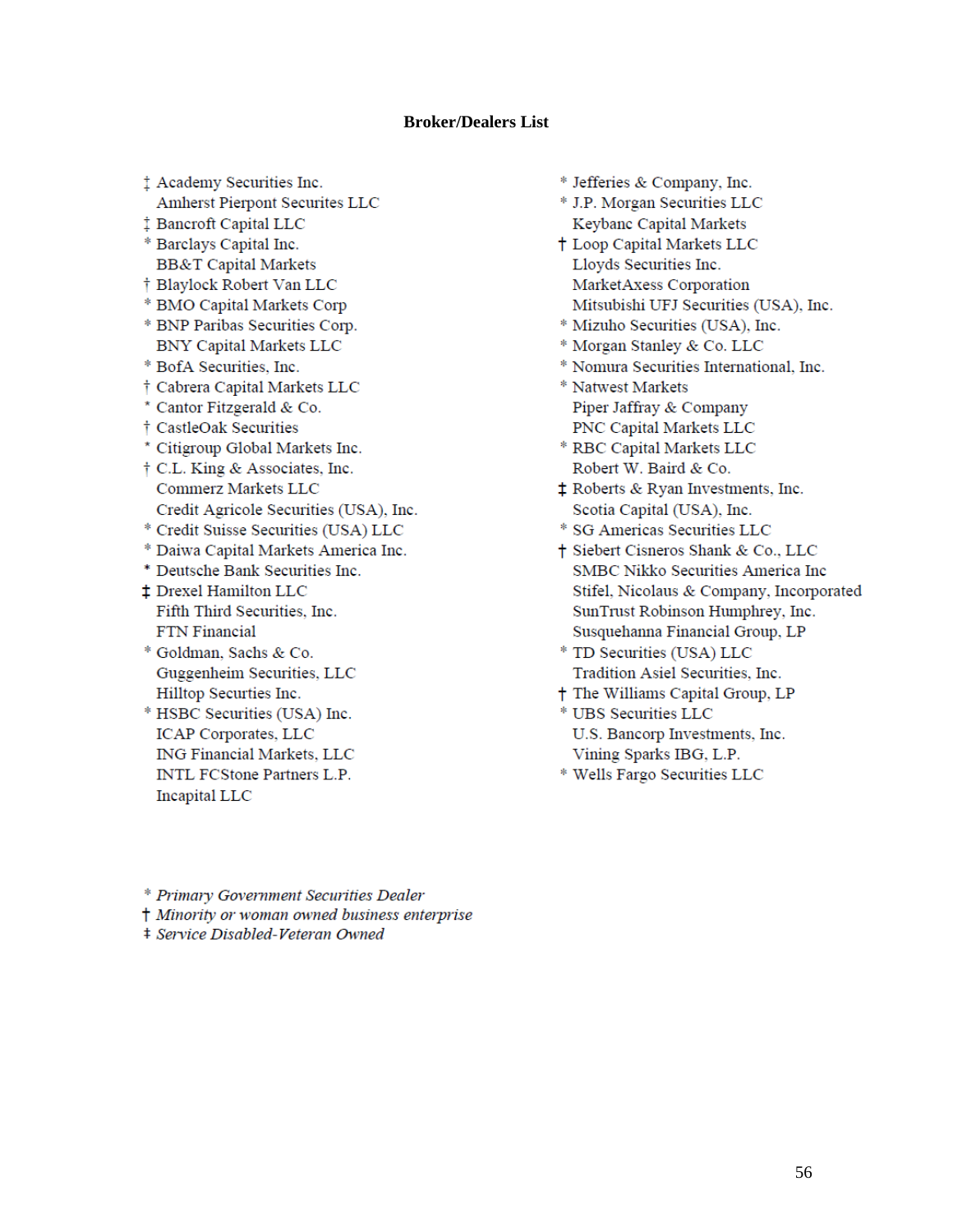

**City of Rowlett** 

## **Official Copy**

4000 Main Street Rowlett, TX 75088 www.rowlett.com

## Resolution: RES-131-20

A RESOLUTION OF THE CITY COUNCIL OF THE CITY OF ROWLETT, TEXAS, AMENDING AND ADOPTING THE CITY'S INVESTMENT POLICIES, INVESTMENT STRATEGIES AND APPROVED BROKER/DEALERS AS SET FORTH IN THE INVESTMENT POLICY: AND PROVIDING AN EFFECTIVE DATE.

**WHEREAS.** the City Council is required by the Texas Public Funds Investment Act to review its investment policies, investment strategies, and broker/dealers at least annually; and

WHEREAS, the City Council has reviewed and considered the investment policies, investment strategies, and broker/dealers set forth in the Investment Policy, as well as the amendment adopted by this Resolution, and finds and determines that the investment policies, investment strategies and broker/dealers reflected in the Investment Policy are in the best interest of the City and that this Resolution accurately records the changes made to the Policy; and

**WHEREAS, it is the desire of the City Council to assure consistent management of public** funds; and

**WHEREAS, the City Council finds it is in the best interest of the public to approve the** Investment Policy, including the investment policies, investment strategies and broker/dealers, as amended.

NOW THEREFORE BE IT RESOLVED BY THE CITY COUNCIL OF THE CITY OF **ROWLETT, TEXAS:** 

> **SECTION 1: That the City Council of the City of Rowlett hereby adopts the City of** Rowlett Investment Policy, including the investment policies, investment strategies and broker/dealers, as amended, a copy of which is attached hereto and incorporated herein as Exhibit A.

> **SECTION 2: This resolution shall become effective immediately upon its passage.**

At a meeting of the City Council on October 20, 2020 this Resolution be adopted. The motion carried by the following vote:

Mayor Dana-Bashian, Mayor Pro Tem Grubisich, Deputy Mayor Pro Tem Ayes: 7 Bell, Councilmember Margolis, Councilmember Sherrill, Councilmember Laning and Councilmember Brown

The remainder of this page was intentionally left blank.